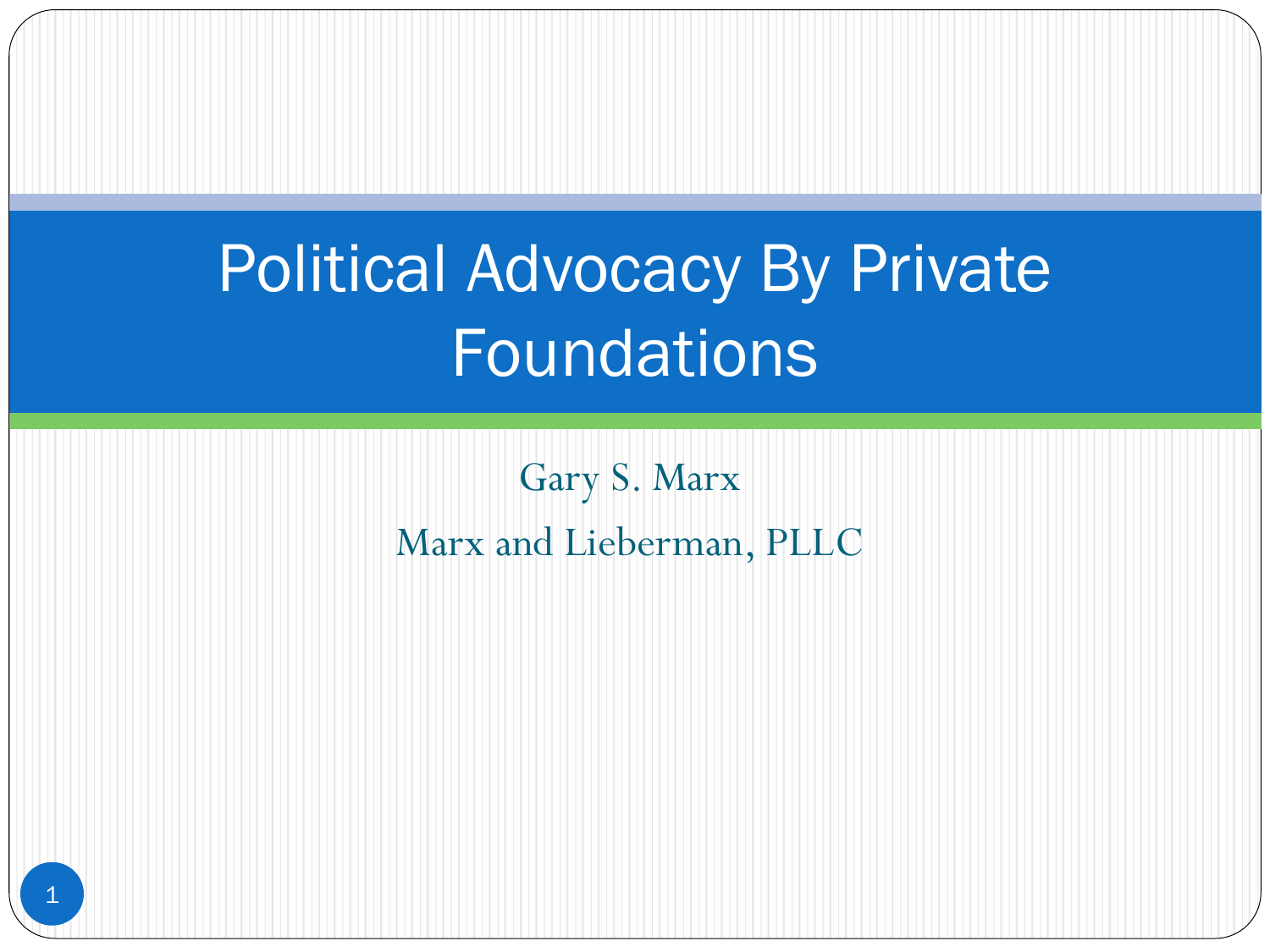#### Can tax exempt entities lobby?

- Yes.
- But there are different rules depending upon which section of the Internal Revenue Code applies.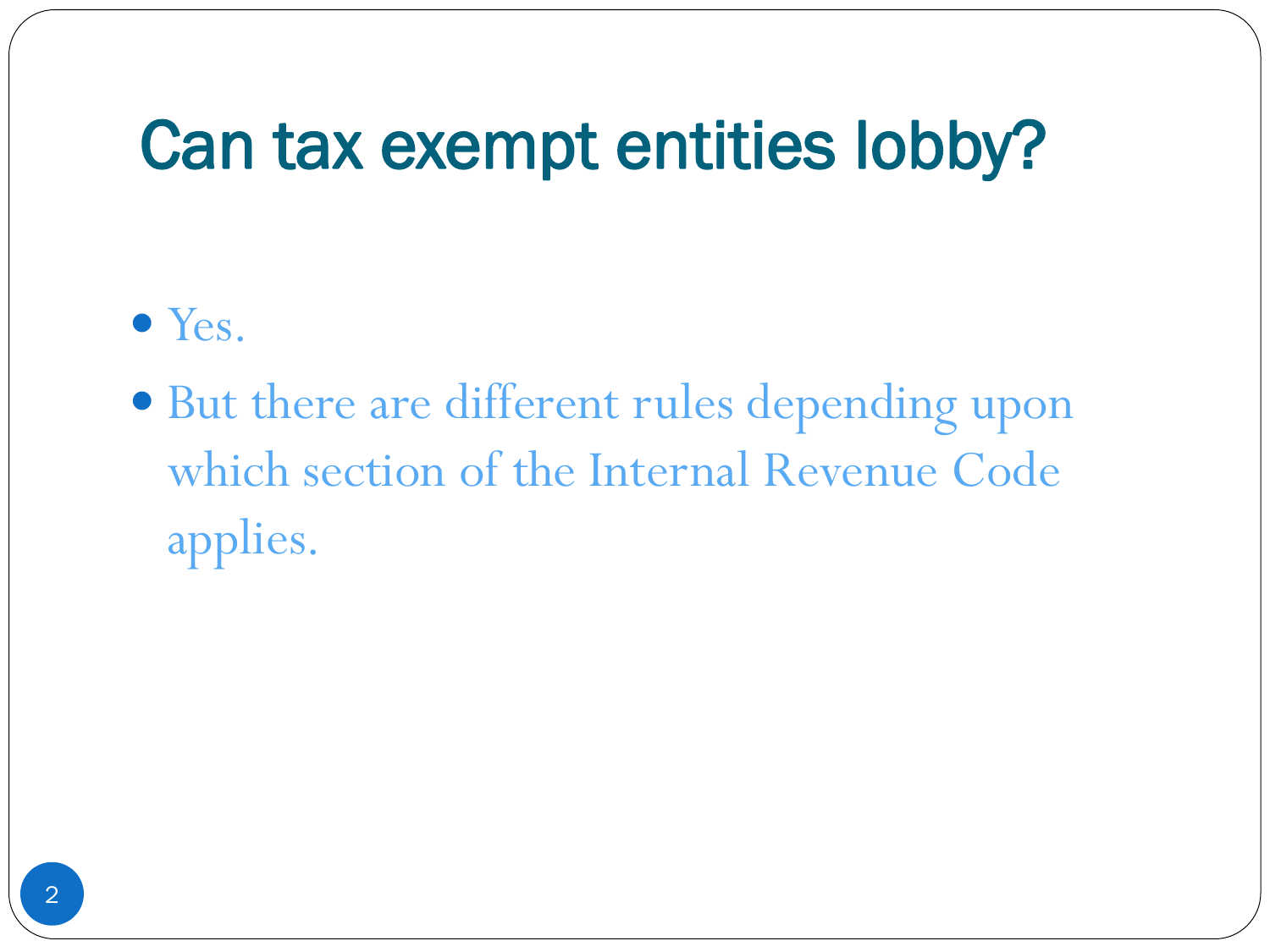# What type of tax exempt entity is The Peter and Elizabeth C*.* Tower Foundation?

• It is exempt under Section 501(c) (3) of the Internal Revenue Code.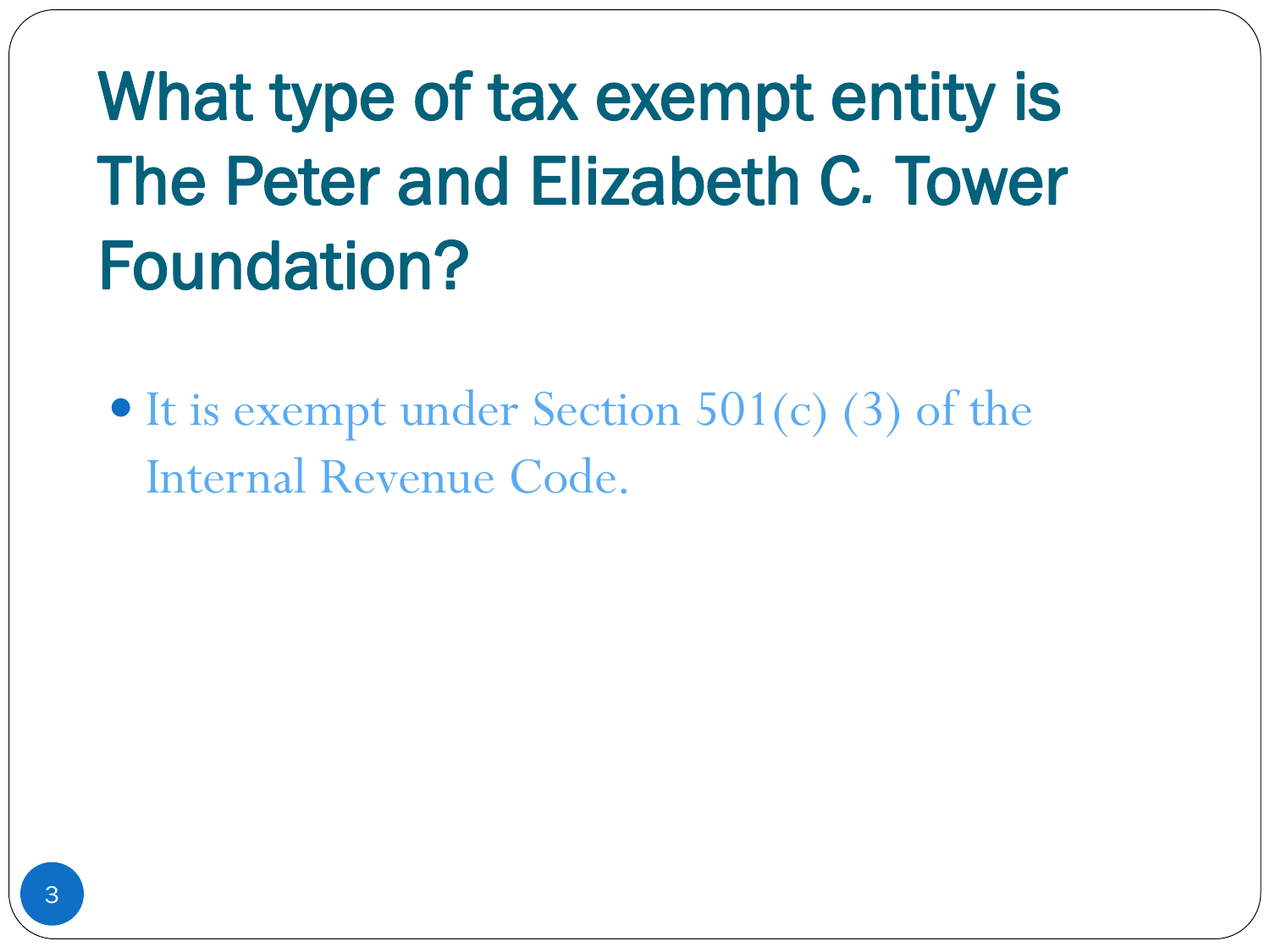## What type of 501(c)(3) entities are there?

For our purposes there are two: Private Foundations; and Public Charities.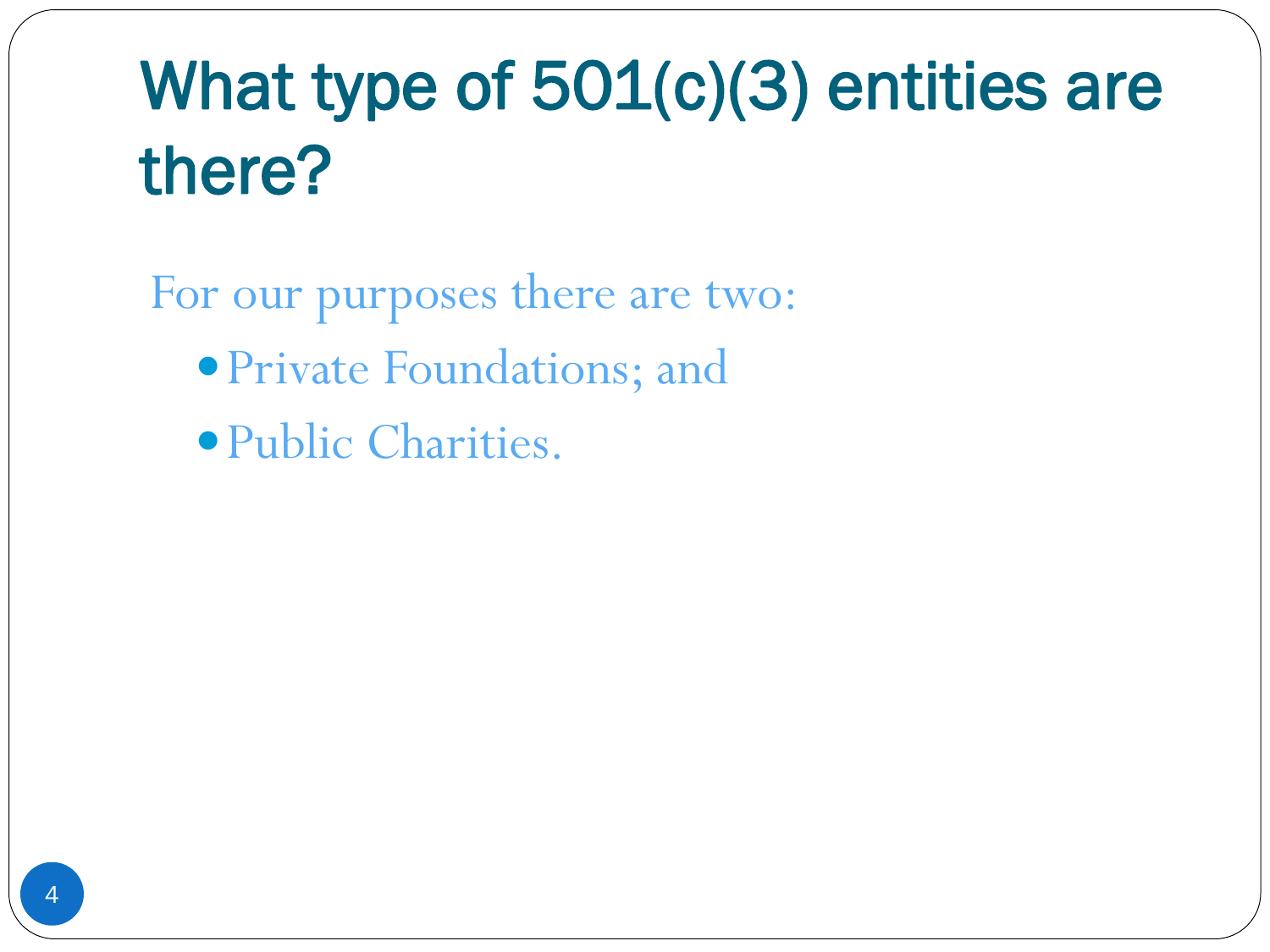#### What is the difference?

- Private Foundations tend to get their funds from a limited number of people.
- Public Charities tend to get their funds from the general public, the government or Private Foundations.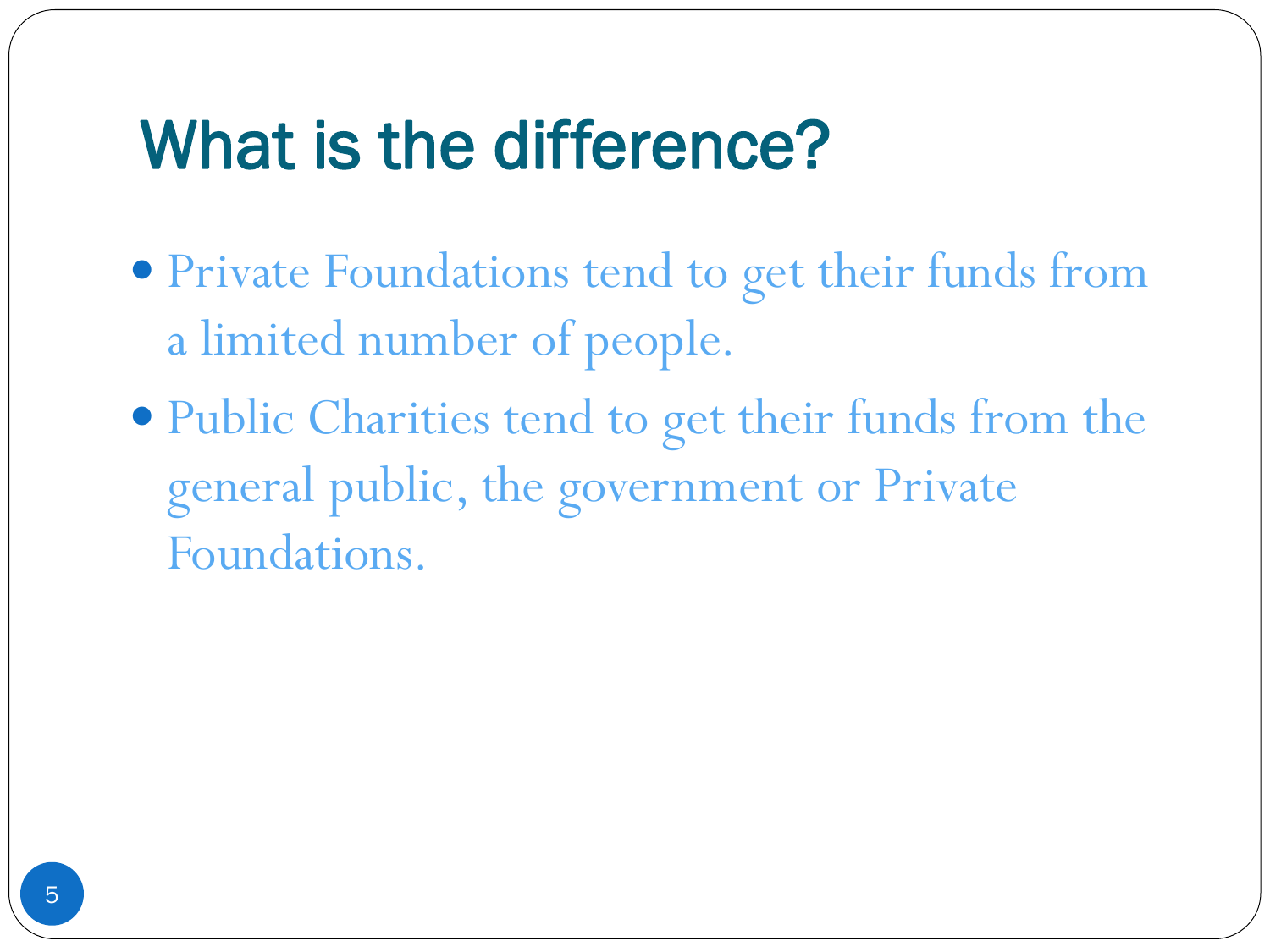# What type of 501(c)(3) entity is The Peter and Elizabeth C*.* Tower Foundation?

It is a Private Foundation.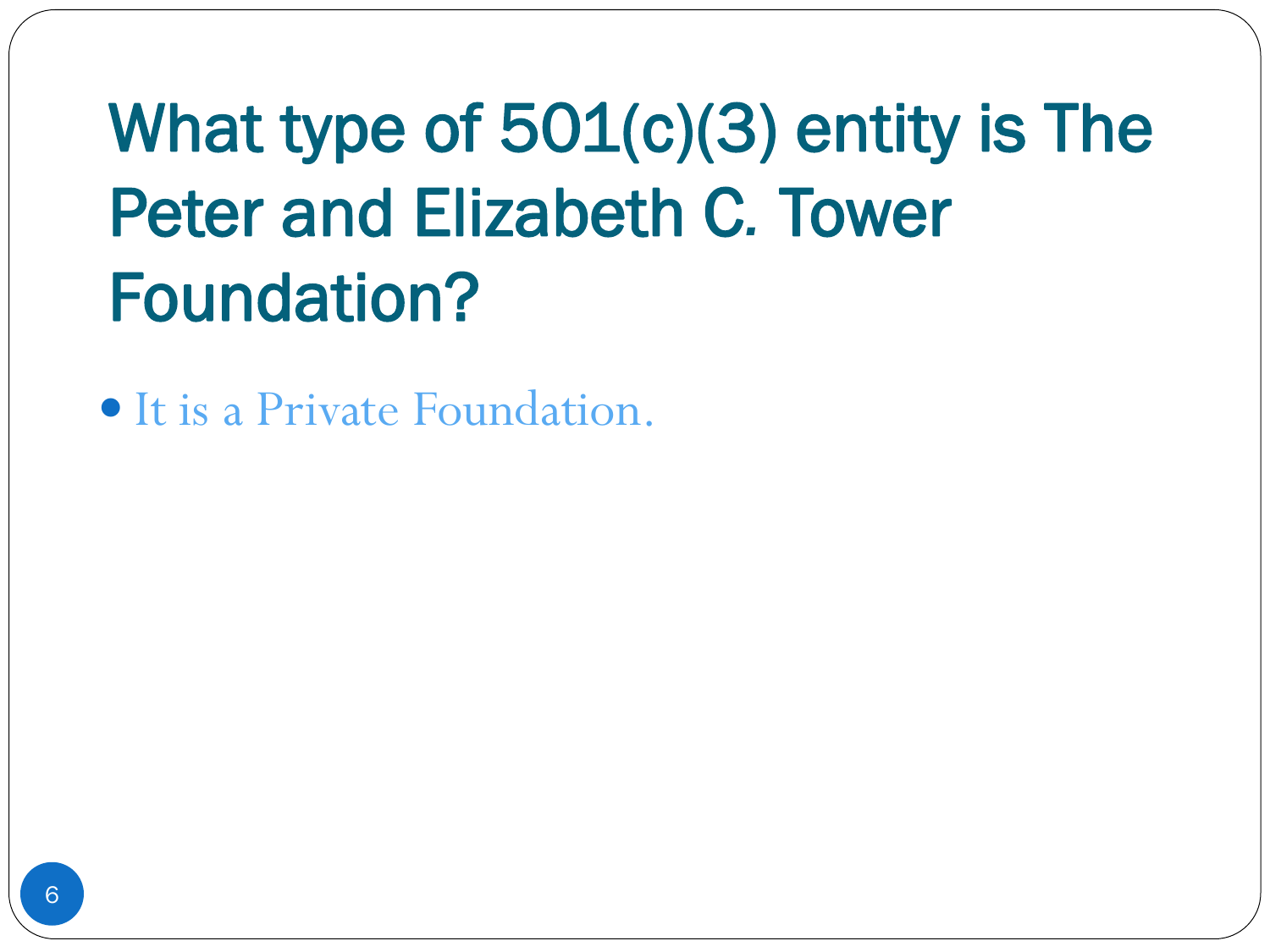# Can both Public Charities and Private Foundations engage in advocacy (influencing legislation)?

 Yes, provided that a **SUBSTANTIAL PART** of their activities is **NOT** attempting to influence legislation (commonly referred to as lobbying).

• If a substantial part of their activities is lobbying either type entity may lose their exemption.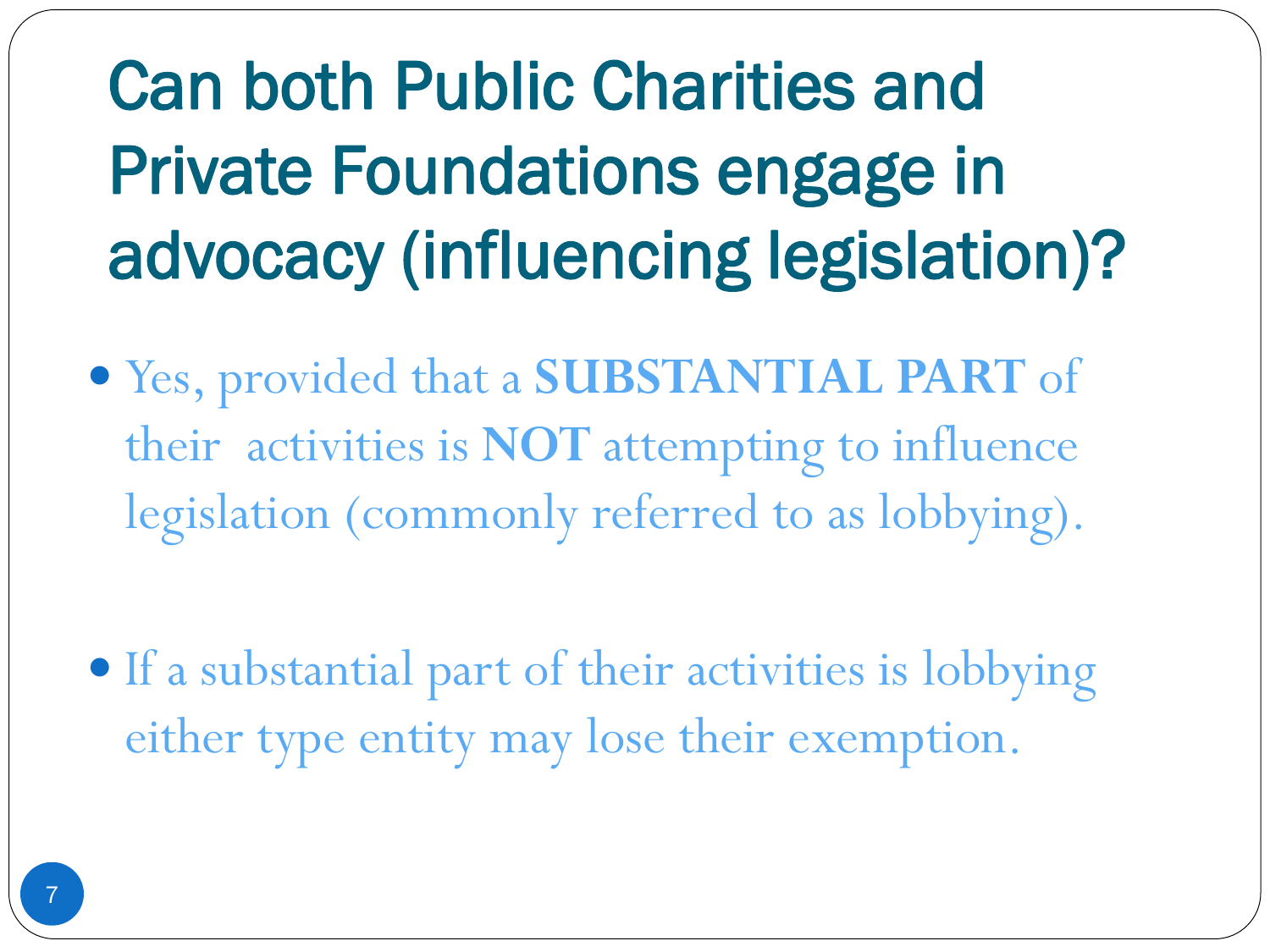# When is an organization "attempting to influence legislation" (i.e., lobbying)?

An organization attempts to influence legislation if it:

- Contacts or urges the public to contact members of a legislative body for the purpose of proposing, supporting or opposing legislation, or
- Advocates adoption or rejection of legislation.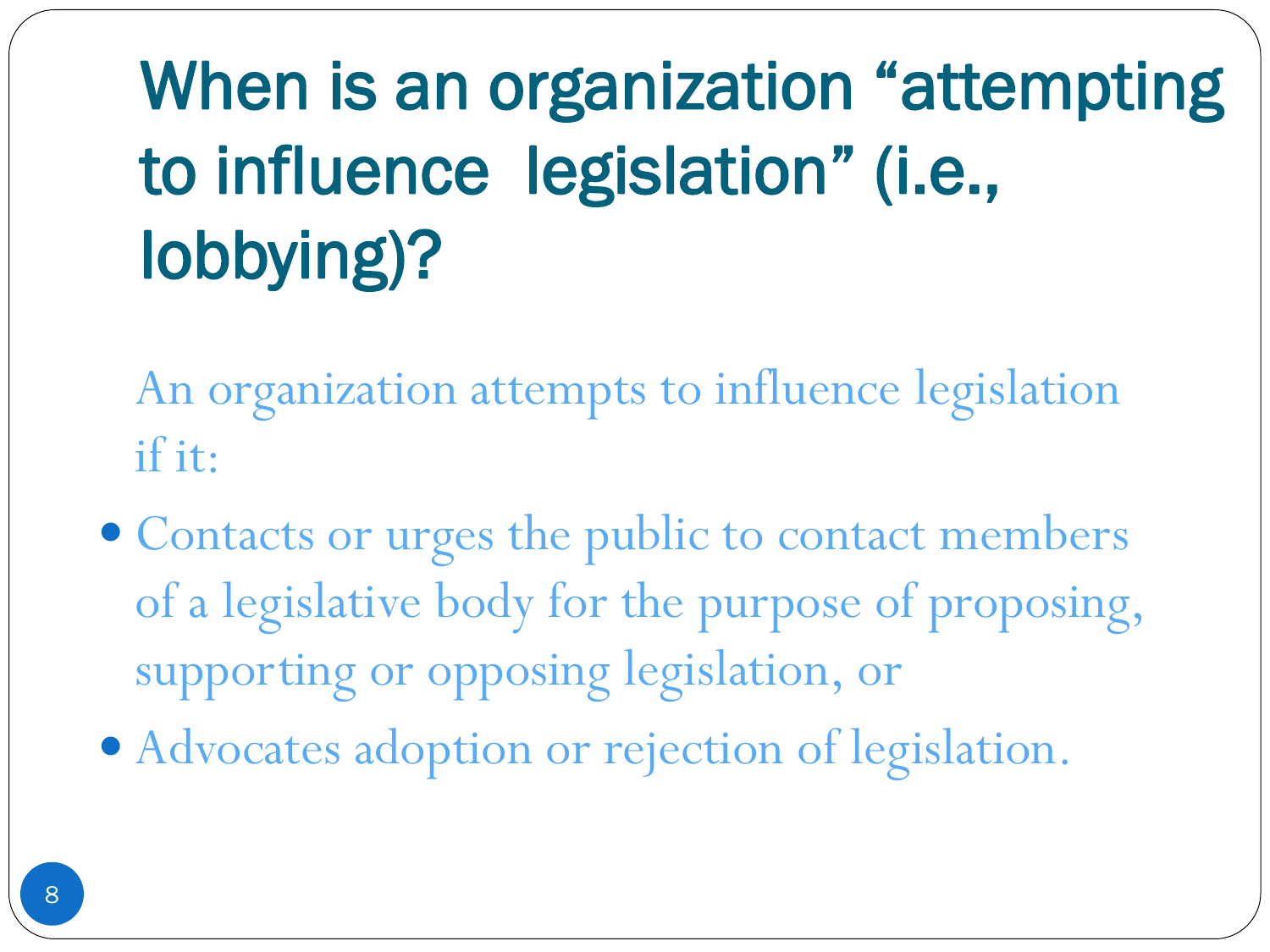Are Private Foundations and Public Charities treated the same when it comes to advocacy?

- $\bullet$  No.
- As noted, both can lose their tax exemption if advocacy is a substantial part of their activity.
- But, Private Foundations are subject to an excise tax on expenditures related to prohibited advocacy (lobbying the government for the passage, rejection, or repeal of any law outside the four exceptions we will discuss).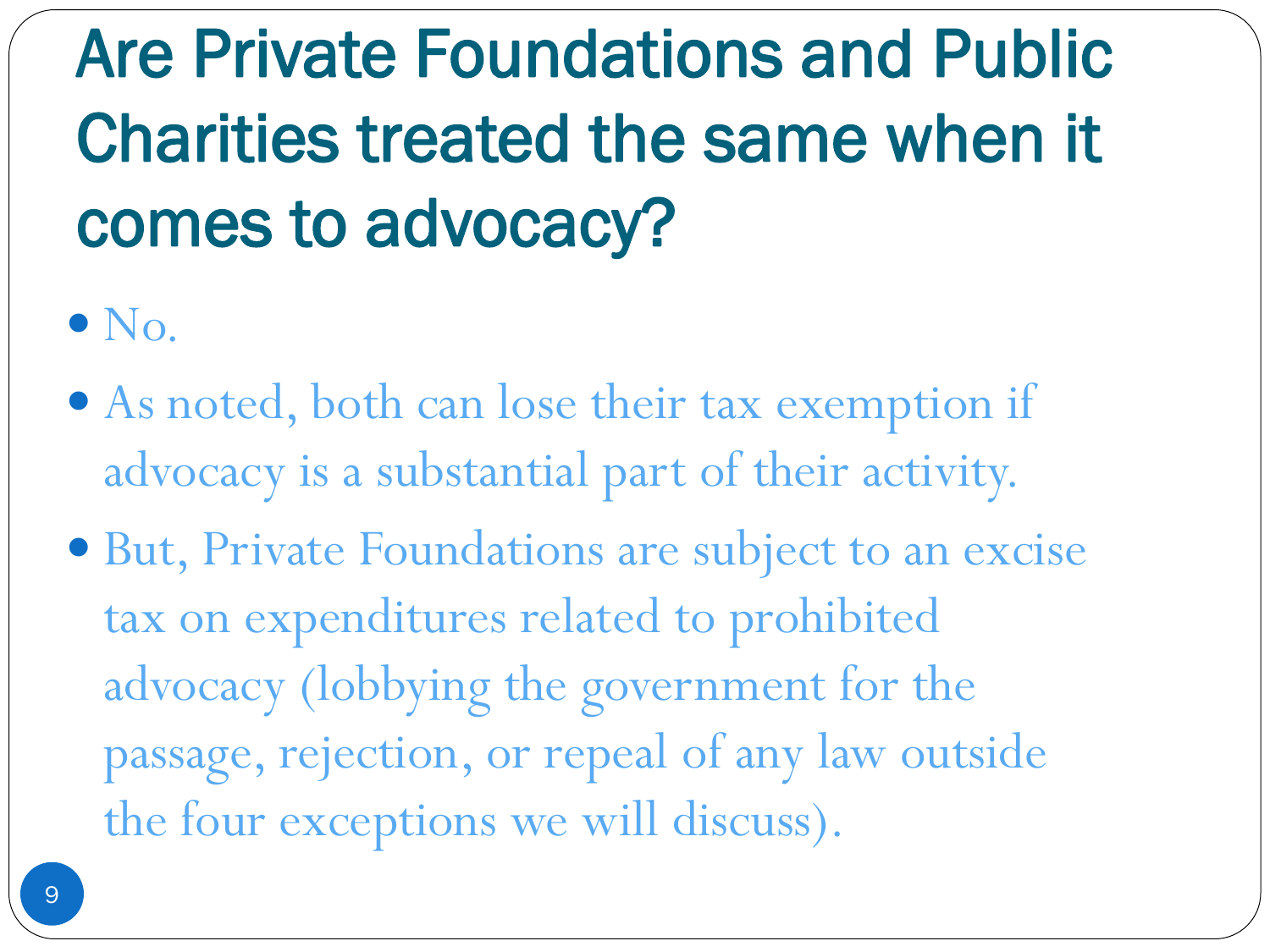How do you determine whether a Section 501(c)(3) entity engages in a "substantial" amount of advocacy?

• It depends on whether the entity is a Private Foundation or a Public Charity?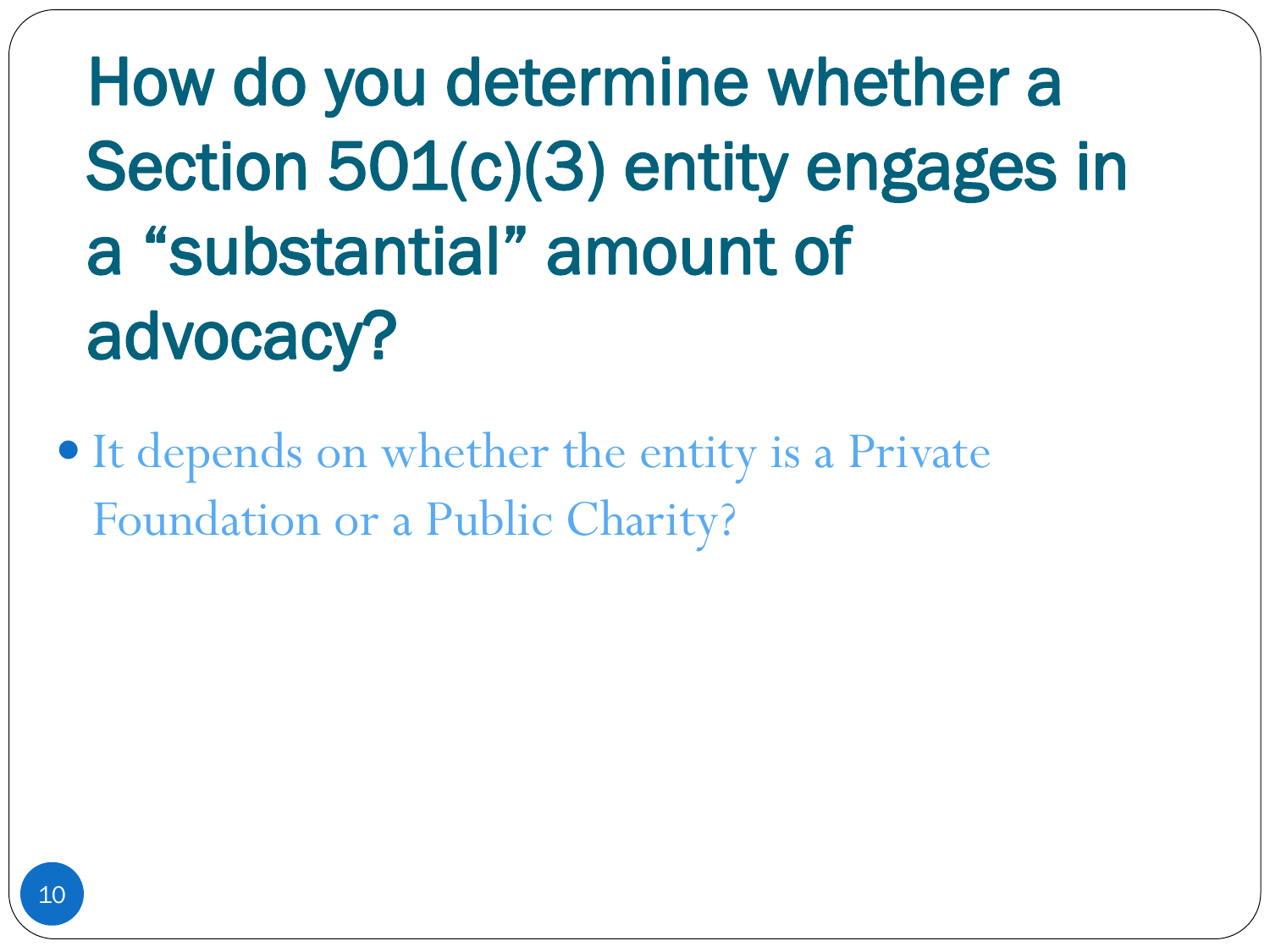How do you determine whether a substantial part of a Private Foundation's activity is advocacy (lobbying)?

- No clear cut rule. A facts and circumstances analysis.
- Probably "substantial" means between 5% and 20% of exempt purpose expenditures.
- Because of potential tax on prohibited advocacy, Private Foundations rarely fail substantial part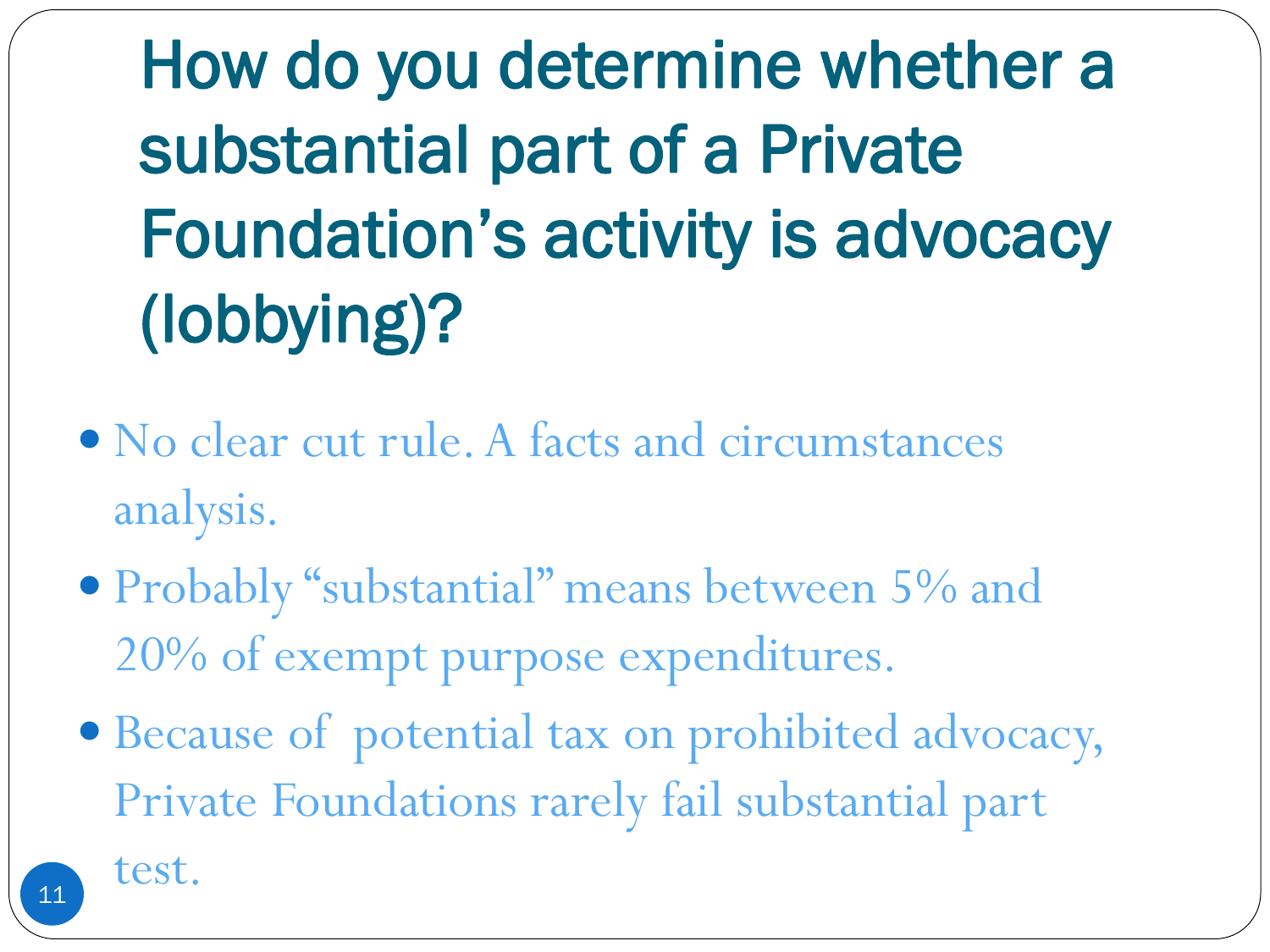#### The Substantial Part Test

- Devoting less than 5% of activities to lobbying is not substantial. Seasongood v. Commissioner, 227 F.2d 907 (1955).
- Spending between 16.6% and 20.5% of an organization's time on lobbying is substantial. Haswell v. United States, 500 F.2d 1133 (Ct. Cl. 1974).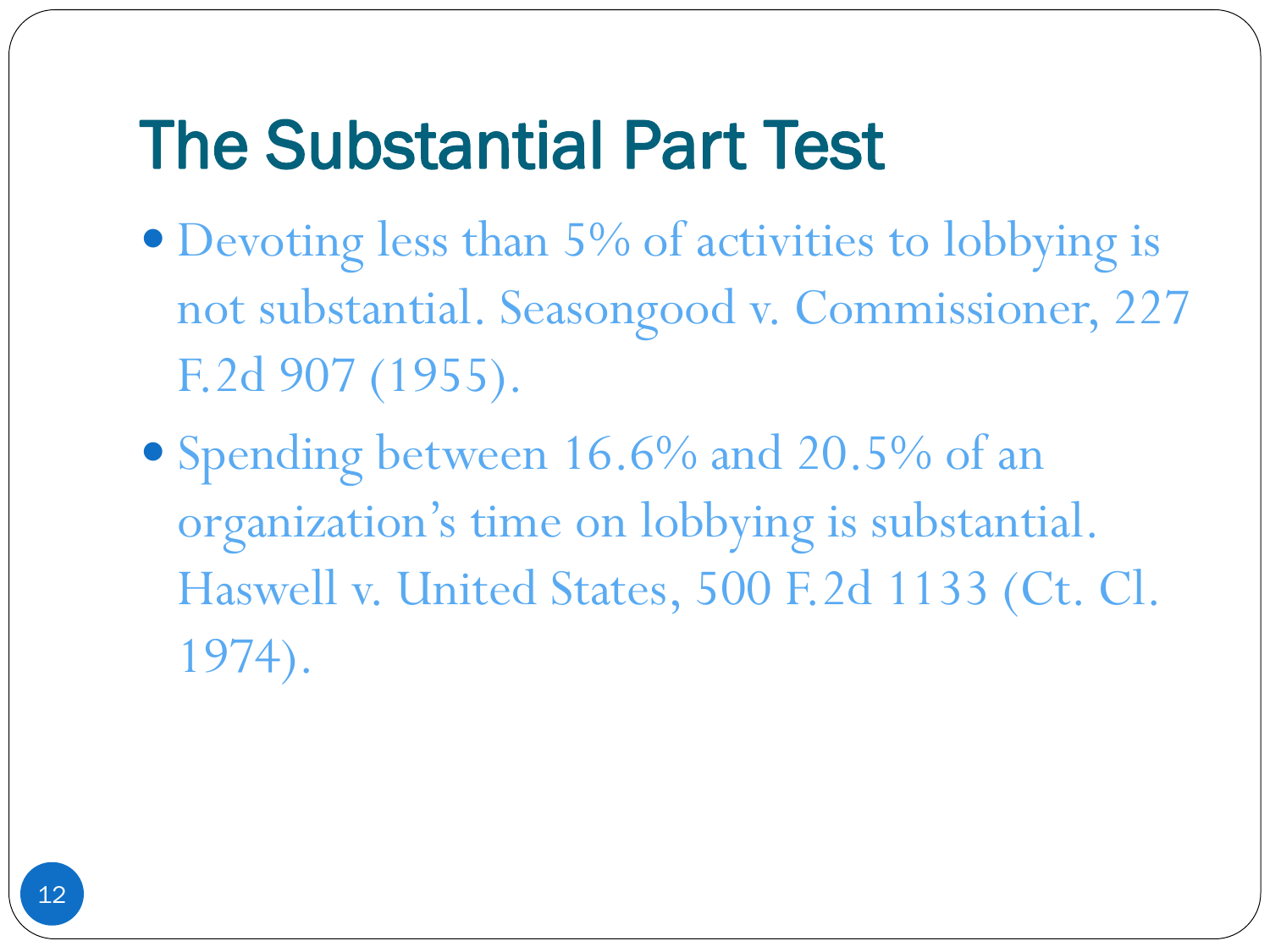The IRS has used other factors to determine substantiality:

- $\bullet$  Time spent by employees and volunteers;
- Money spent in relation to the organization's entire budget;
- The amount of publicity the organization assigns to the activity;
- Continuous or intermittent nature of the activity. G.C.M. 36148 (Jan. 28, 1975).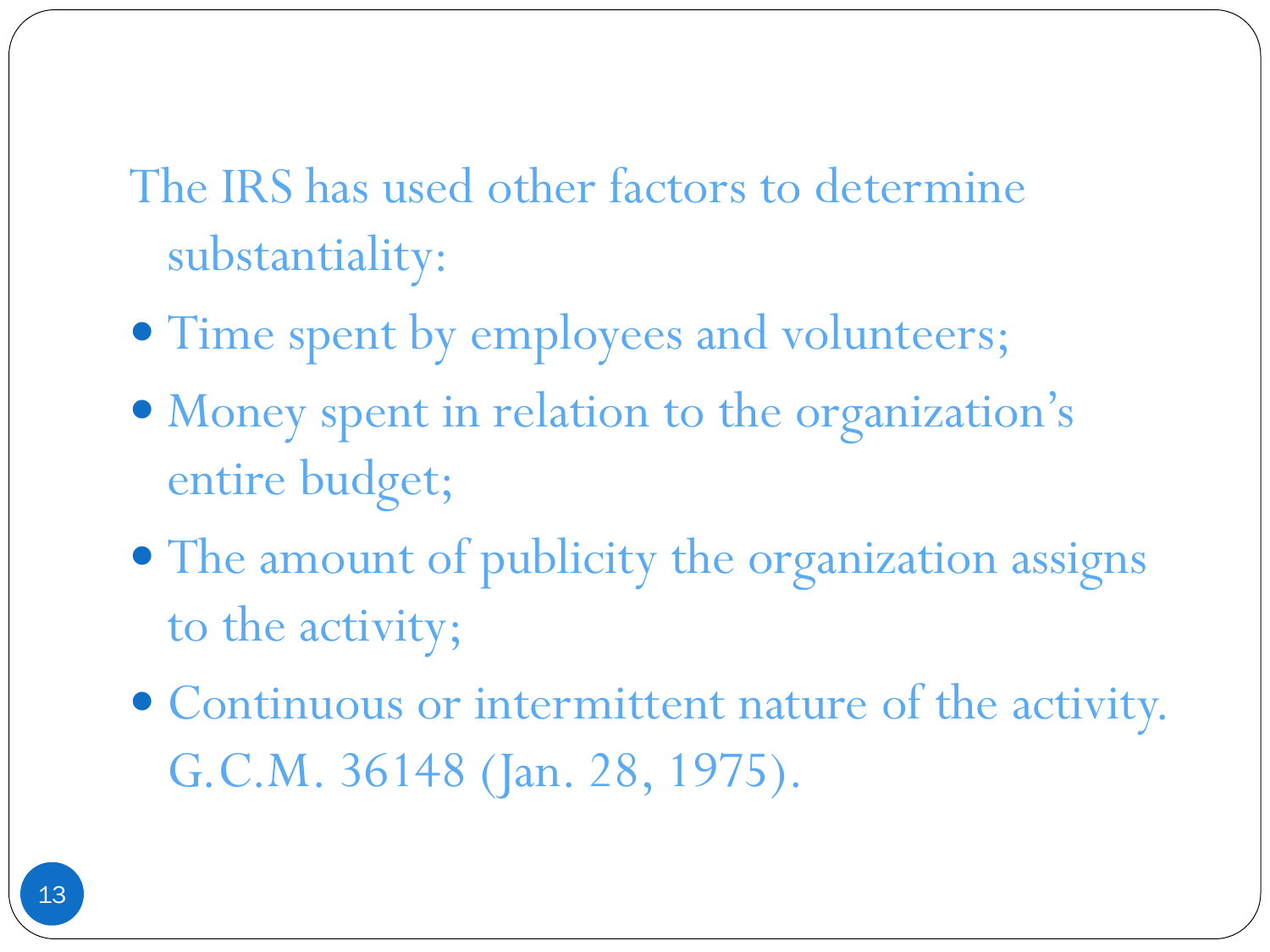How is it determined whether a Public Charity engages in a substantial amount of lobbying?

 Most public charities make what is called the H Election.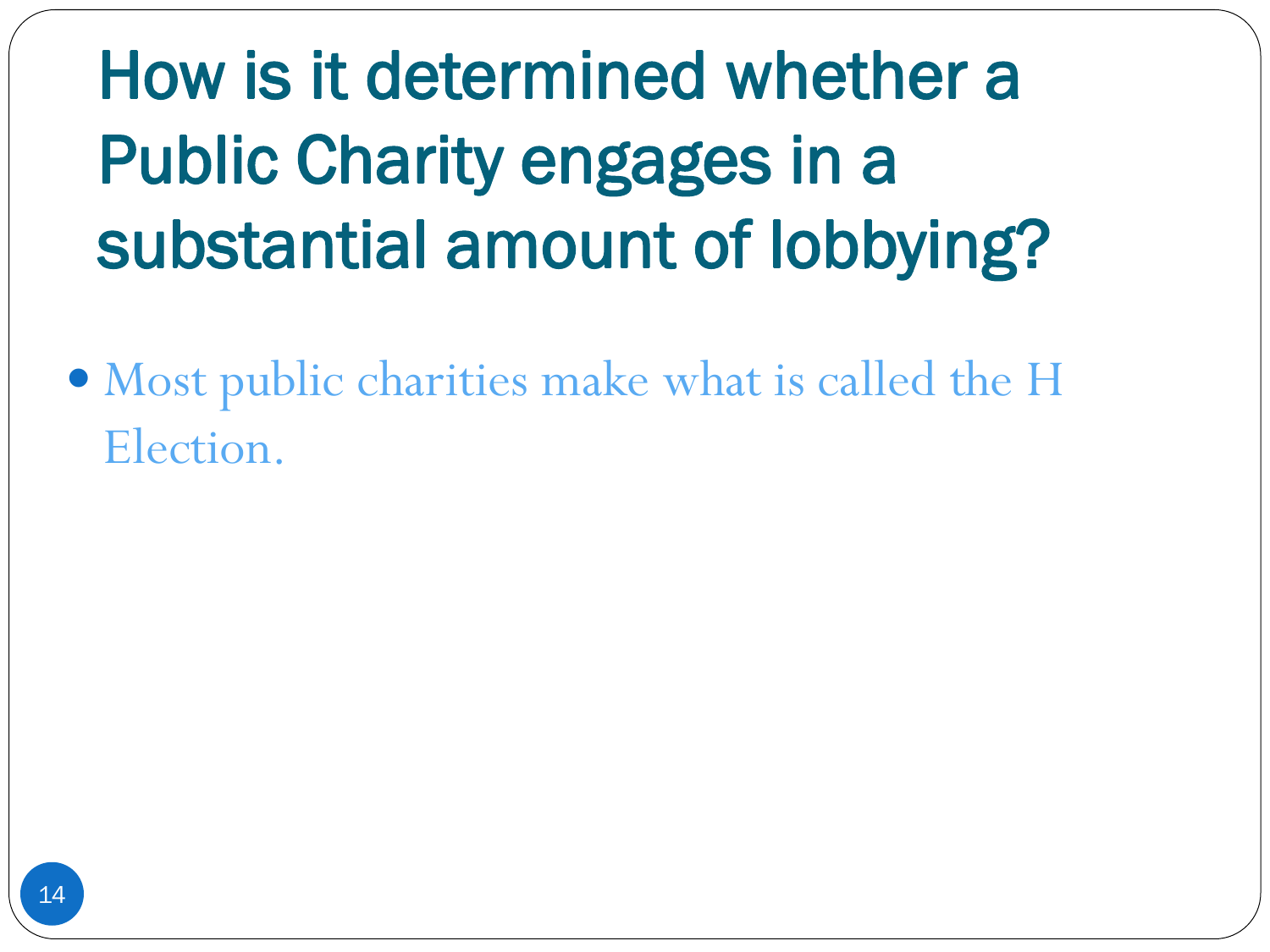# What are the amounts of permissible lobbying under H Election?

**If the amount of exempt purpose expenditures is: Lobbying nontaxable amount is:**

>\$500,00 but ≤ \$1,000,000

 $>$  \$1,000,000 but  $\le$  \$1,500,000

≤ \$500,000 20% of the exempt purpose expenditures

\$100,000 plus 15% of the excess of exempt purpose expenditures over \$500,000 \$175,000 plus 10% of the excess of exempt purpose expenditures over \$1,000,000

>\$1,500,000 \$225,000 plus 5% of the exempt purpose expenditures over \$1,500,000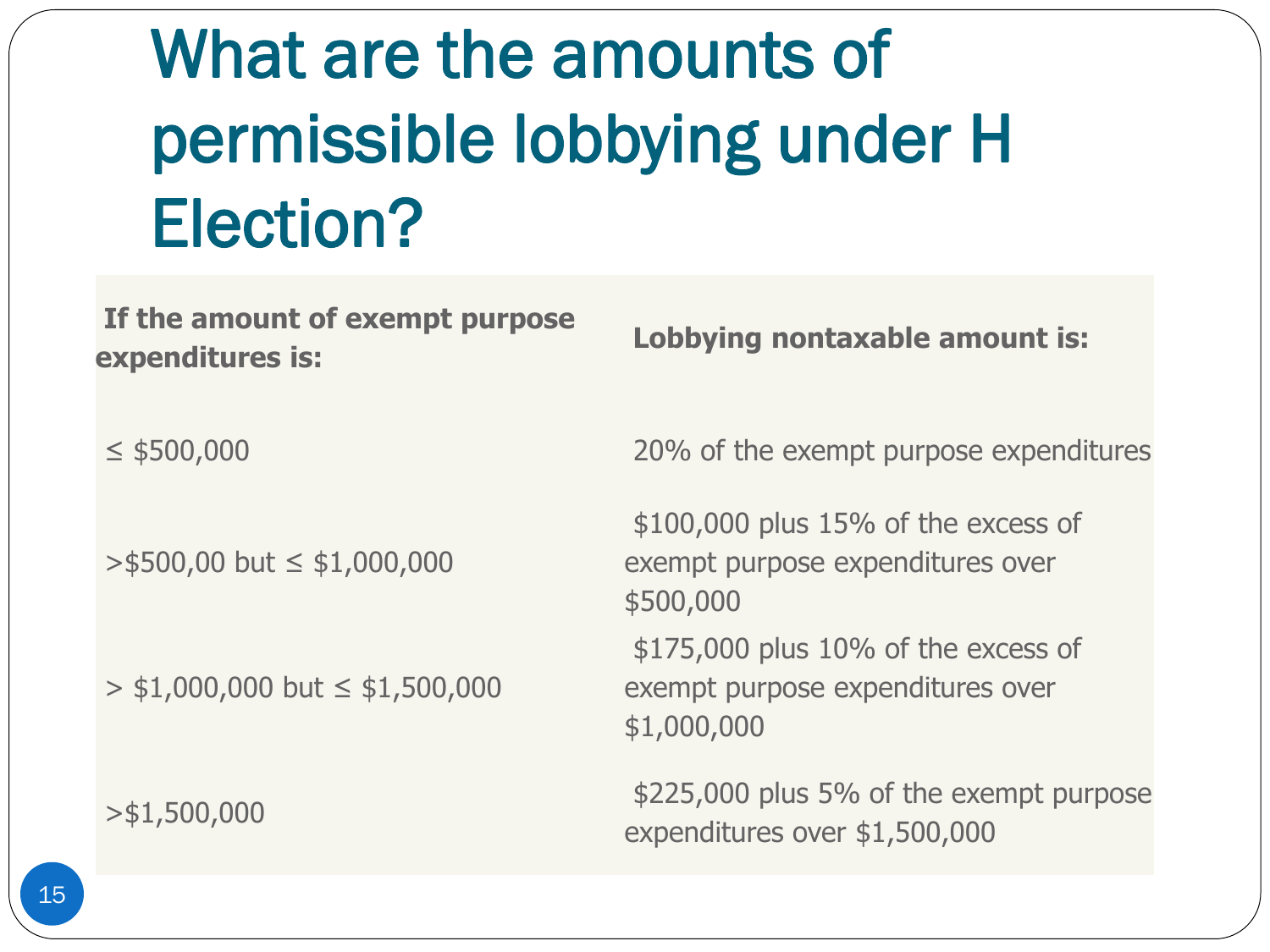# What are the amounts of permissible lobbying under H Election?

- **on Direct Lobbying:** 20% of the first \$500,000 of its exempt purpose expenditures; 15% of the next \$500,000, and so on, up to one million dollars a year.
- **on Grassroots Lobbying:** under the 501(h) election, grassroots lobbying is limited to 25% of the organization's total lobbying allowance.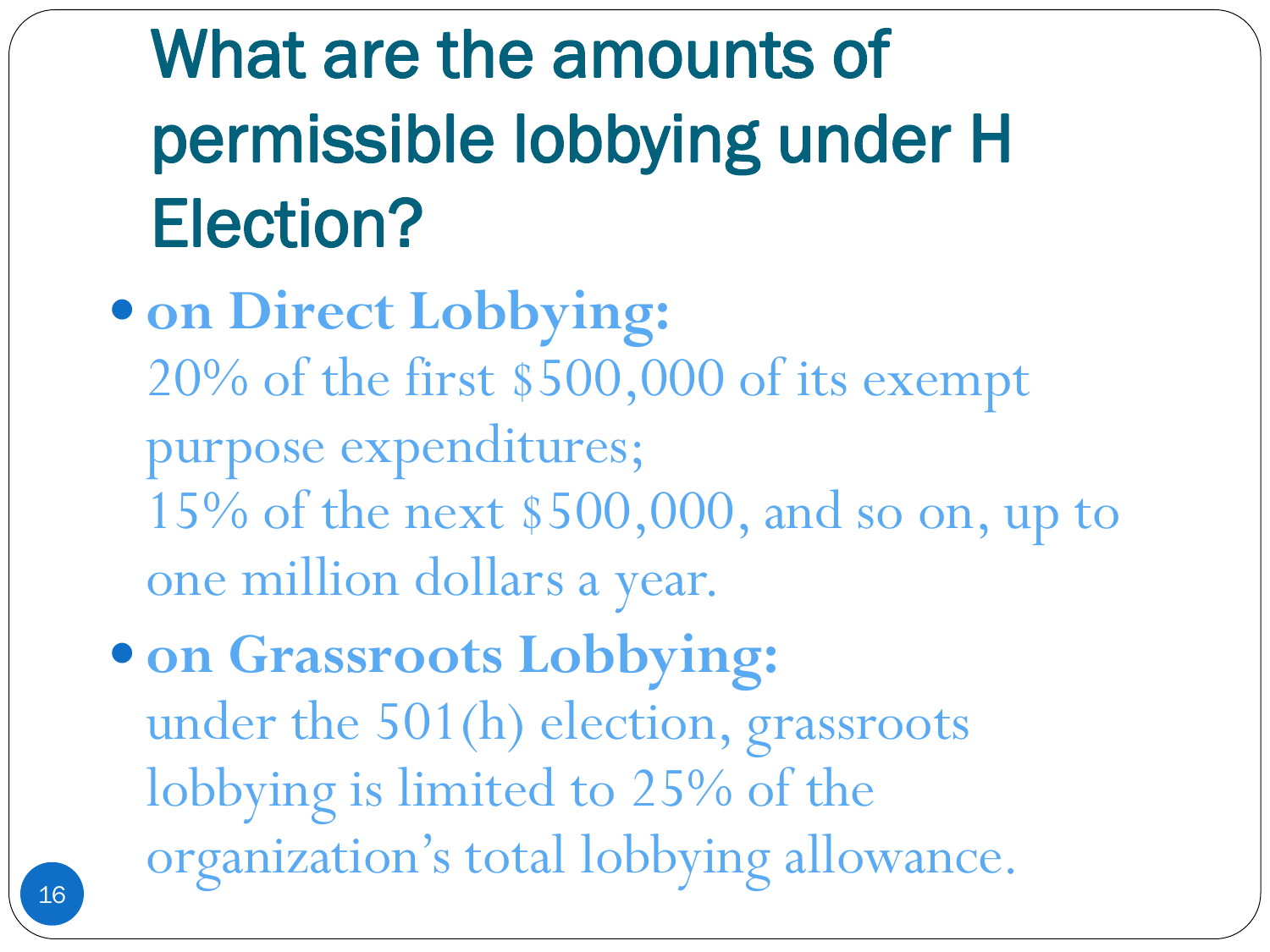## What is "Direct" Lobbying?

- A communication, made to a legislator or other government official involved in formulating legislation, that refers to specific legislation and reflects a view on that legislation.
- 'Specific legislation' includes legislation that has already been introduced in a legislative body, and any proposed legislation that the organization either supports or opposes.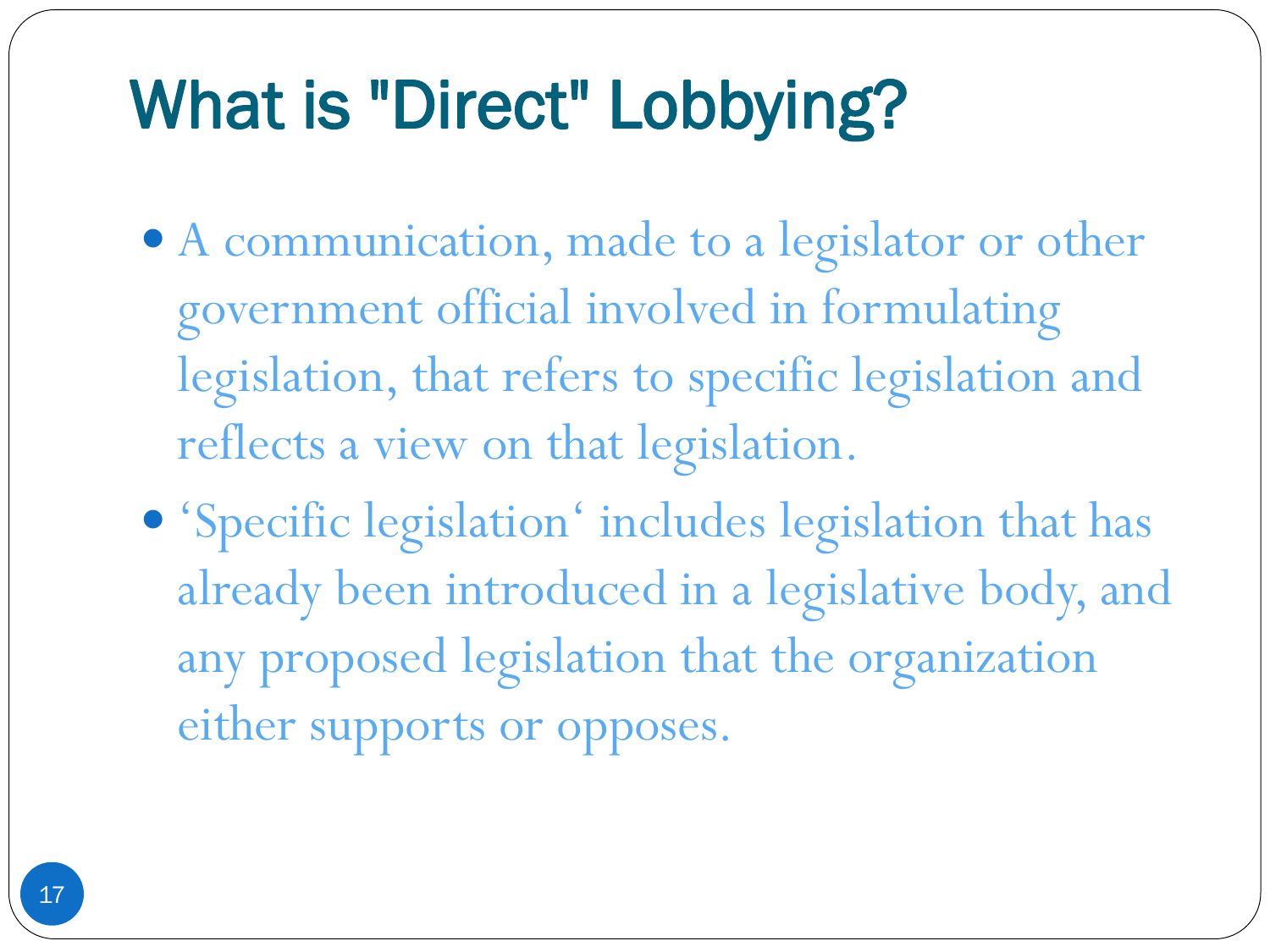## What is "Grass Roots" Lobbying?

- Grass roots lobbying refers to efforts to influence legislation through an attempt to affect the opinions of the general public or any segment of the general public.
- For Private Foundations—prohibited advocacy.
- For Public Charities—can engage in the activity up to amounts allowed pursuant to H Election.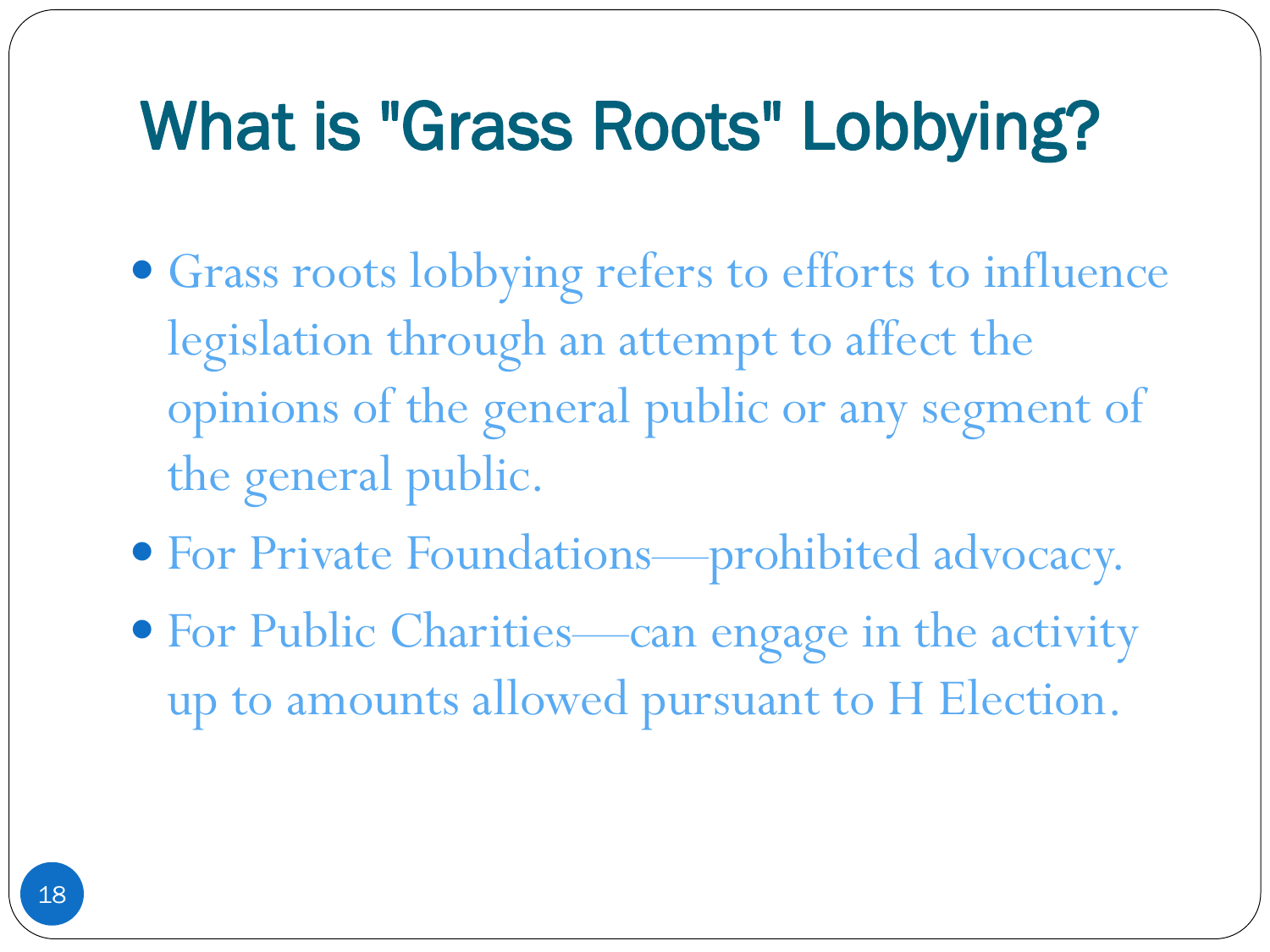- Public Charities (but not **Private Foundations)**  often have on their Web sites messages urging the reader to 'take action,'—for example, contacting legislators in support of or opposition to a certain law.
- Public Charities often send out e-mail correspondence which encourages the recipient to "write your elected officials."
- This activity is permitted provided the total expenditures fit within the parameters of the H Election.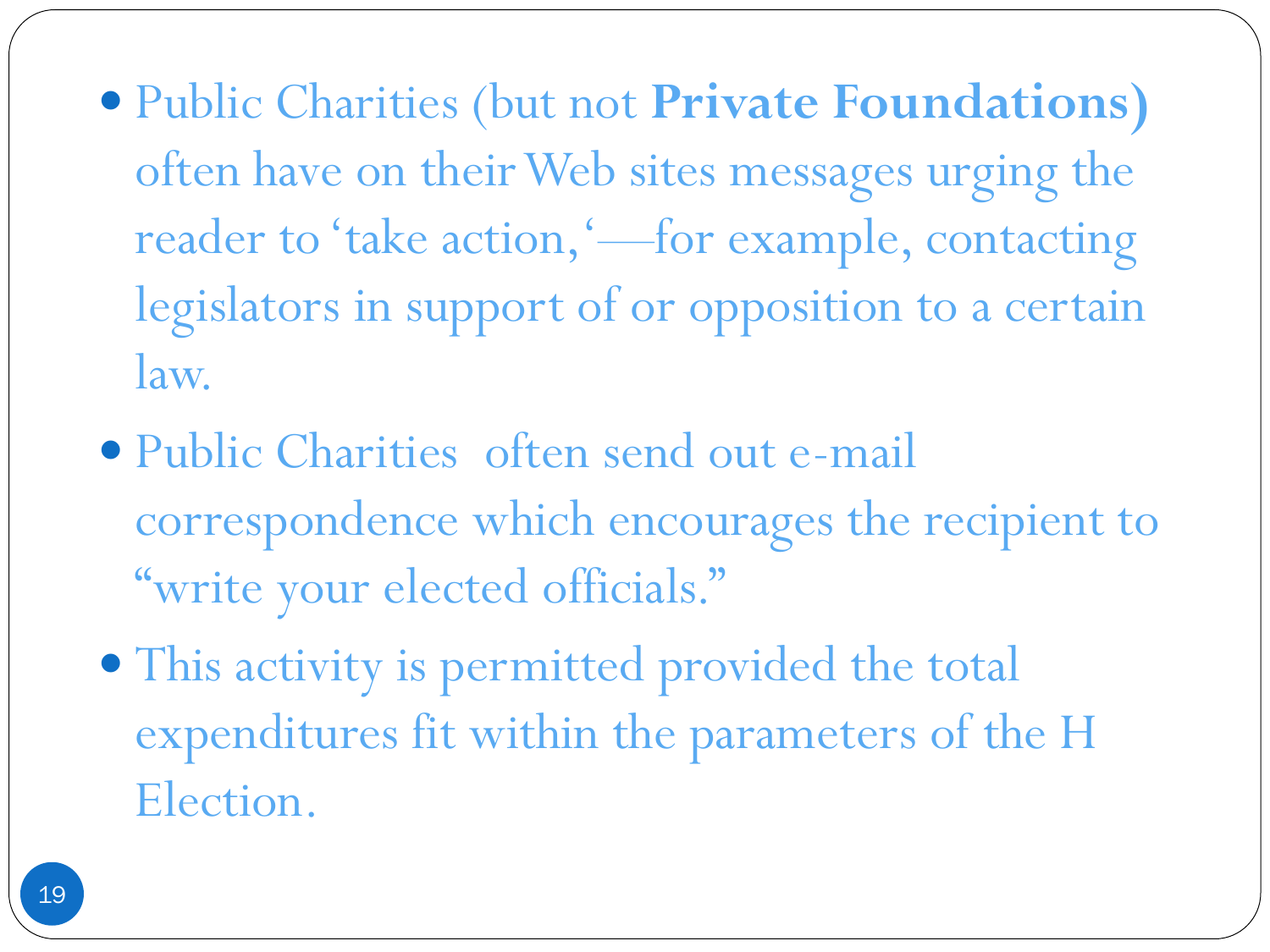# Can Private Foundations engage in "direct lobbying"?

• The expenditures related to such direct lobbying will be subject to an excise tax discussed below unless the activity falls within one of four exceptions.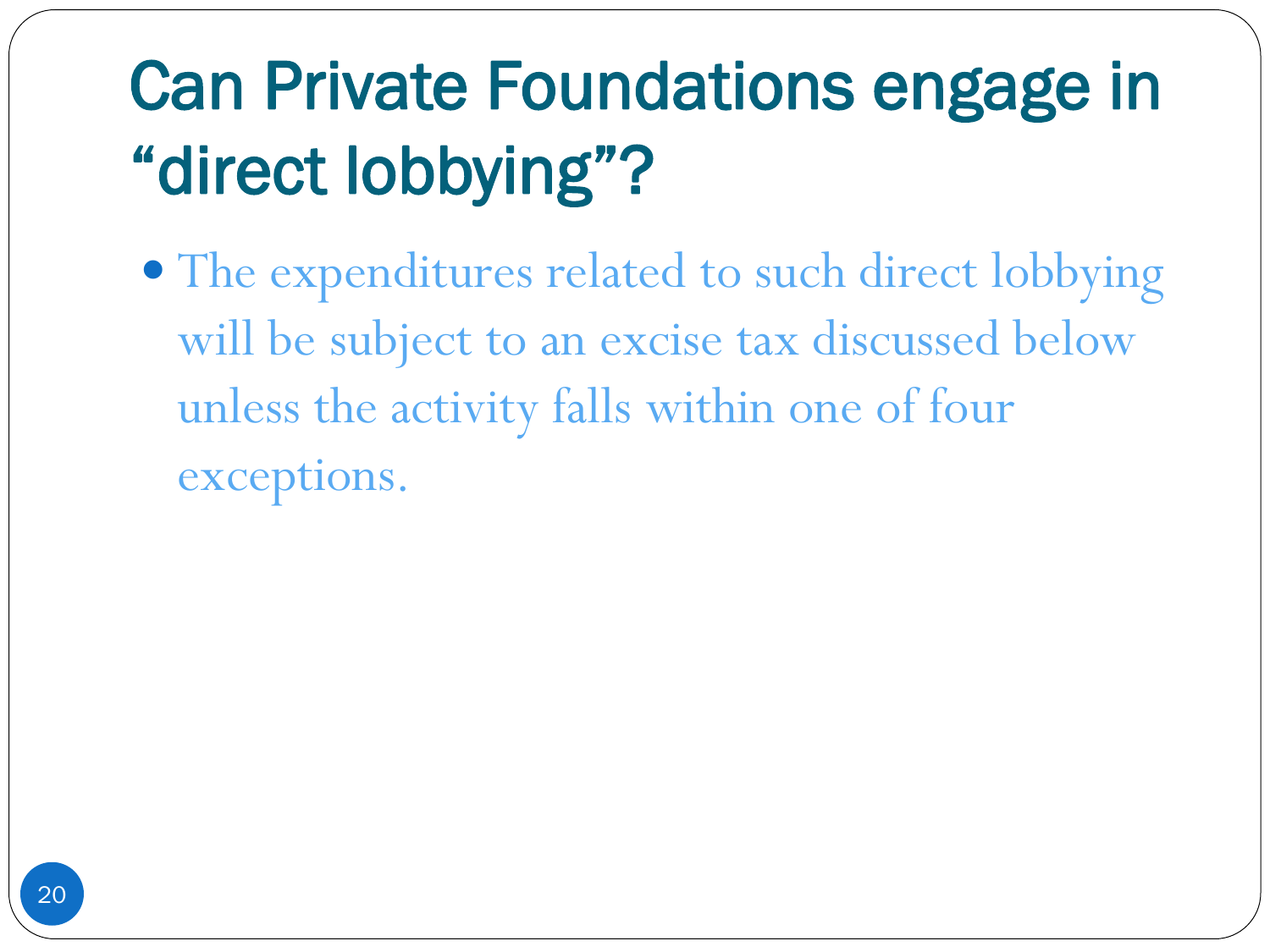# Can Private Foundations engage in "grass roots" lobbying without being subject to excise tax?

- Private Foundation will be subject to an excise tax discussed below if public communications include encouragement to take specific action such as the following:
- A statement that the recipient should contact a legislator or an employee of a legislative body, or should contact any other government official or employee who may participate in the formulation of legislation.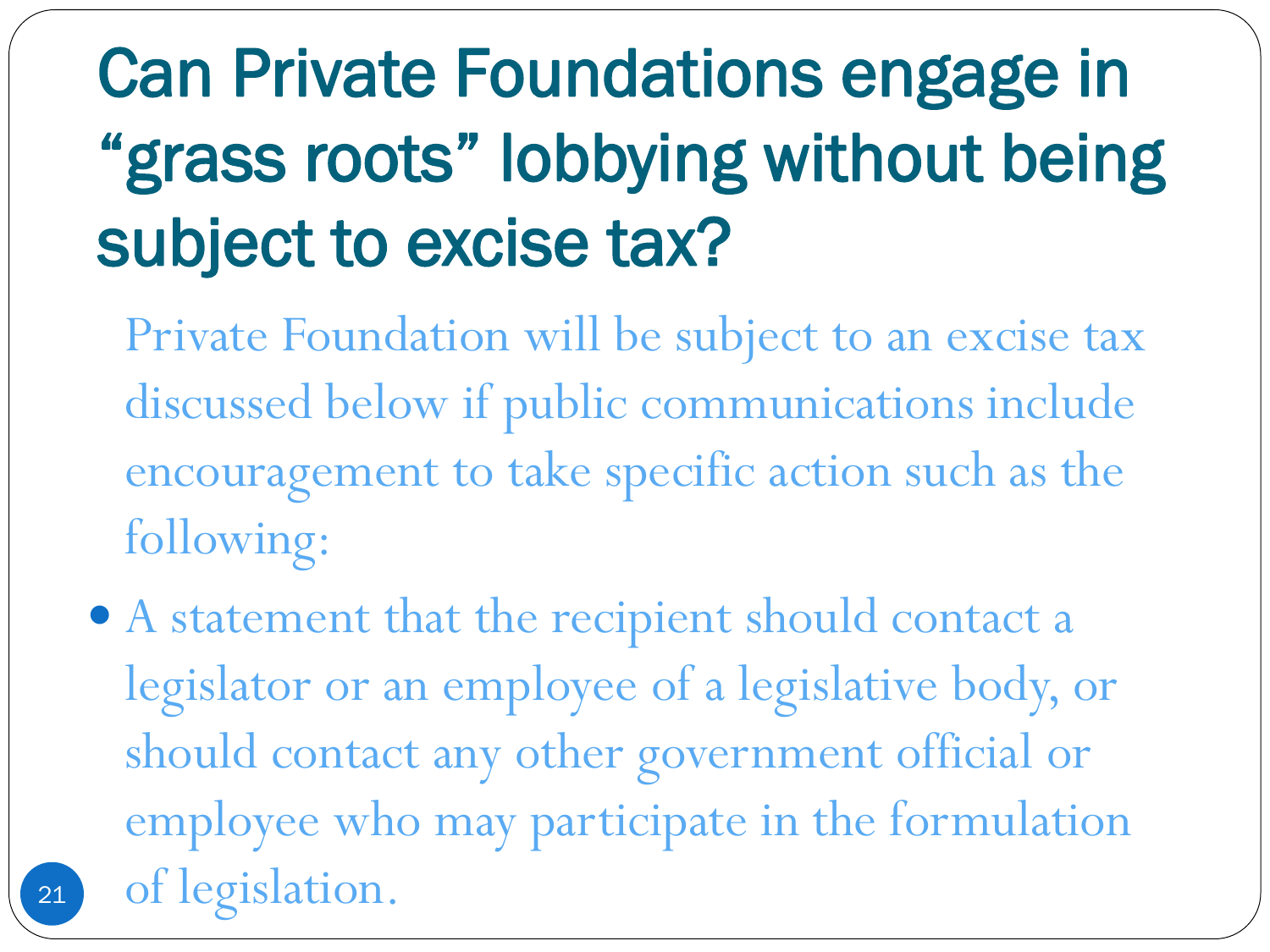The including of the address, telephone number, or other information on how to contact the legislator or legislator's employee in such a way at to suggest to reader that he/she should contact legislator or his/her staff and express opinion.

 A petition or similar material for the recipient to communicate his or her views to the legislator or legislative body, with the principal purpose of the contact being to influence legislation.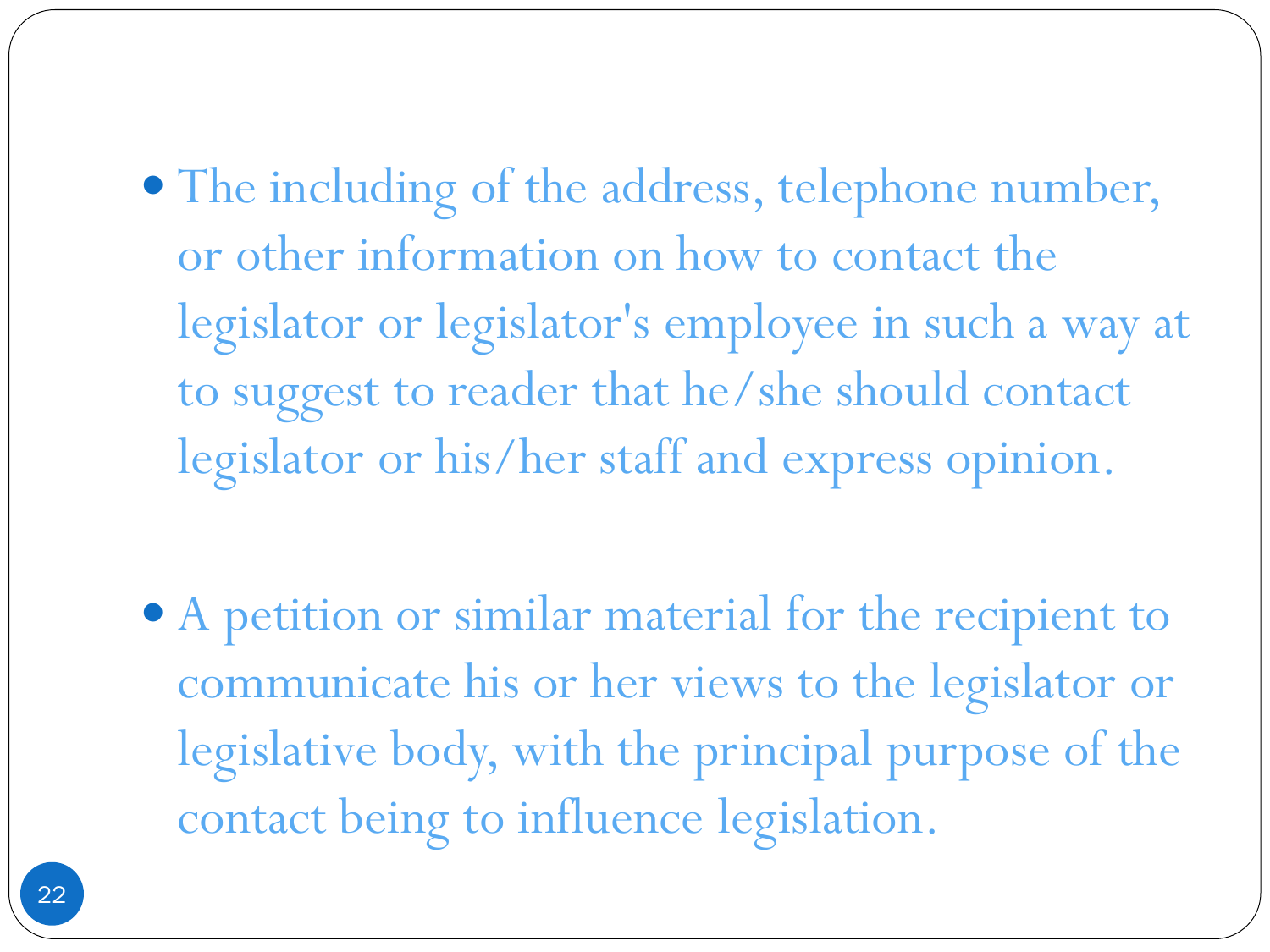Specific identification of one or more legislators who will vote on the legislation as either  $(1)$ opposing the view of the foundation with respect to the legislation, (2) being undecided on the legislation, (3) being the recipient's representative in the legislature, or (4) being a member of the legislative committee that will consider the legislation.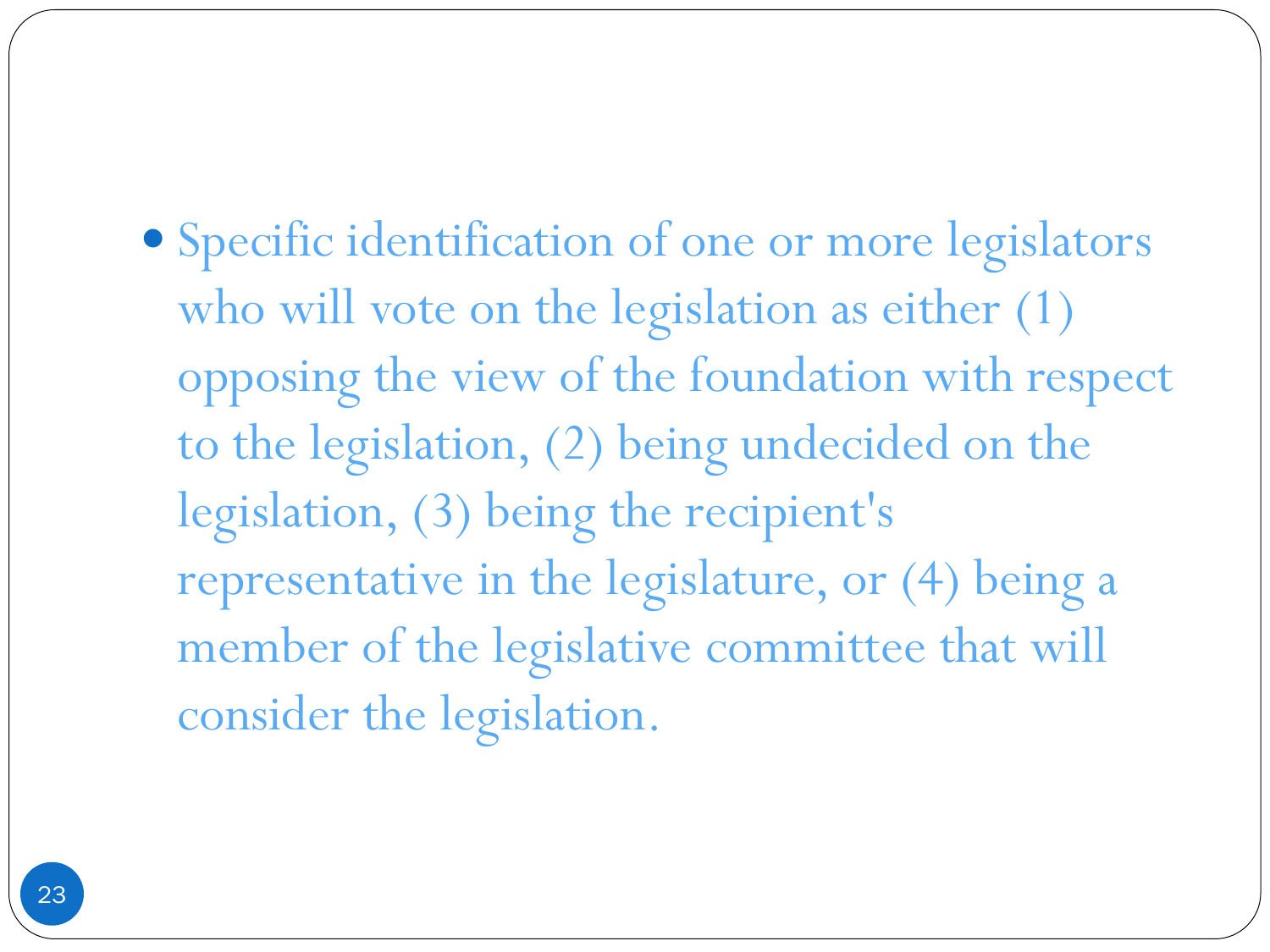Are there any adverse consequences (besides potential loss of exemption) for Private Foundations that engage in prohibited advocacy?

 Yes, the Private Foundation (and individual managers) can be subject to an excise tax on expenditures on prohibited advocacy—"taxable expenditures".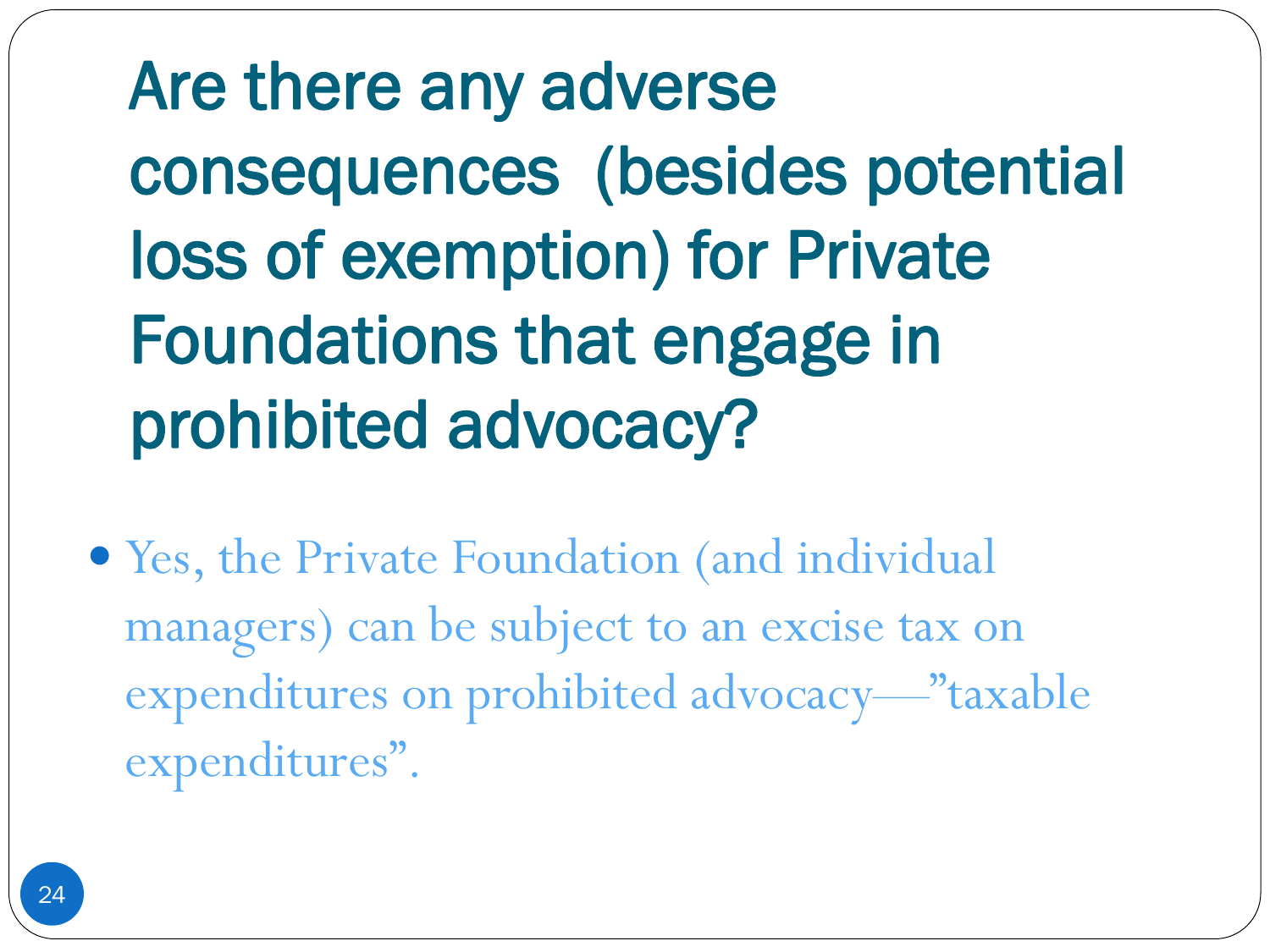#### What is the excise tax?

- A first-tier tax, equal to 20% of the amount of each taxable expenditure, is imposed on the foundation for the year the expenditure was made.
- Each taxable expenditure also will result in a 5% tax due by the foundation manager, when there is evidence that the manager agreed to the expenditure and the manager knew that the expenditure had been made.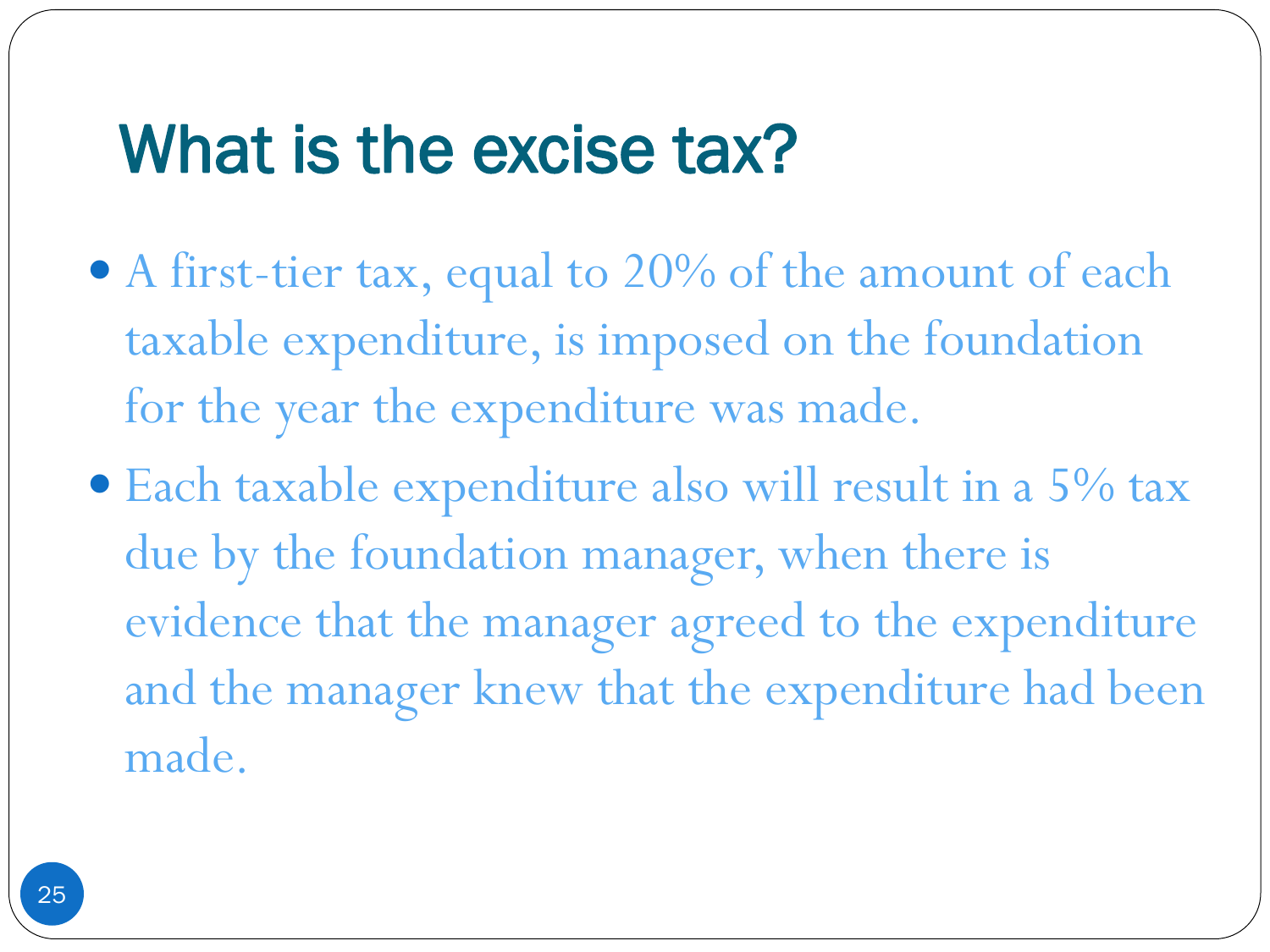• If not addressed in a timely manner, the taxable expenditure may result in second-tier taxes on both the Private Foundation—equal to 100% of the taxable expenditure—and on the Private Foundation's manager—equal to 50% of the taxable expenditure.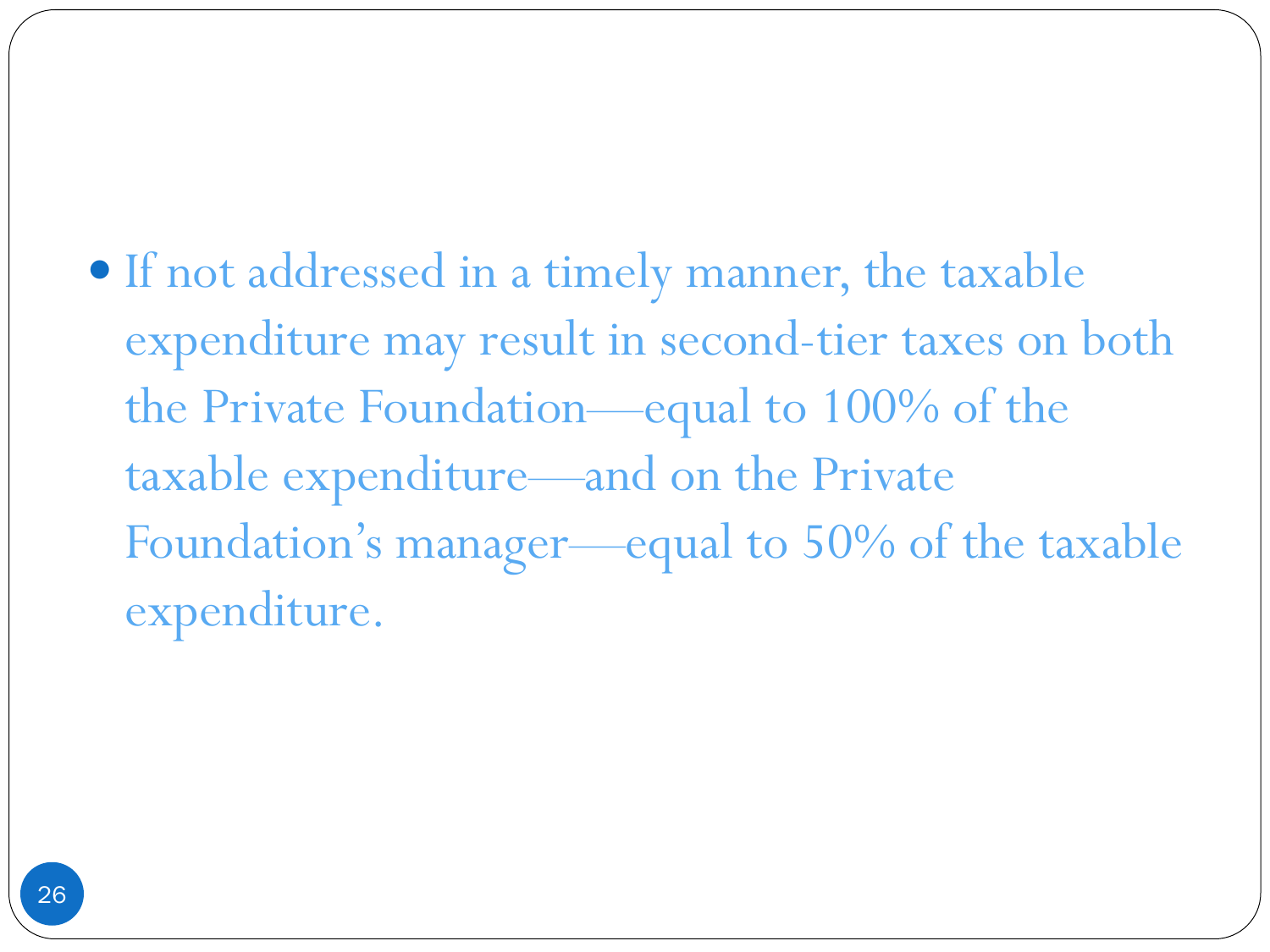#### What are "Taxable Expenditures"?

 Expenditure made in carrying on propaganda or otherwise attempting to influence legislation (commonly referred to as lobbying),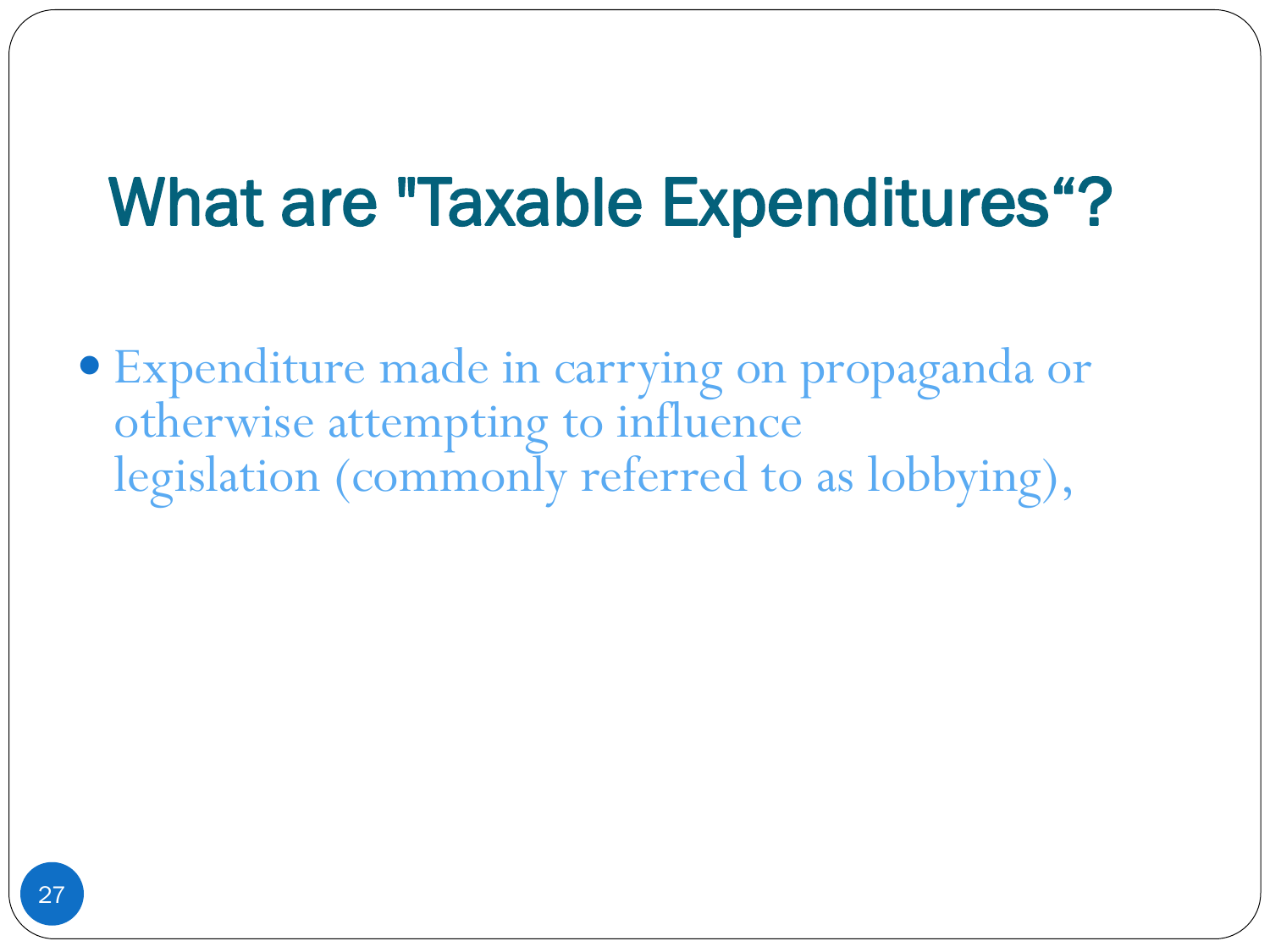Also expenditures incurred in influencing the outcome of any specific public election or carrying on any voter registration drive, unless certain requirements are satisfied.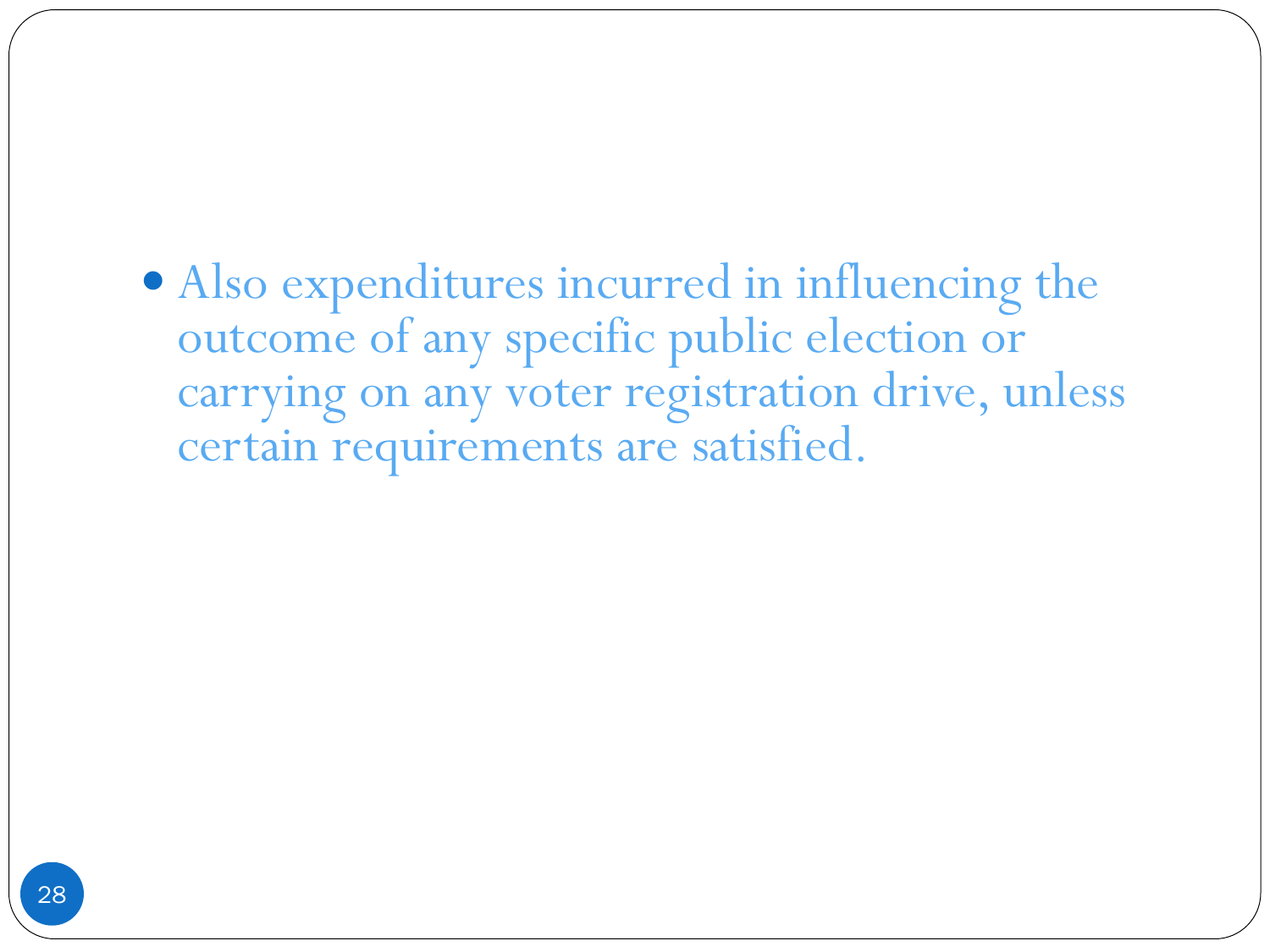## What is influencing legislation?

- A taxable expenditure includes amounts paid to attempt to influence legislation, including both direct and grass roots lobbying. Taxable lobbying expenditures do not include amounts paid--
- for certain jointly funded projects;
- by certain program-related investment recipients;
- for certain general support grants; or
- for certain specific project grants.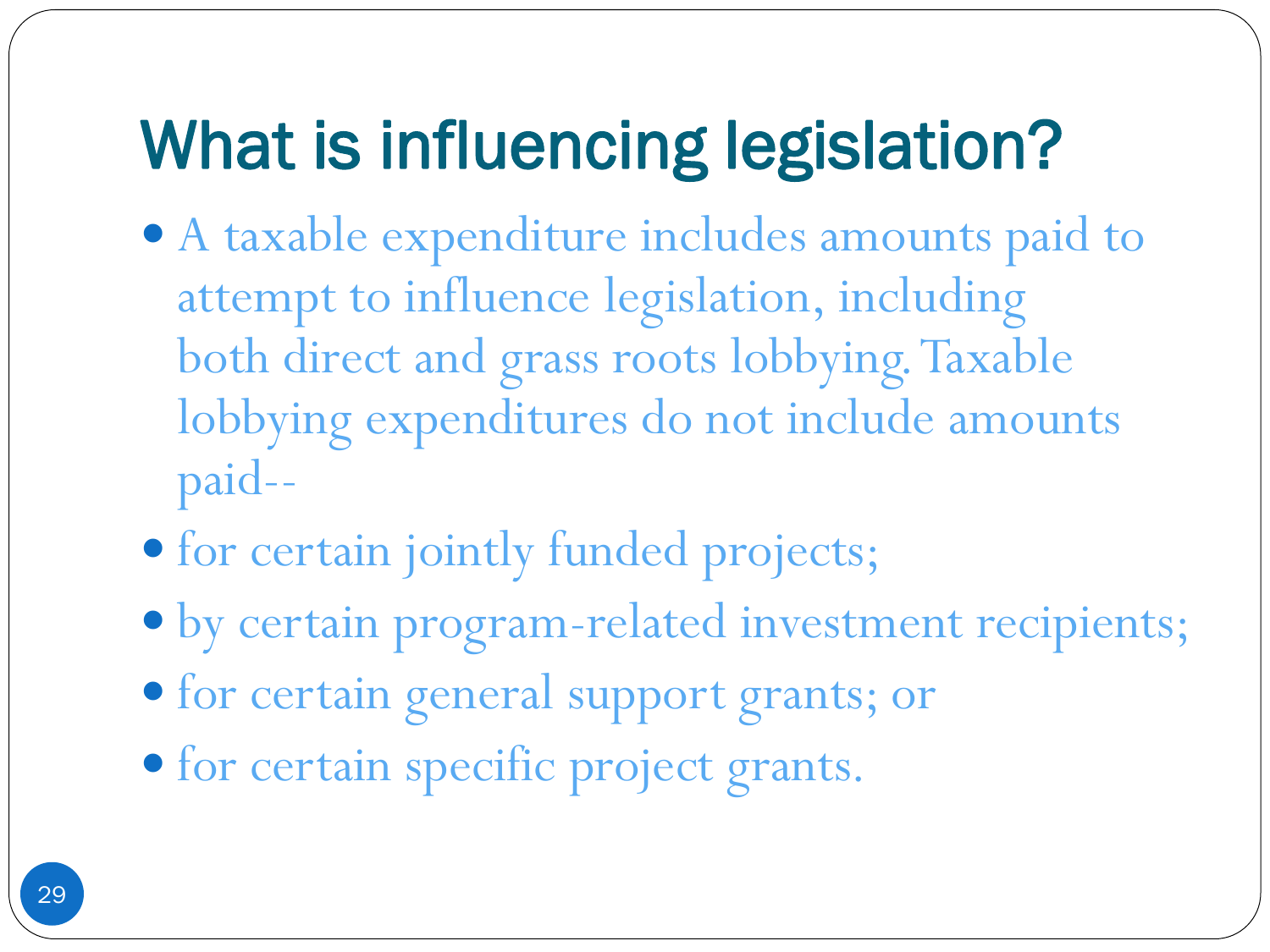Are Private Foundations subject to an excise tax on expenditures relating to advocacy if the expenditures do not relate to specific legislation?

 Private Foundations are not liable for excise taxes imposed as penalties for lobbying, if the nature of the public policy advocacy does not take a specific position on legislation, or generally does not urge the public to take action on the legislation.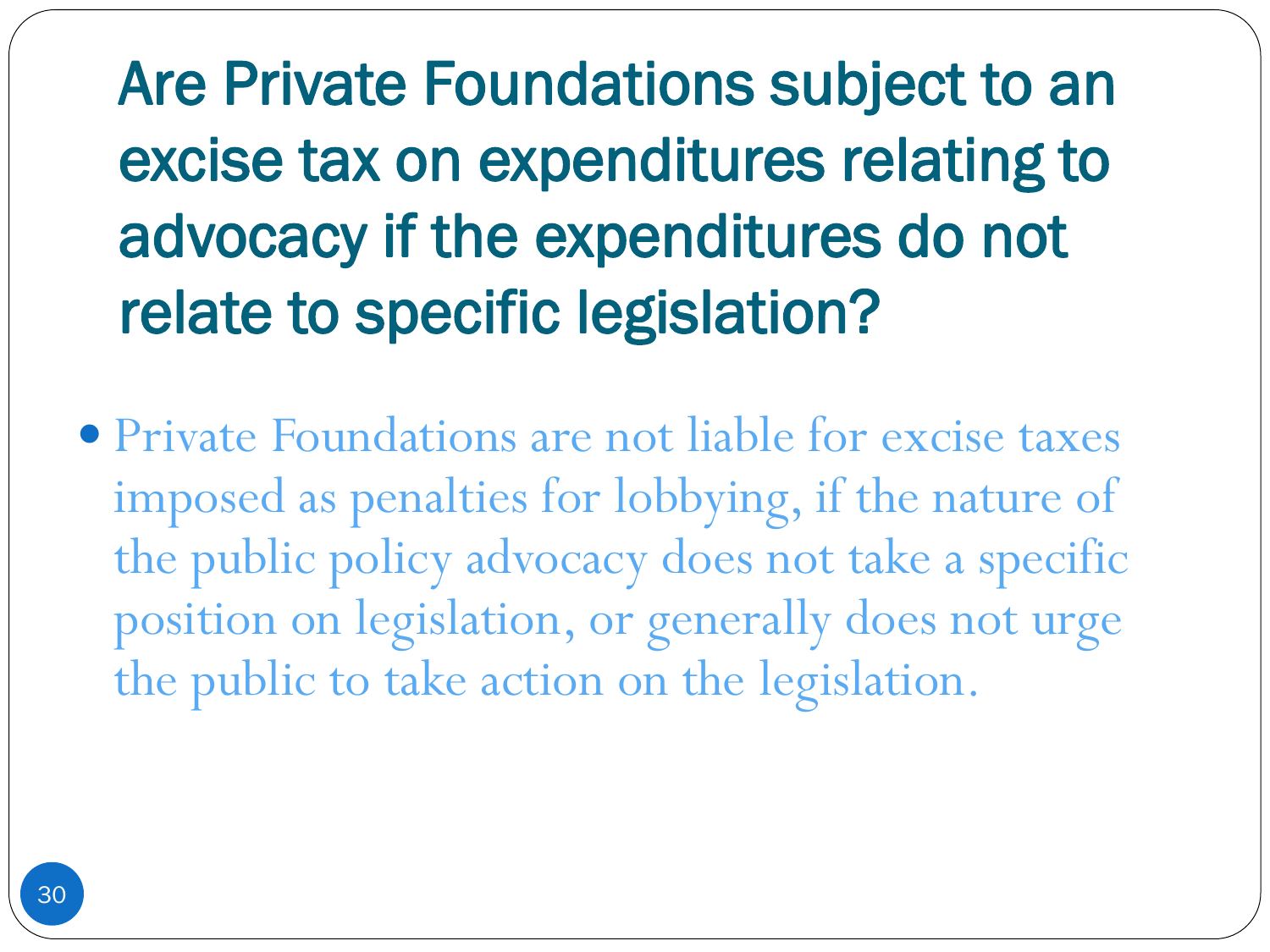#### What is "legislation"?

 For this purpose, *legislation* includes action by Congress, any state legislature, any local council or similar governing body, with respect to acts, bills, resolutions or similar items (such as legislative confirmation of appointive office), or by the public in referendum, ballot initiative, constitutional amendment or similar procedure. It does not include actions by executive, judicial or administrative bodies.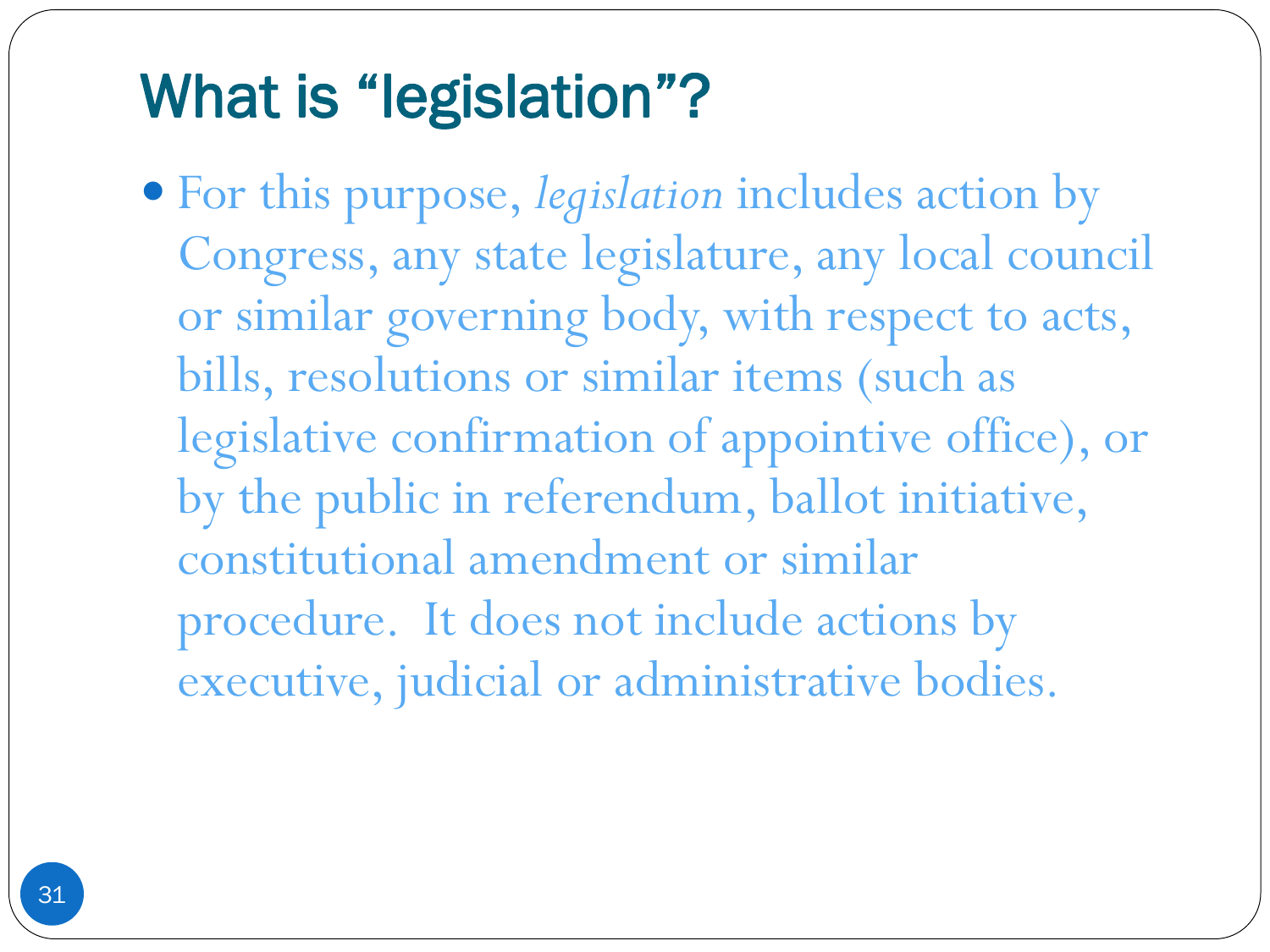The term *any attempt to influence any legislation* does not include public discussion, or communications with members of legislative bodies or governmental employees, the general subject of which is also the subject of legislation before a legislative body, as long as the discussion does not address itself to the merits of a specific legislative proposal.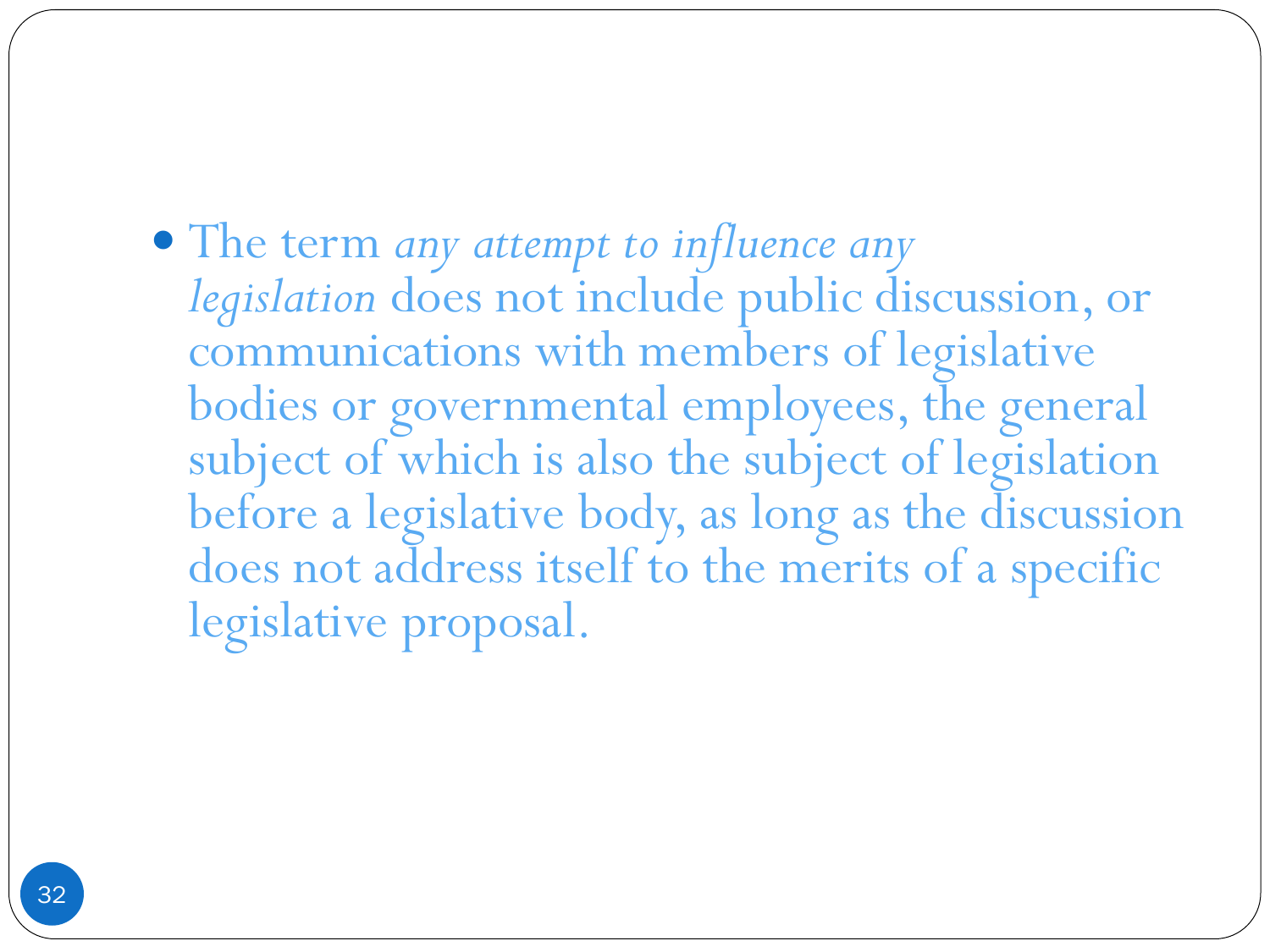## ABC Hypothetical

#### *Congressional Activities*:

- Meetings were held between officers of the ABC Foundation and the staff of Members of Congress during which they discussed generally the need for Congress to address the residential housing needs of adults with developmental disabilities; there was no reference to specific legislation.
- Meetings were held between a consultant to the ABC Foundation and Members of Congress during which the consultant advocated the sending of letters to various Federal agencies regarding the need for regulatory actions which may assist states and local communities in providing residential housing for individuals with developmental disabilities.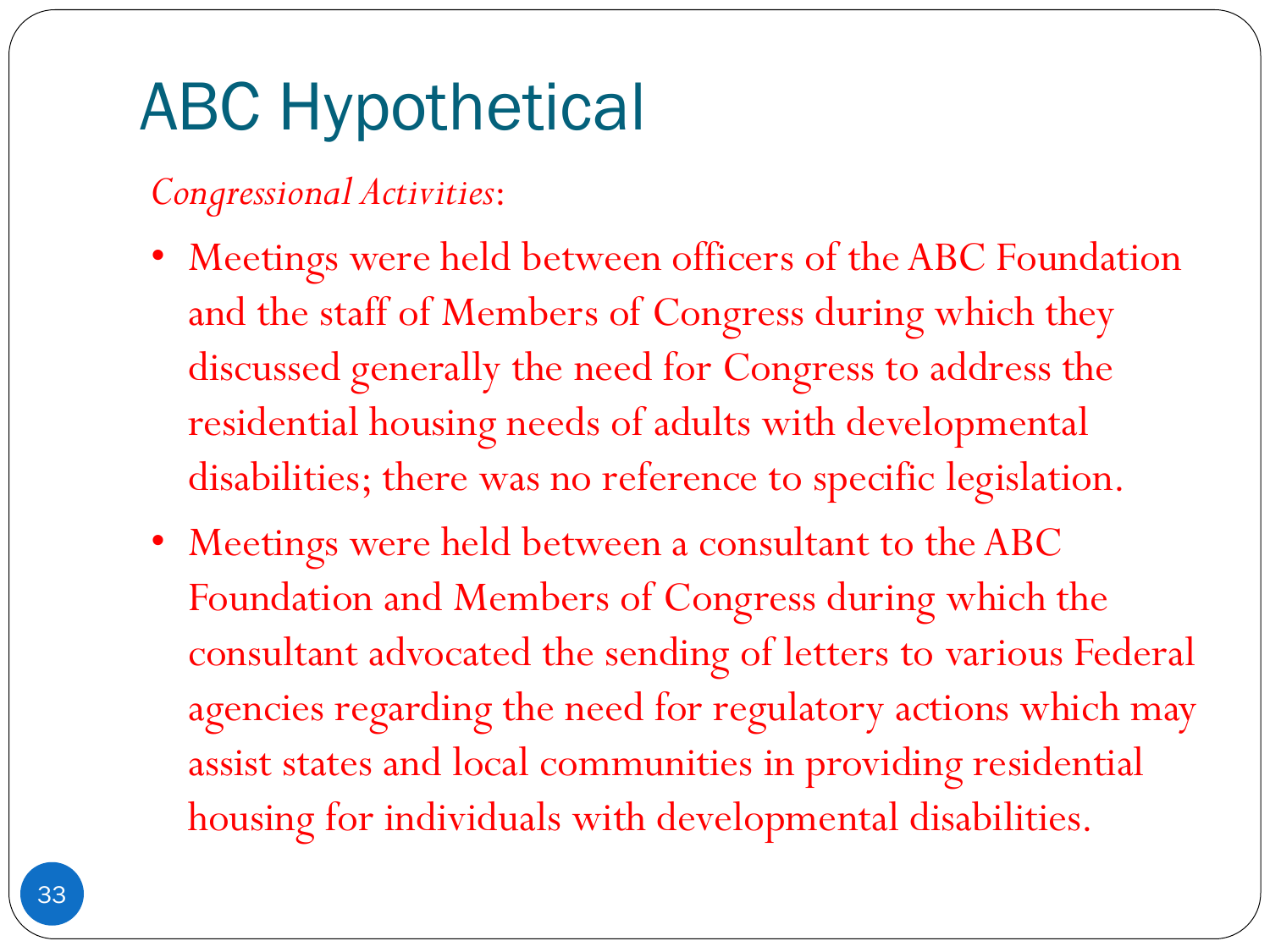#### ABC HYPOTHETICAL

#### *Executive Branch Activities*:

- ABC Foundation officers met with representatives of federal agencies to urge the adoption of policies which may assist state and local communities address the housing needs of adults with developmental disabilities.
- A member of the board of directors of the ABC Foundation met with representatives of the White House staff interested in disability issues. In these meetings the Foundation's board member advocated for the White House to issue a statement on the importance of acceptable long term residential housing for adults with developmental disabilities.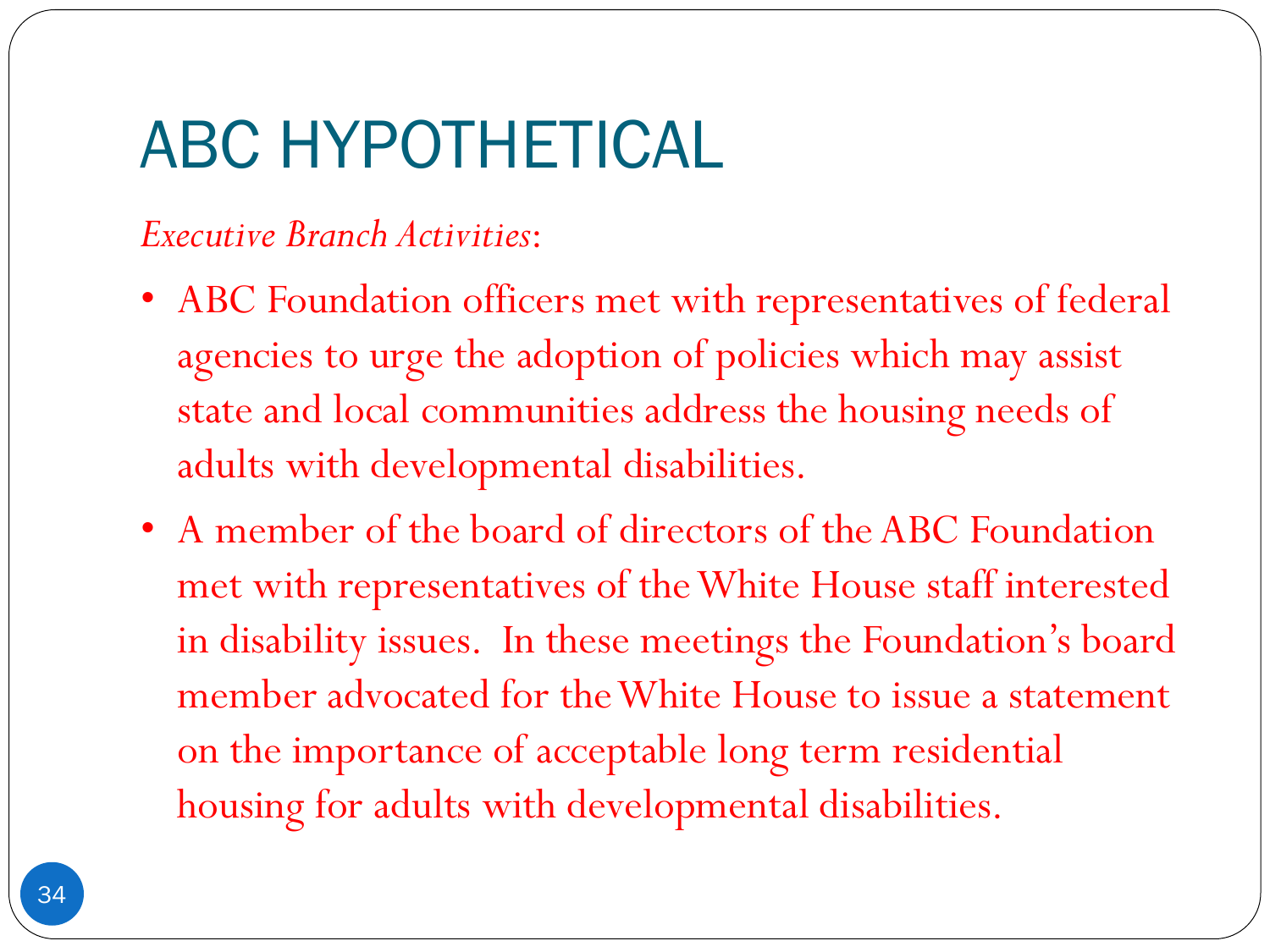Are there types of advocacy relating to legislation which will not subject a Private Foundation to an excise tax?

#### • Yes.

• There are four exception to the application of the excise tax rules on "lobbying".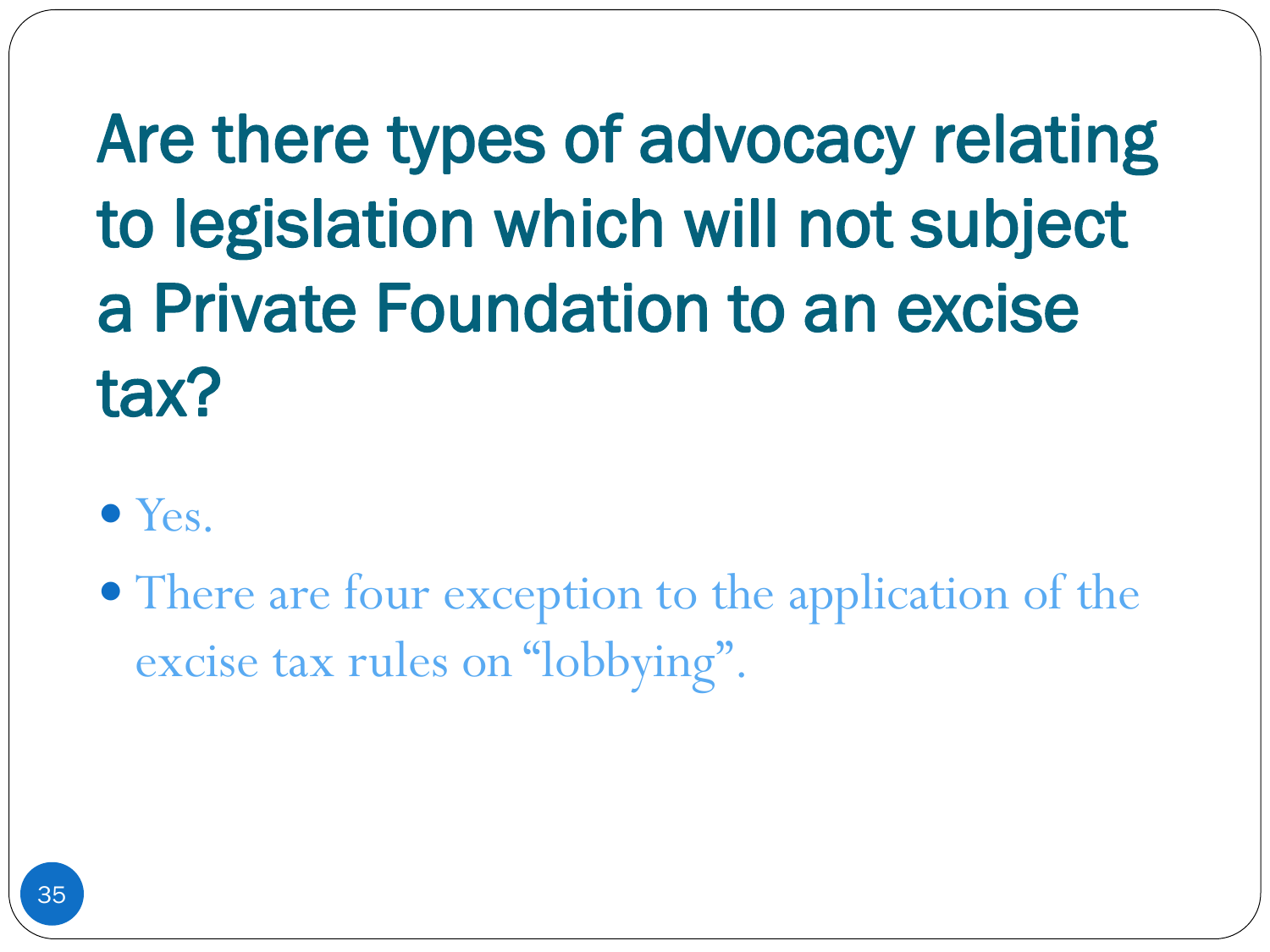What are the types of "permitted advocacy" (activity relating to legislation) which will not subject a Private Foundation to an excise tax?

- Nonpartisan analysis, study, and research
- Examinations and discussions of broad social, economic, and similar problems
- Technical advice or assistance
- Decisions affecting the powers, duties, etc., of a private foundation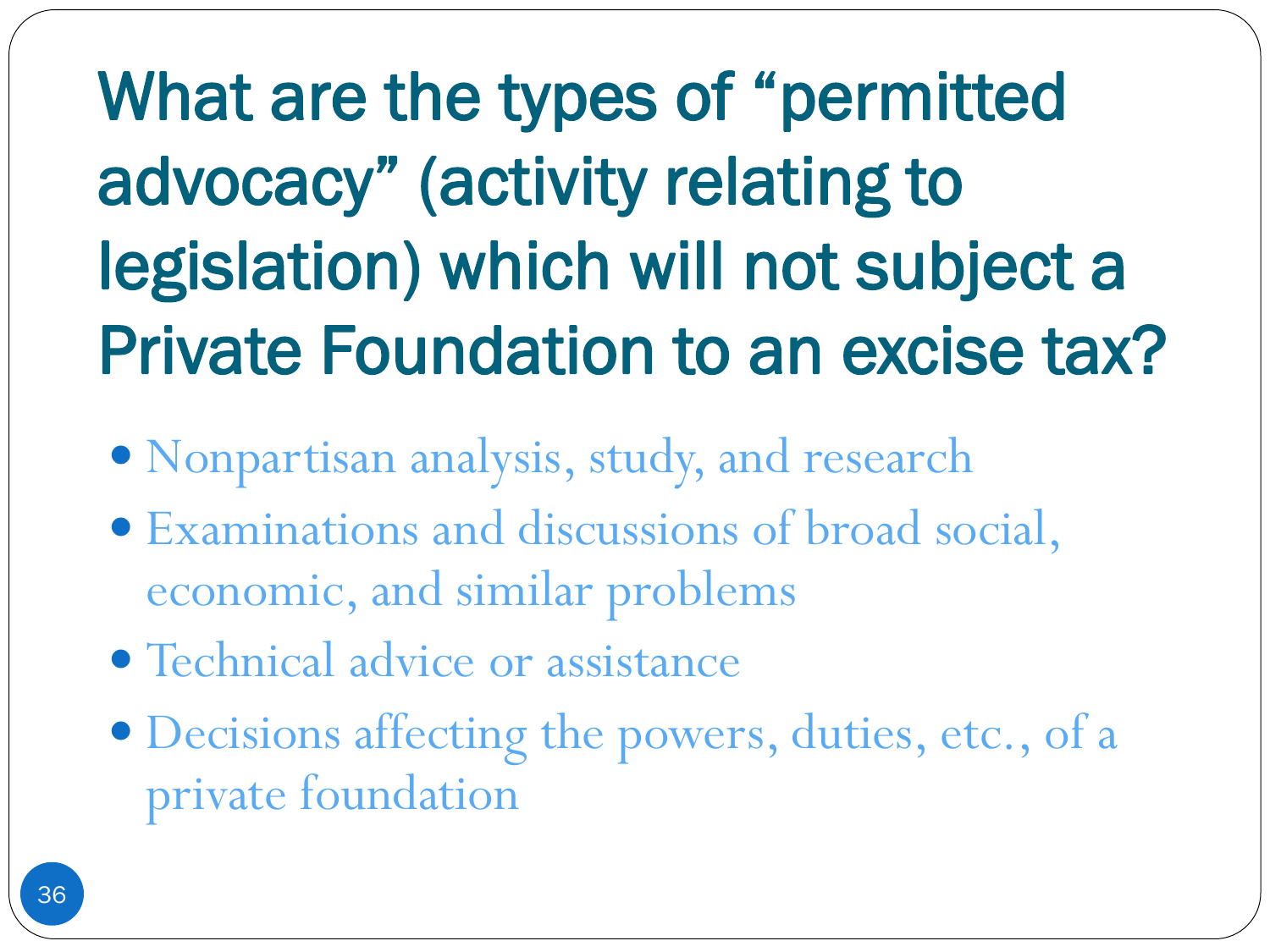### The Four Exceptions

- 1. Nonpartisan analysis, study, and research.
- 2. Providing examinations and discussions of broad, social, economic and similar problems (even if there is a reference to legislation);
- 3. Providing technical assistance or advice to legislative body or committee in response to a written request;
- 4. The "self-defense" exception.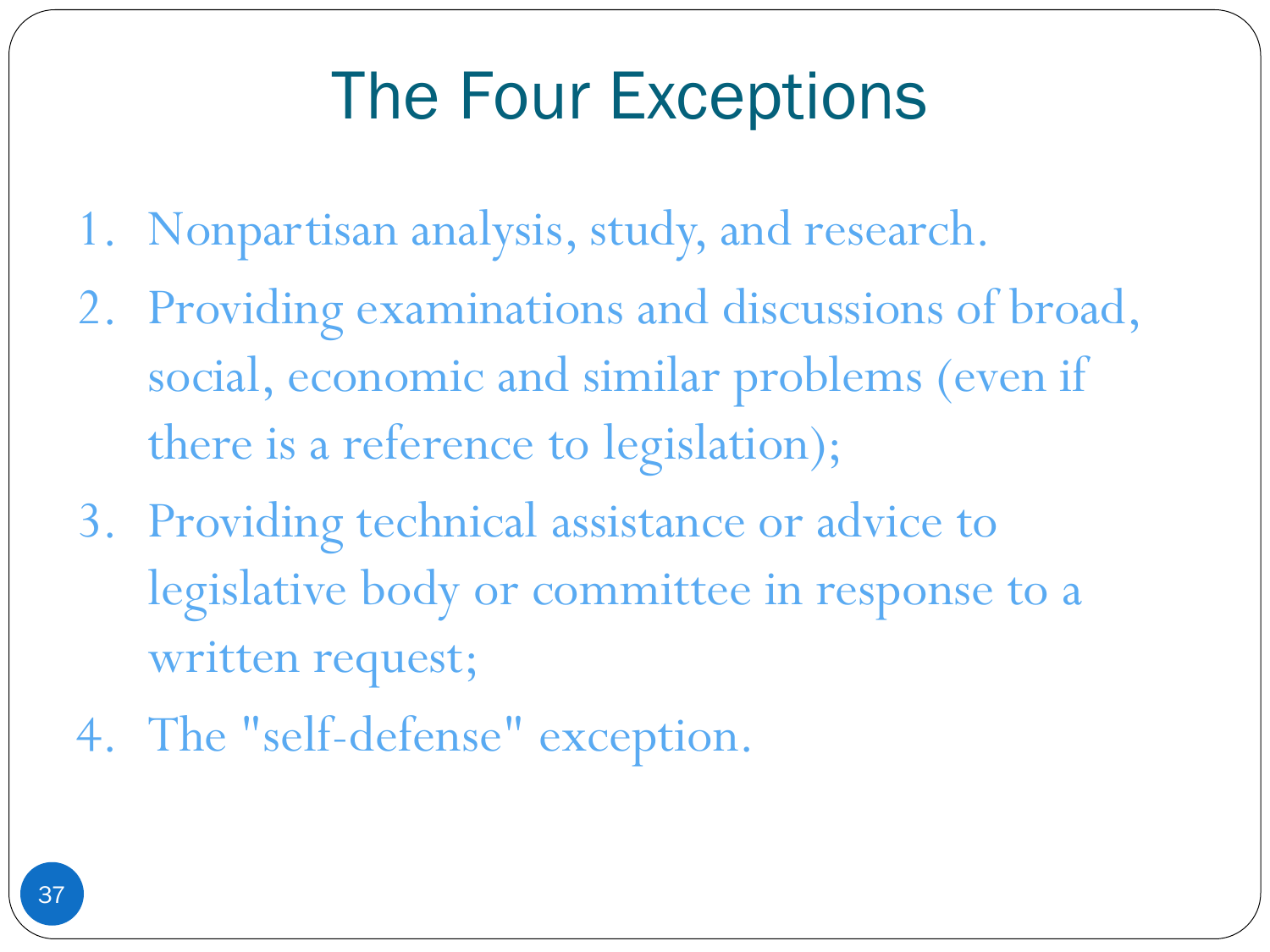# What is permissible nonpartisan analysis, study and research?

 Engaging in nonpartisan analysis, study, or research and making the results of this work available to the general public or to governmental bodies, officials, or employees is not carrying on propaganda, or otherwise attempting to influence legislation.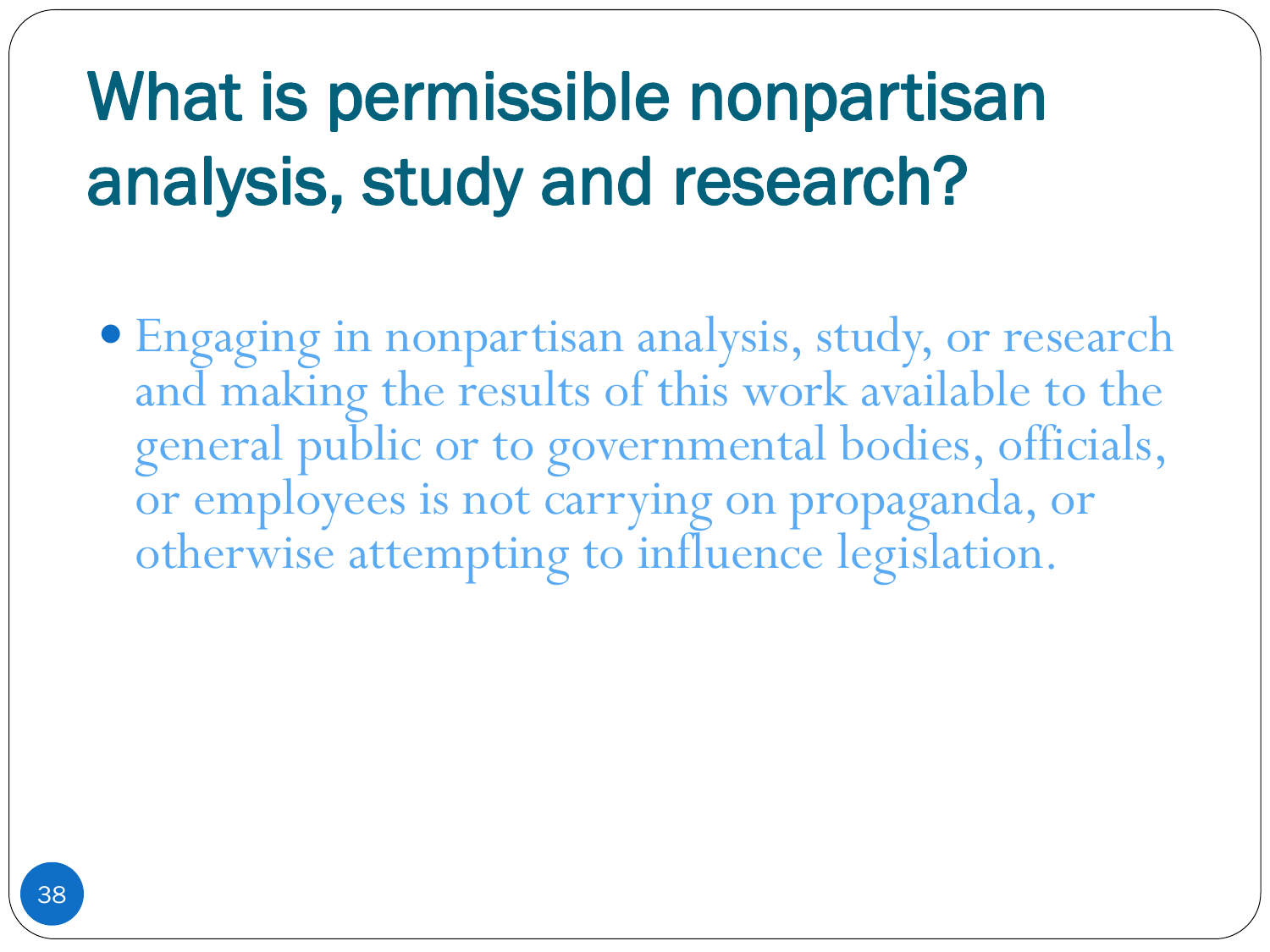- Nonpartisan analysis, study, or research means an independent and objective exposition of a particular subject matter, including activities that qualify as educational activities.
- Nonpartisan analysis, study, or research may **advocate a particular position or viewpoint as long as there is a sufficiently full and fair exposition of the relevant facts to enable the public or an individual to form an independent opinion or conclusion.**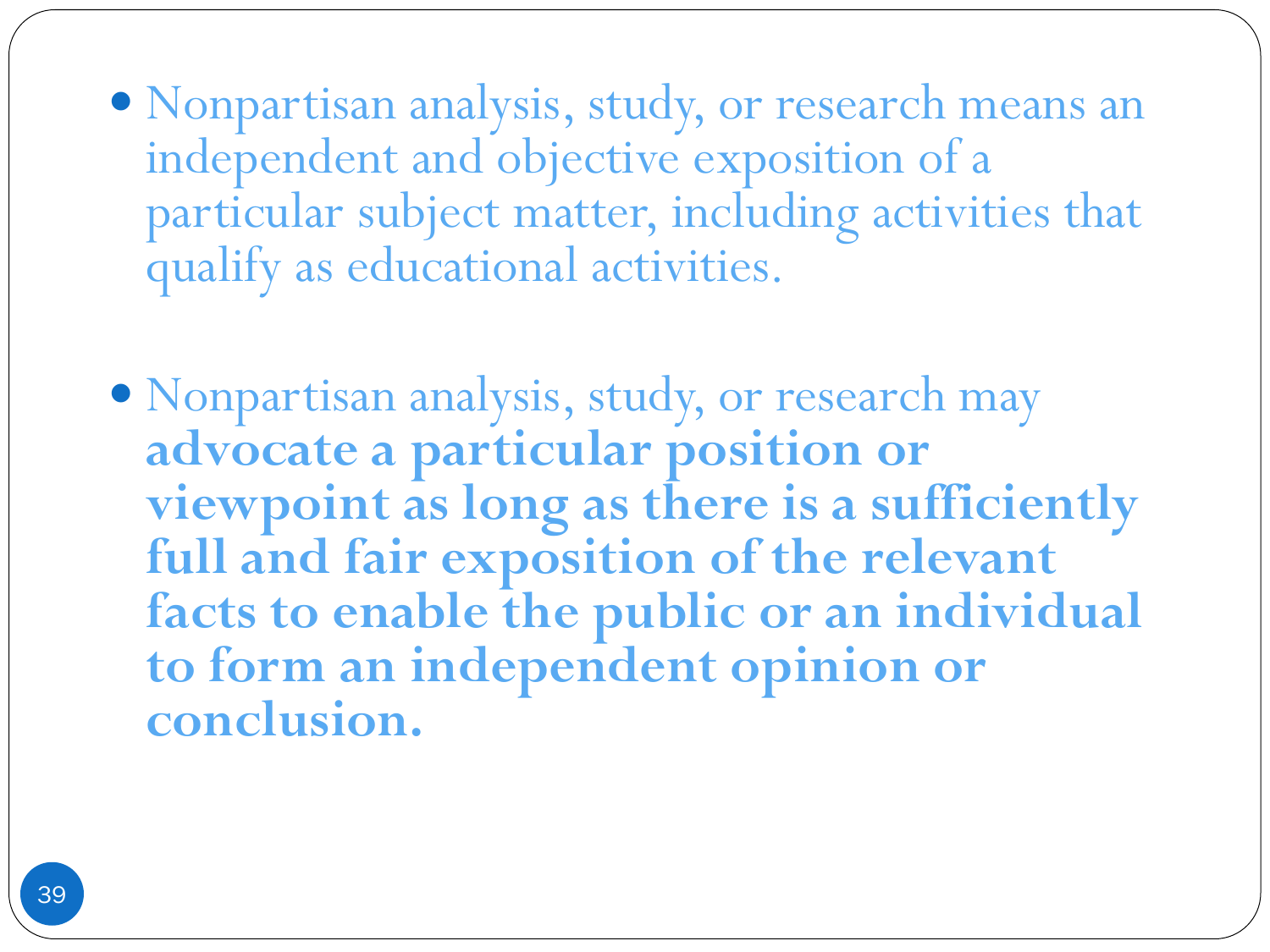However, a mere presentation of unsupported opinion does not qualify as nonpartisan analysis, study, or research.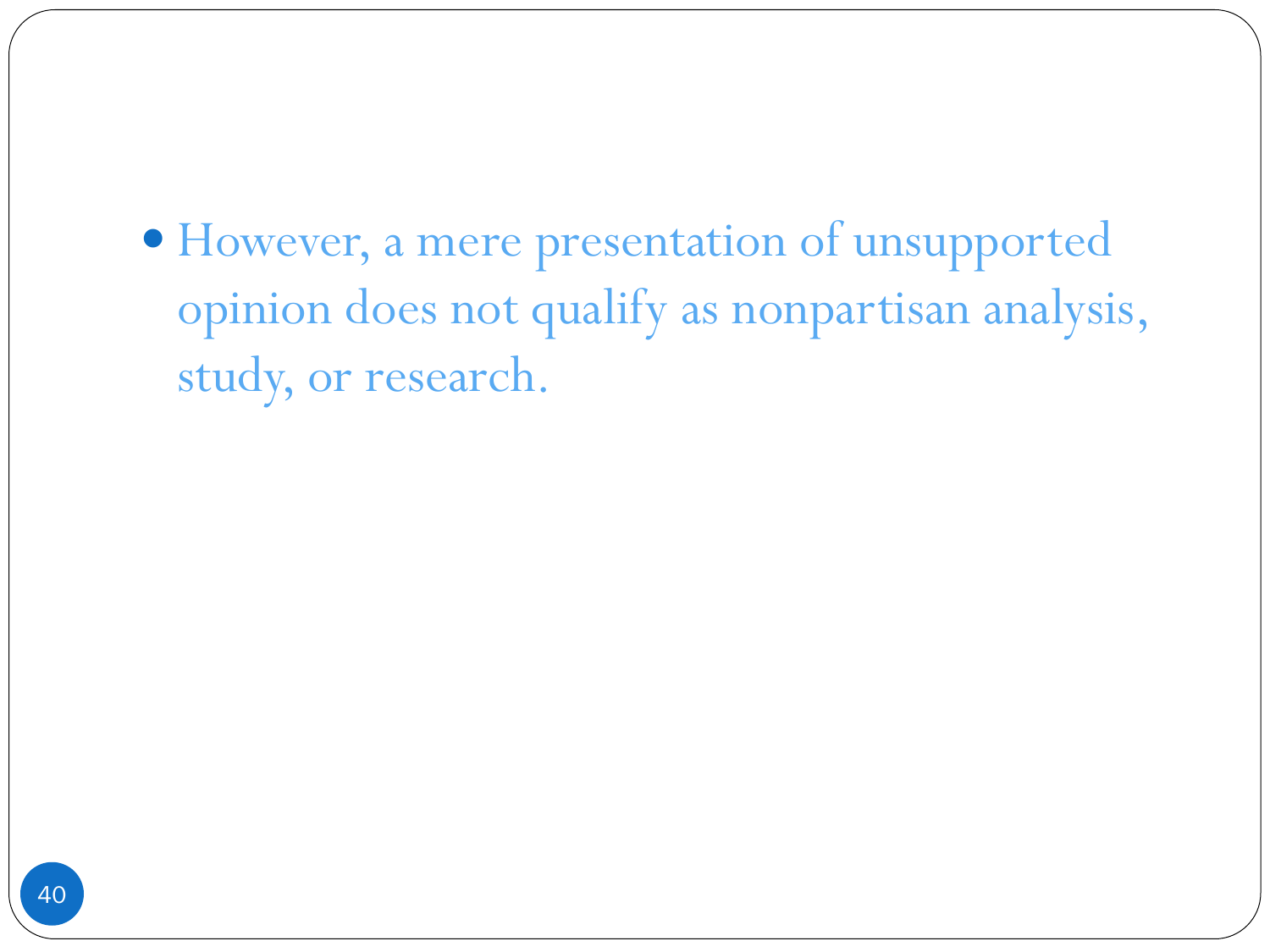The Foundation funded and published a study on the long term housing needs of adults with developmental disabilities. The study represented a full and fair analysis of the issues but clearly reflected the Foundation's view that this was an issue warranting some type of action at the federal, state and local level. The report recommended various measures which could be adopted. Copies of this study were sent to each Member of Congress, the governors of every state and to newspapers and broadcasters throughout the nation.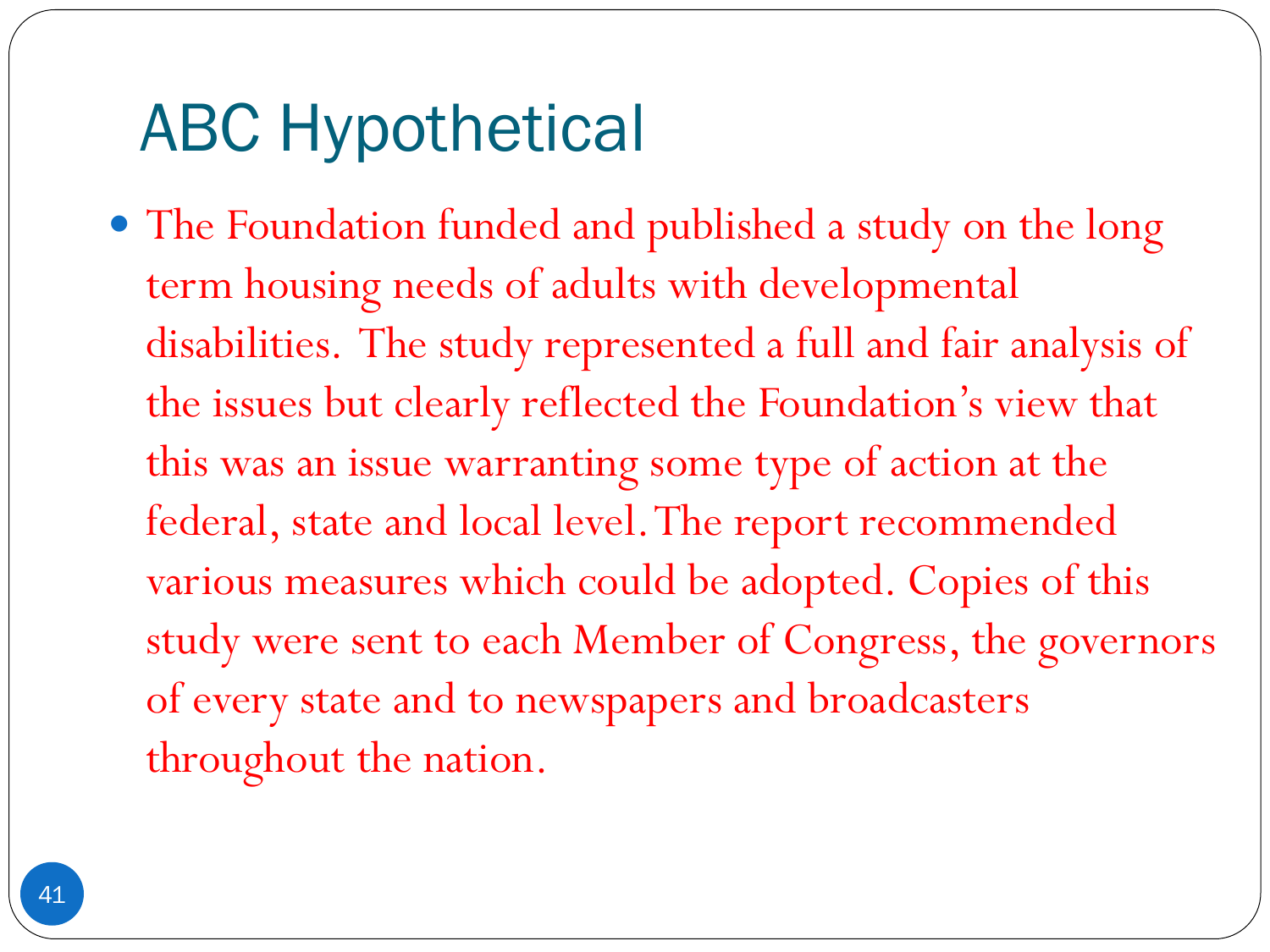### Example of Nonpartisan Analysis, Study and Research

 *Example 1.* M, a private foundation, establishes a research project to collect information for showing the dangers of using pesticides in growing crops. The information collected includes data on proposed legislation, pending before several state legislatures, that would ban the use of pesticides. The project takes favorable positions on the legislation without producing a sufficiently full and fair exposition of the relevant facts to enable the public or an individual to form an independent opinion or conclusion on the pros and cons of the use of pesticides. This project is not within the exception for nonpartisan analysis, study, or research **because it is designed to present information only on one side of the legislative controversy.**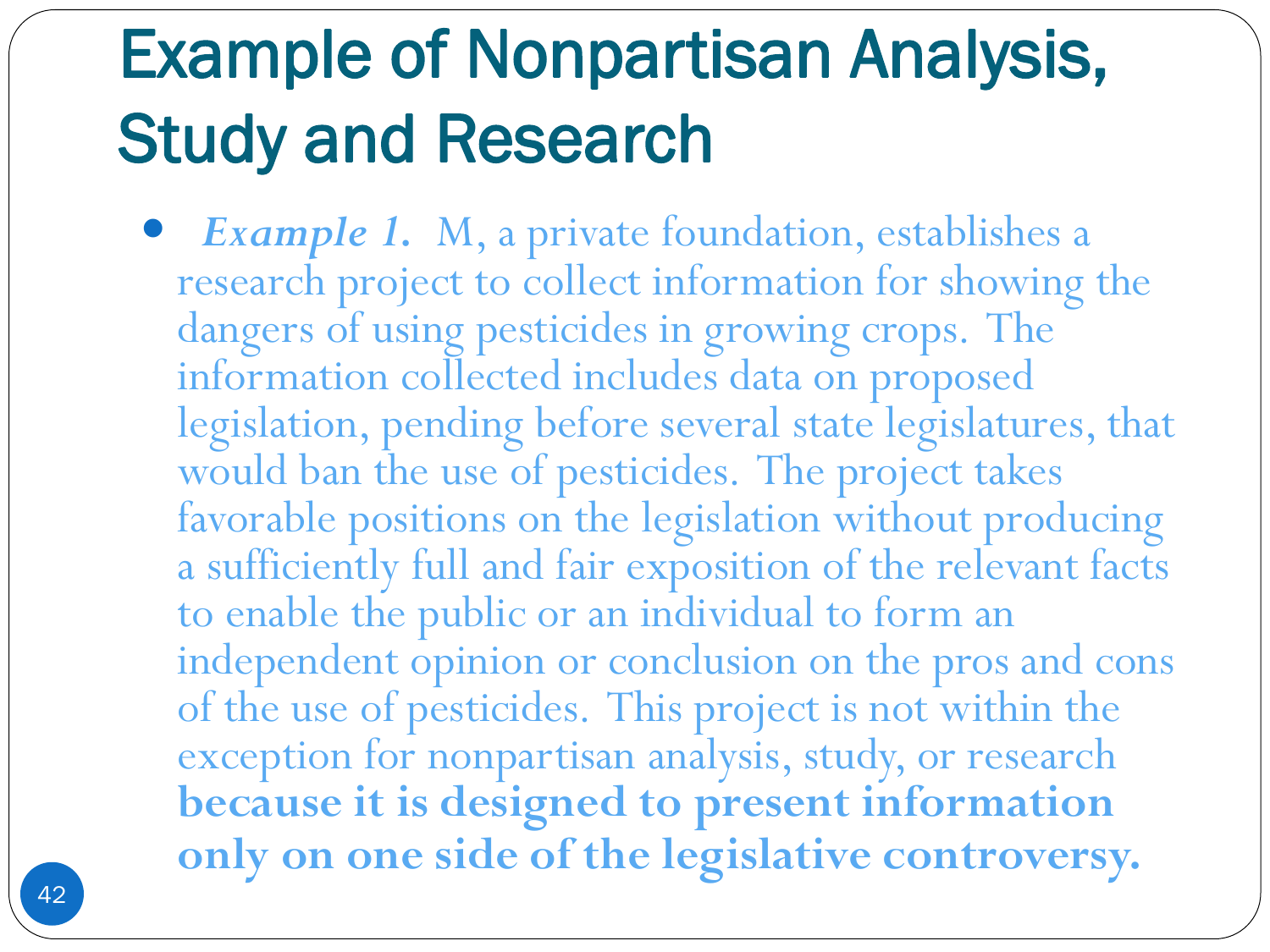### Example of Nonpartisan Analysis, Study and Research

 *Example 2.* N, a private foundation, establishes a research project for the apparent purpose of examining and reporting information as to the pros and cons of the use of pesticides in growing crops. The information is collected and distributed in the form of a published report that analyzes the effects and costs of the use and nonuse of various pesticides under various conditions on humans, animals, and crops. The report also presents the advantages, disadvantages, and economic cost of allowing the continued use of pesticides unabated, of controlling the use of pesticides, and of developing alternatives to pesticides.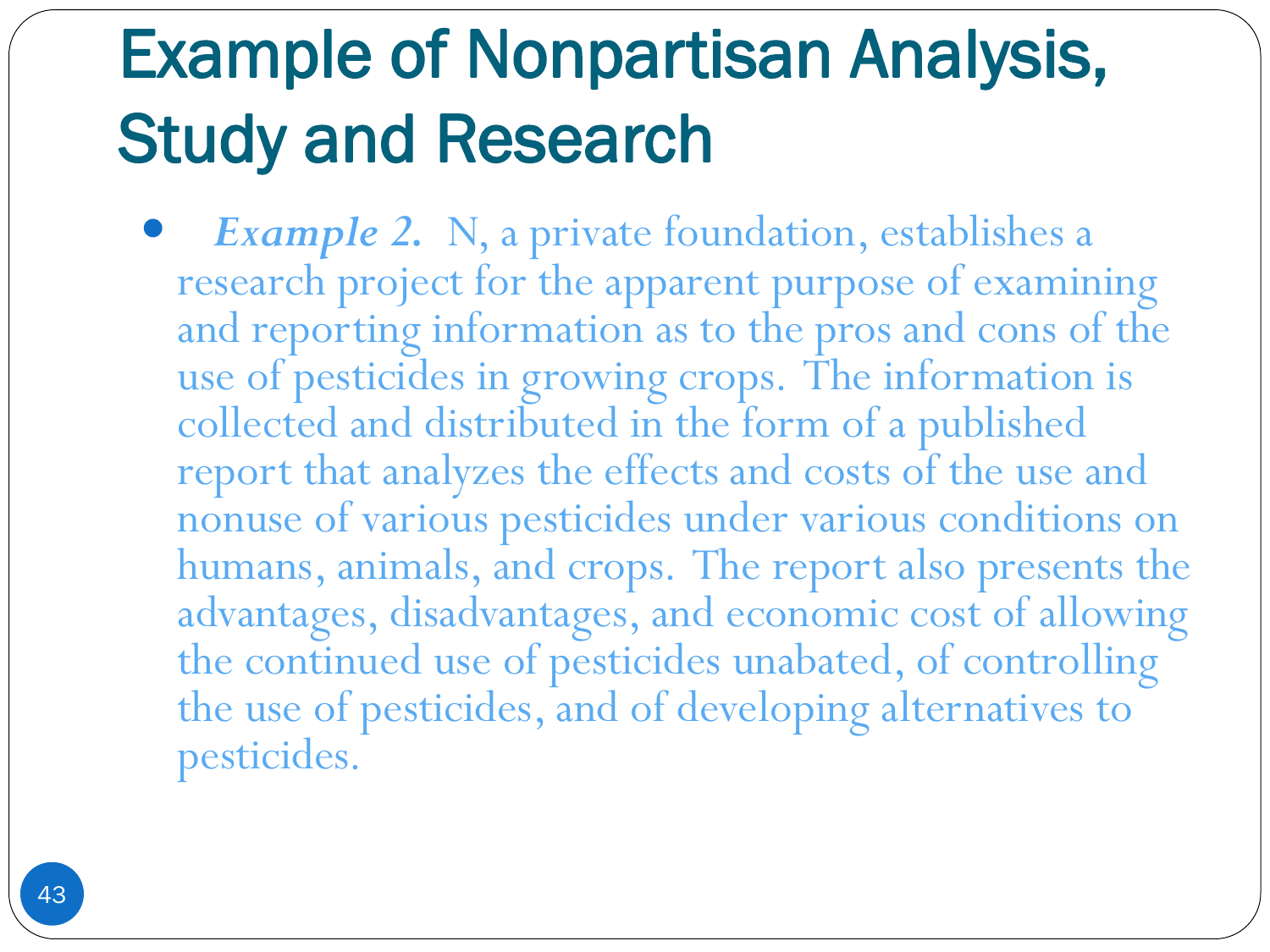Even if N's report gives conclusions that the disadvantages, as a result of using pesticides, are greater than the advantages of using pesticides and that prompt legislative regulation of the use of pesticides is needed, **the project is within the exception for nonpartisan analysis, study, or research because it is designed to present information on both sides of the legislative controversy.** In addition, the report presents a sufficiently full and fair exposition of the relevant facts to enable the public or an individual to form an independent opinion or conclusion.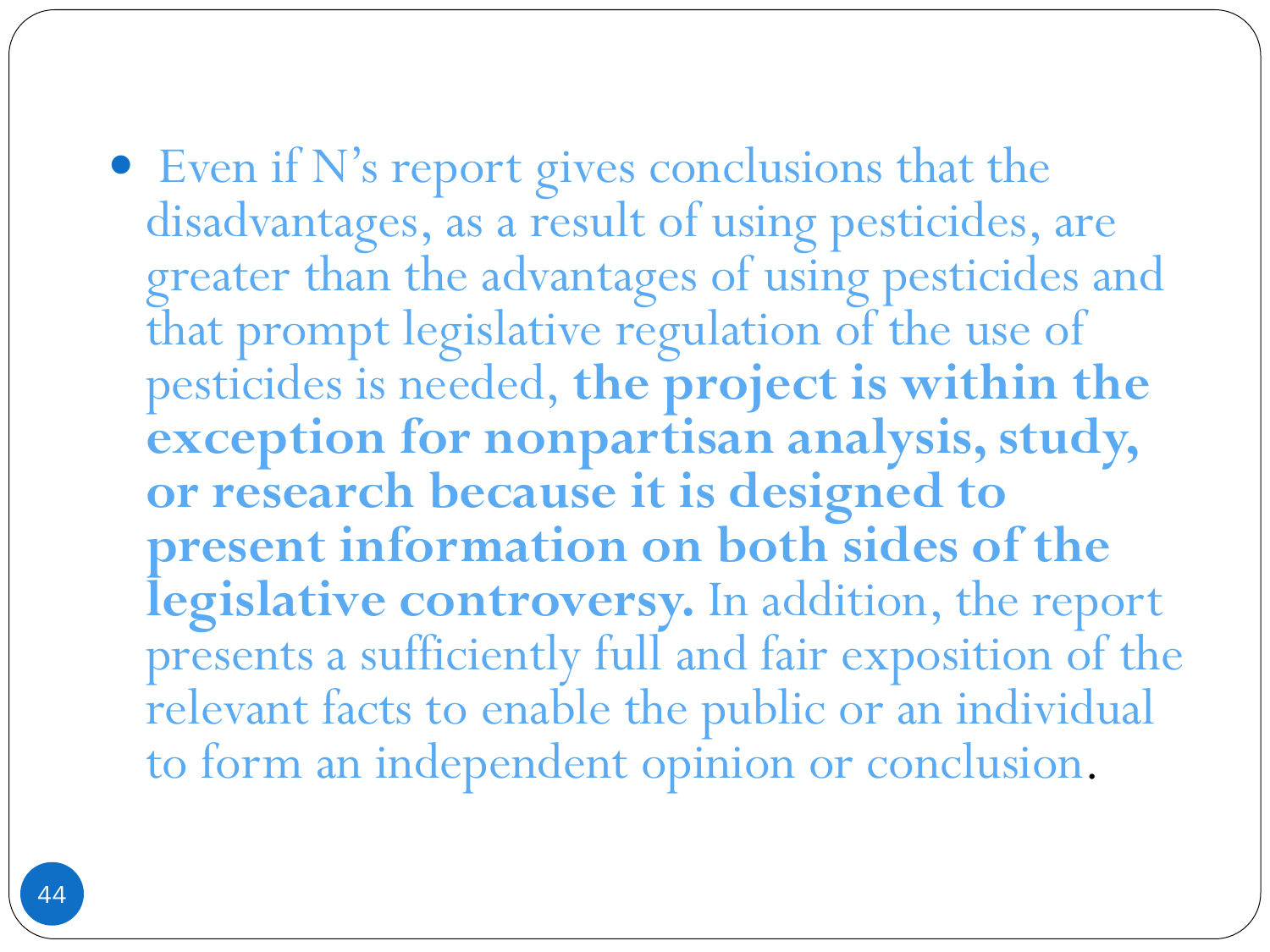# What is the lobbying exception for issue examinations?

 Taxes on lobbying expenditures do not apply to expenditures for examinations and discussions of broad social, economic, and similar problems, even if the problems are the type the government would be expected to deal with ultimately.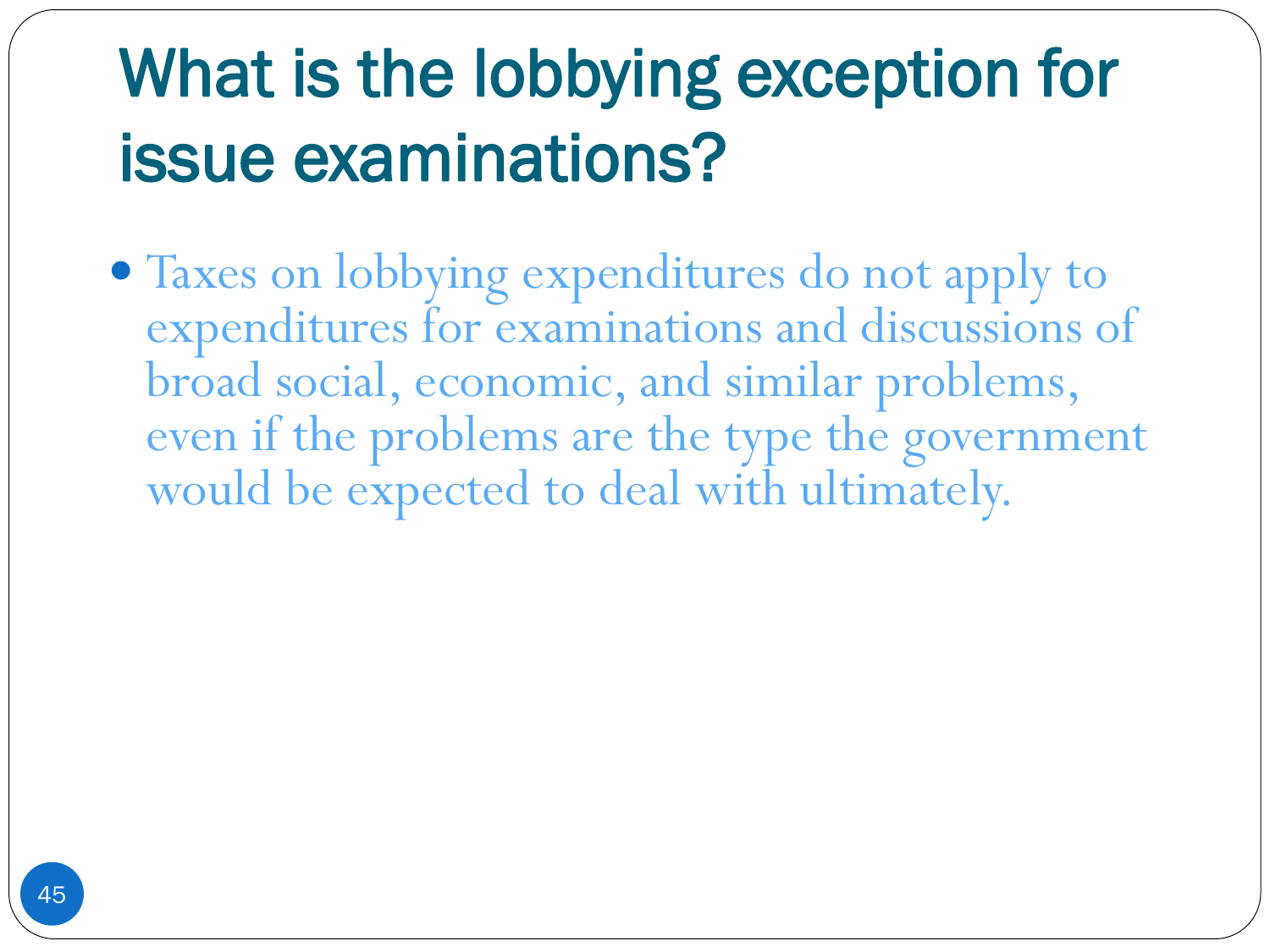# What constitutes the examination and discussions of broad social, economic, and similar problems?

 Broad social or economic issues may be discussed through foundation expenditures, as long as the discussion does not include the merits of a specific legislative proposal nor directly encourage others to take action with respect to such legislation.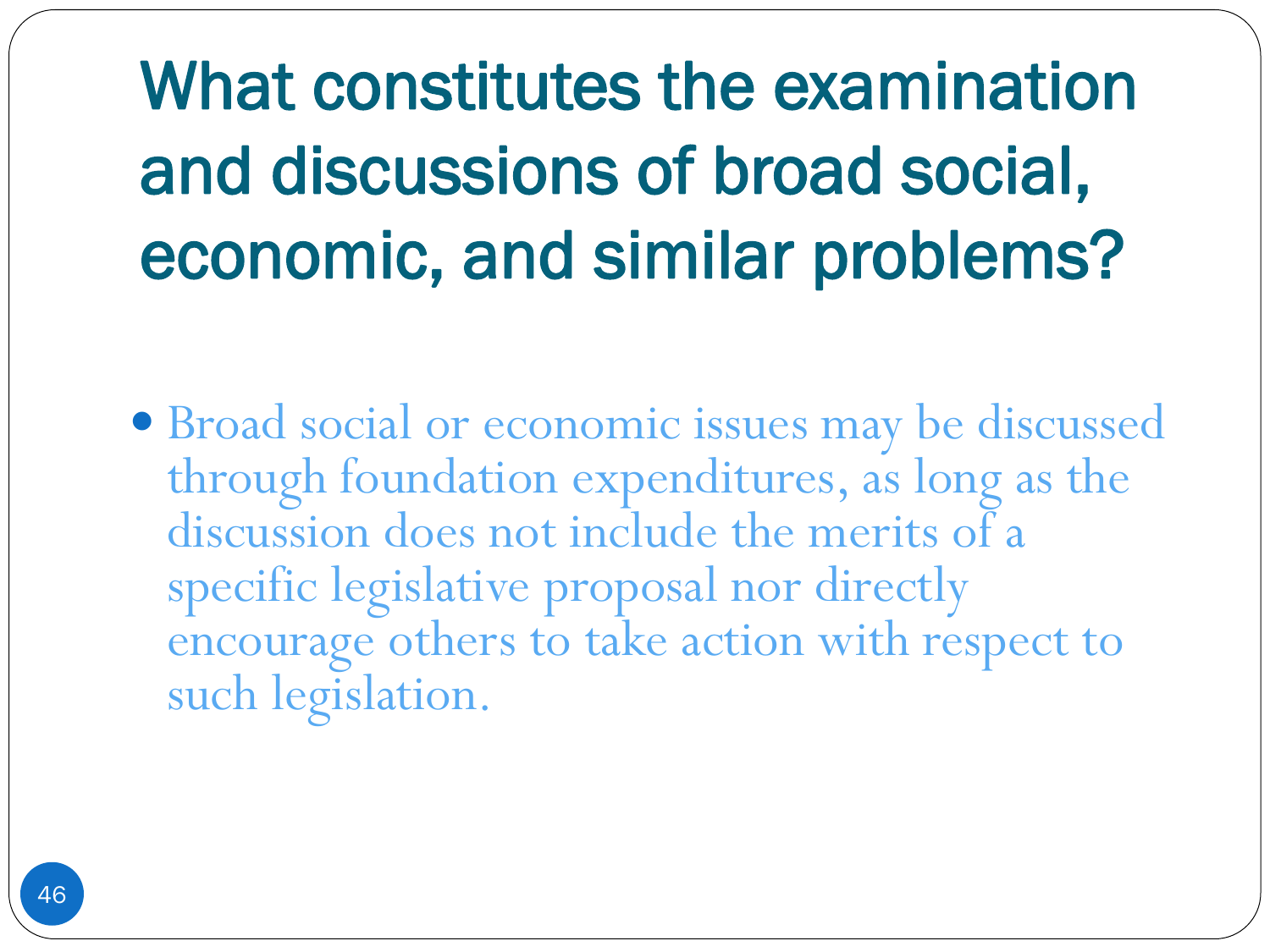• The nonpartisan, analytical substance and style of the research are judged by the IRS on a case-bycase basis, according to the variety of political and social issues that may be involved, the political climate, and the state of the political and popular debate on each such issue.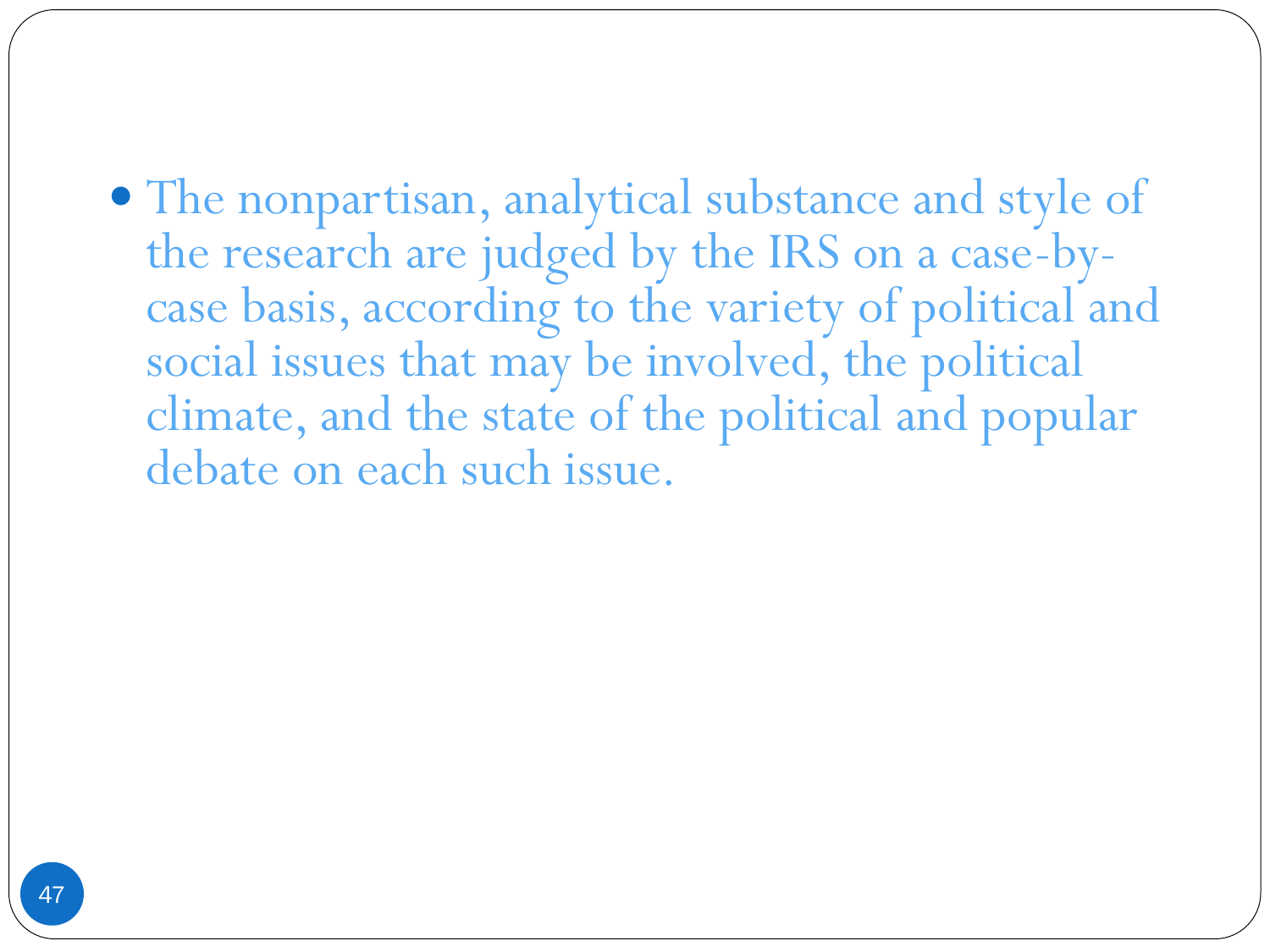# Example of exception for issue examinations

 A Private Foundation may, without incurring the tax on taxable expenditures, present discussions of problems such as environmental pollution or population growth that are being considered by Congress and various state legislatures, but only if the discussions are not directly addressed to specific legislation being considered.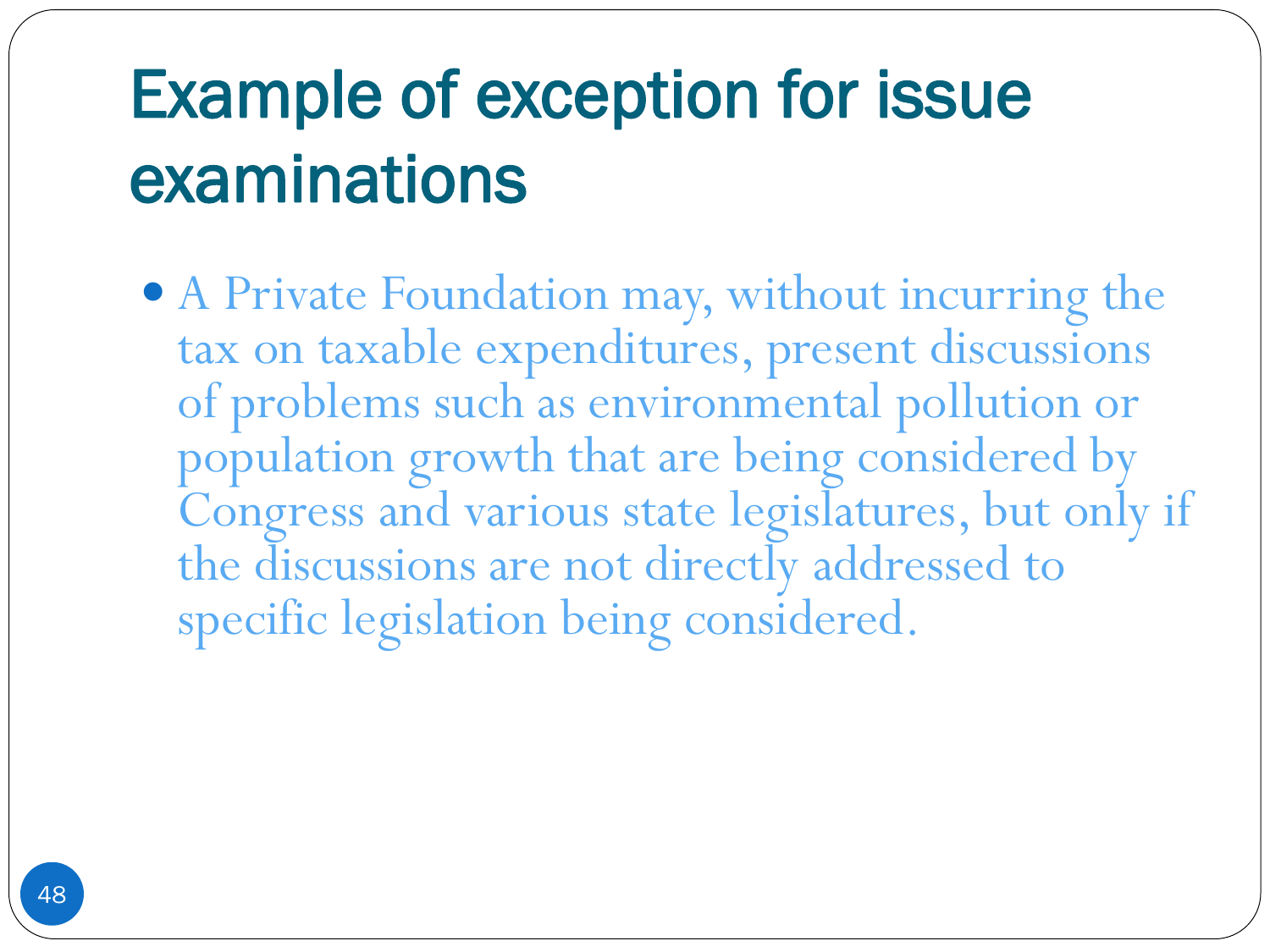# What about communications to public on issues?

 As noted in connection with definition of "grass roots" lobbying, as long as there is no call to action with respect to legislation, the expenditures relating to such communications will not be taxable.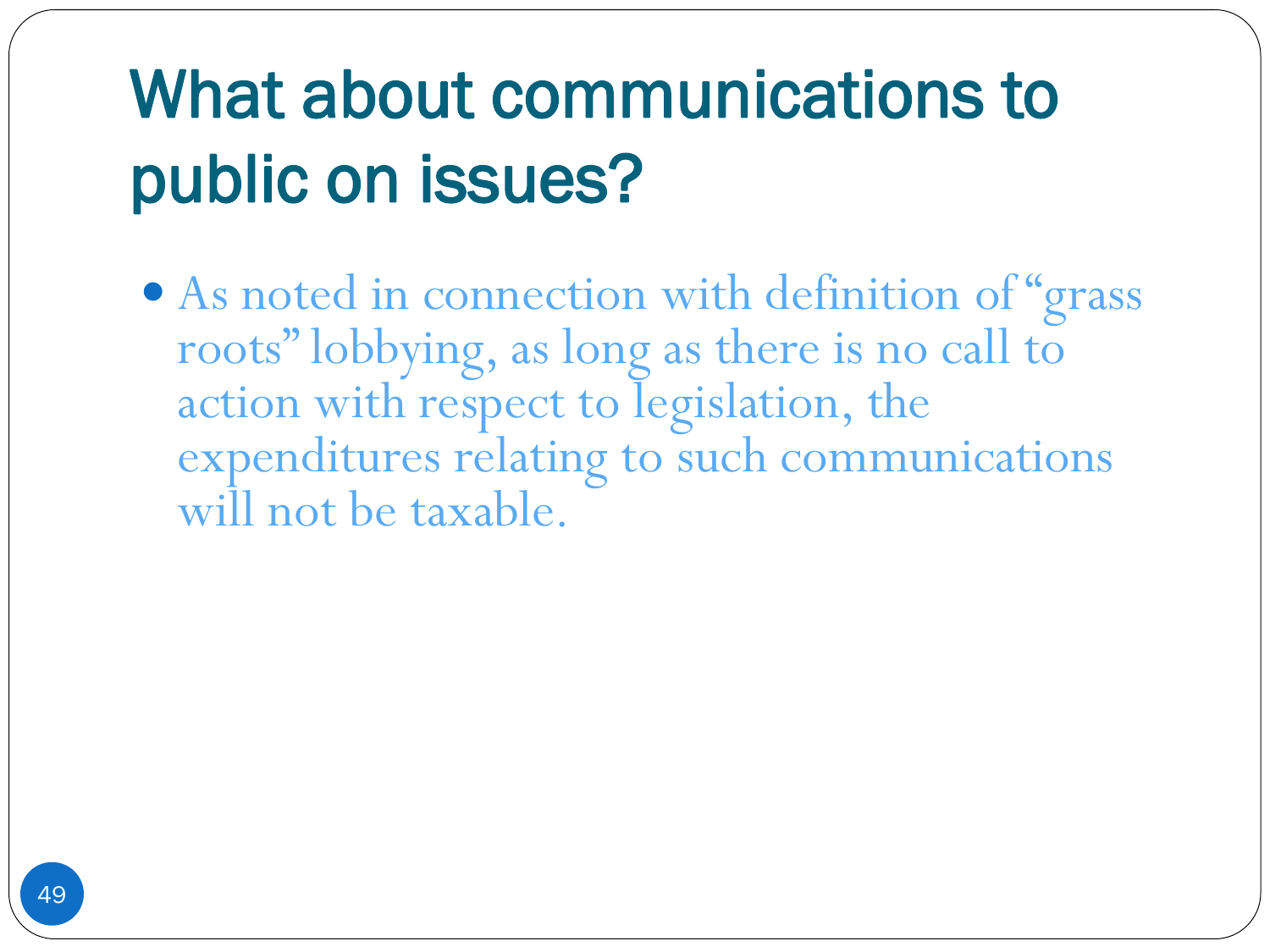• The Foundation created a program whereby it alerted the public on the needs of adults with developmental disabilities via media campaigns and public forums (including suggesting specific ways that communities could approach the need for better housing for individuals with developmental disabilities).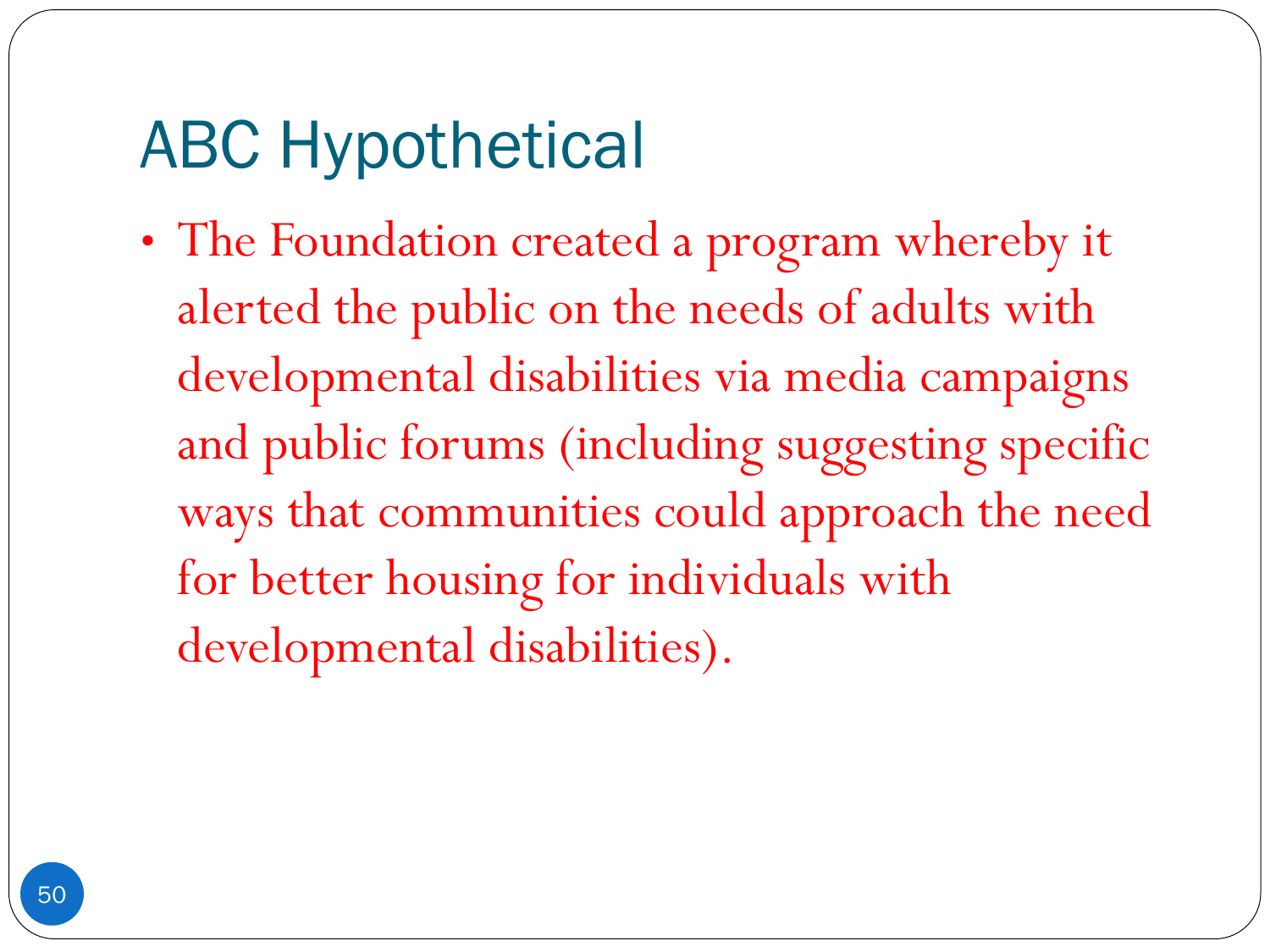• The Foundation funded the production of a public television documentary on the lives of various individuals with developmental disabilities.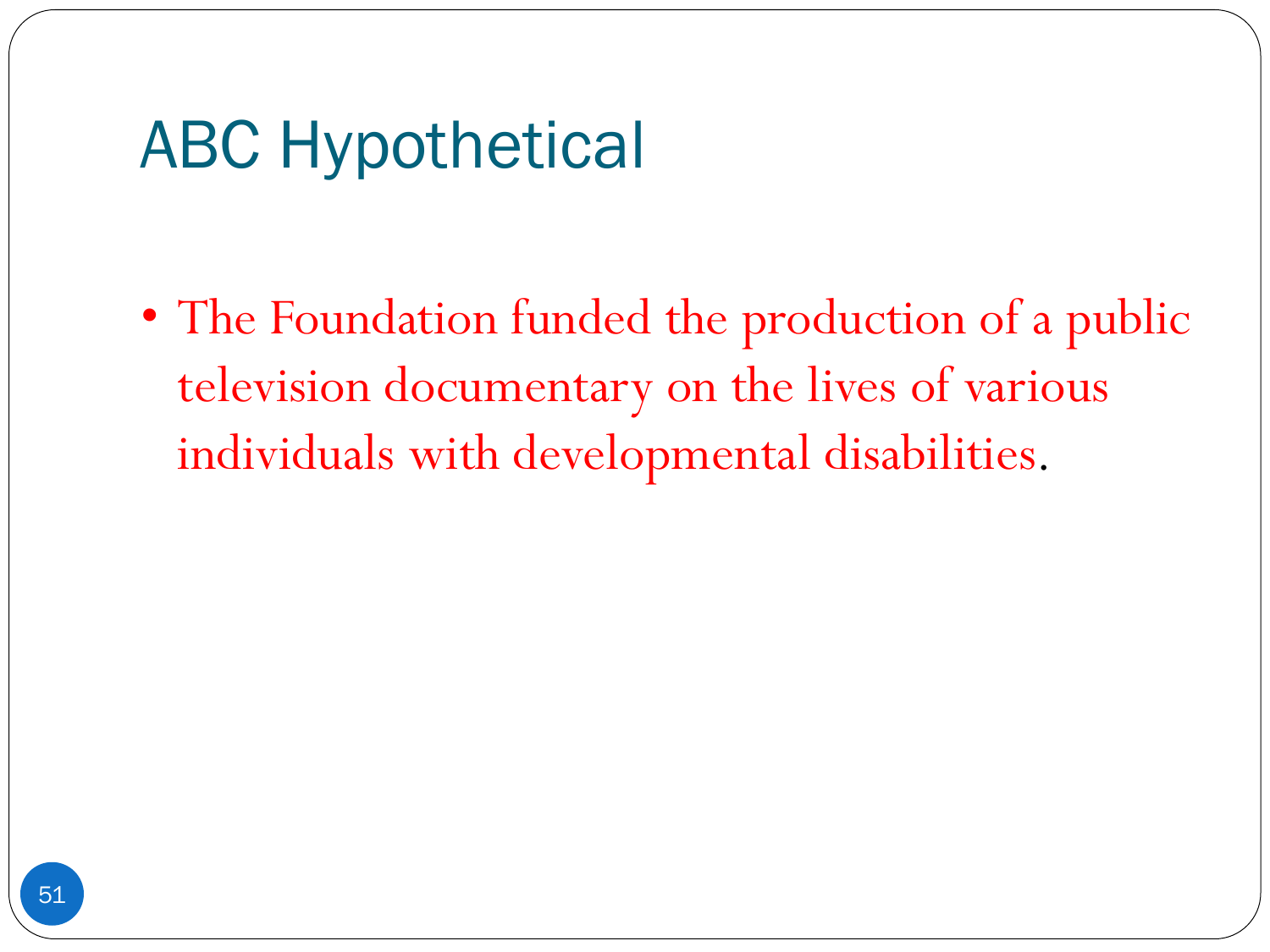• The Foundation crafted and publicized specific policy positions on the needs of aging parents with adult children who have developmental disabilities. These "fact sheets" did not, however, refer to specific legislation.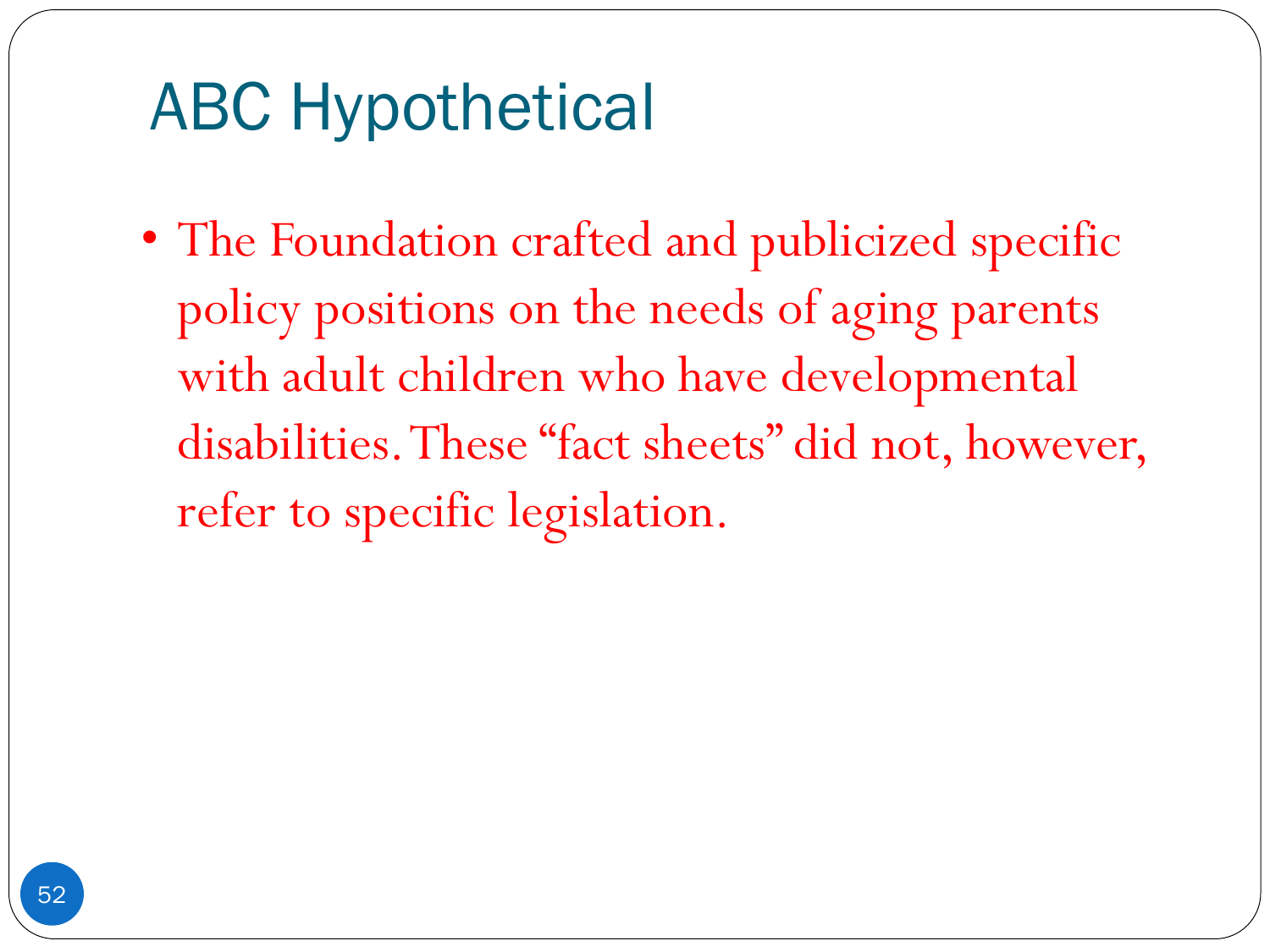• The Foundation regularly encouraged the public to convey explicit information (via written or spoken communications) to policymakers and their staff members on the needs of individuals with developmental disabilities (without expressing an opinion for or against pending legislation).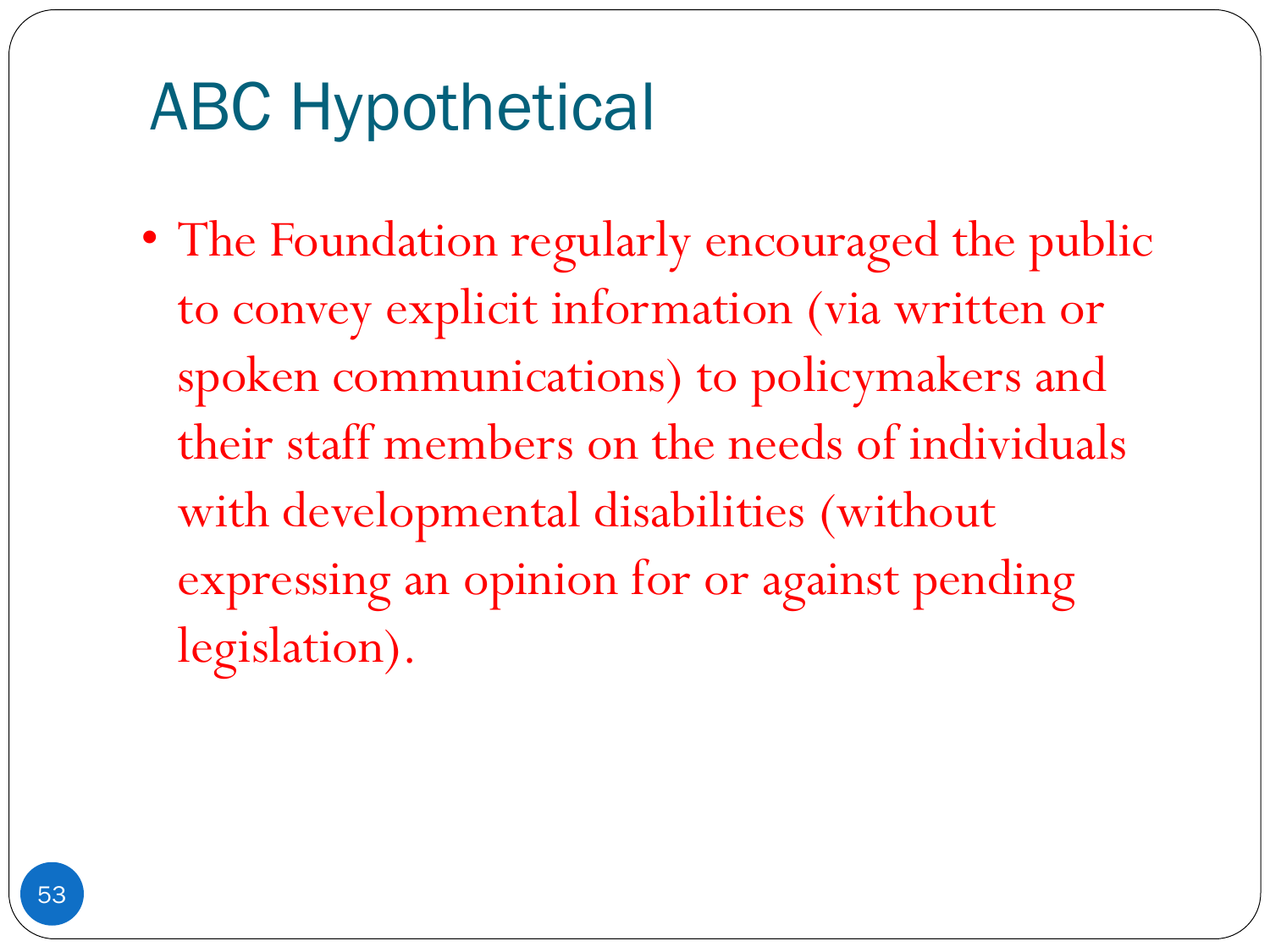• The Foundation arranged for its leadership to appear on television and radio programs to discuss the housing needs of adults with developmental disabilities.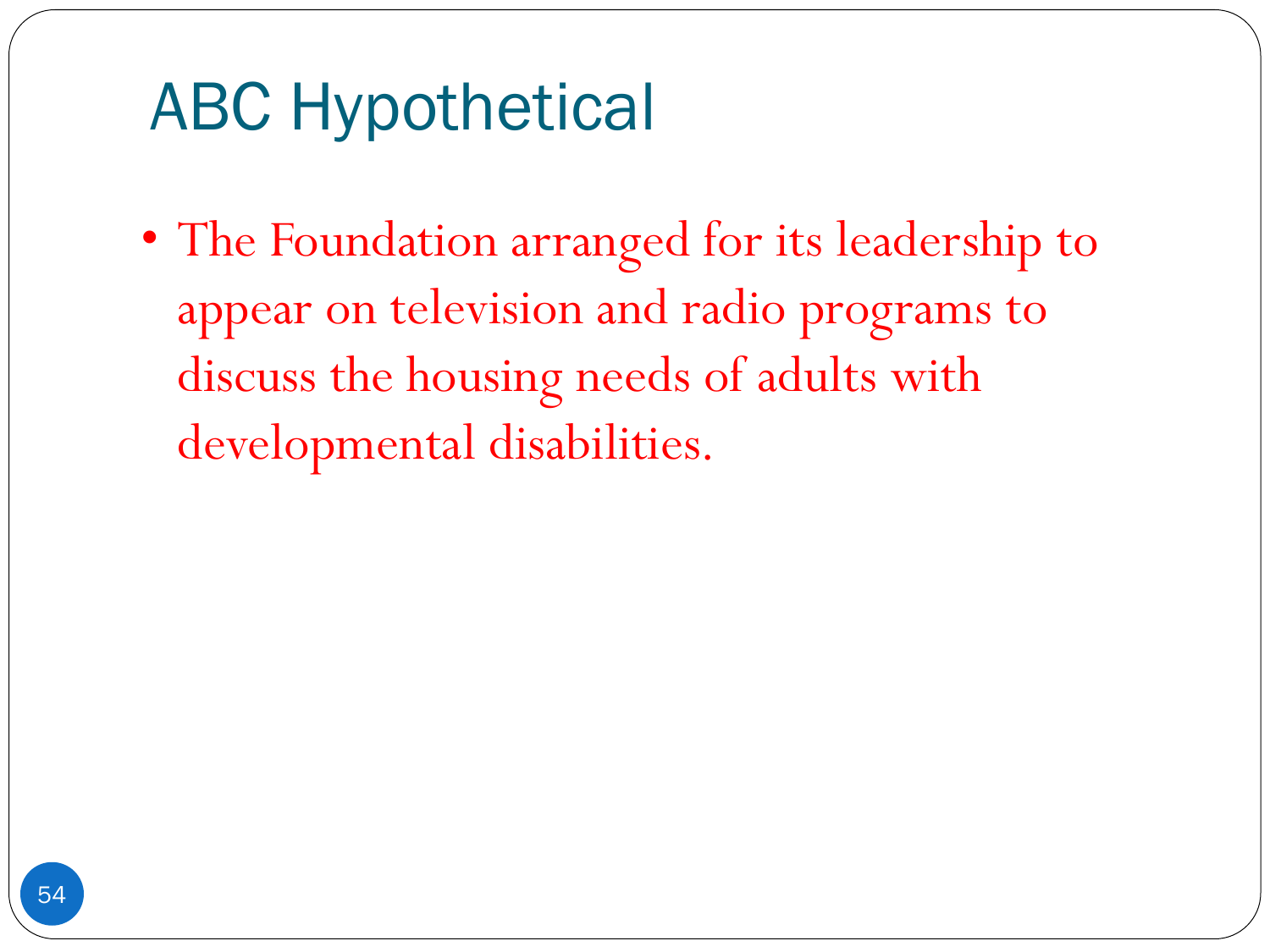# What is the lobbying exception for technical advice or assistance?

 Taxes on lobbying expenditures do not apply to amounts paid or incurred in connection with providing technical advice or assistance to a governmental body, a government committee, or a subdivision of either, in response to a *written request*.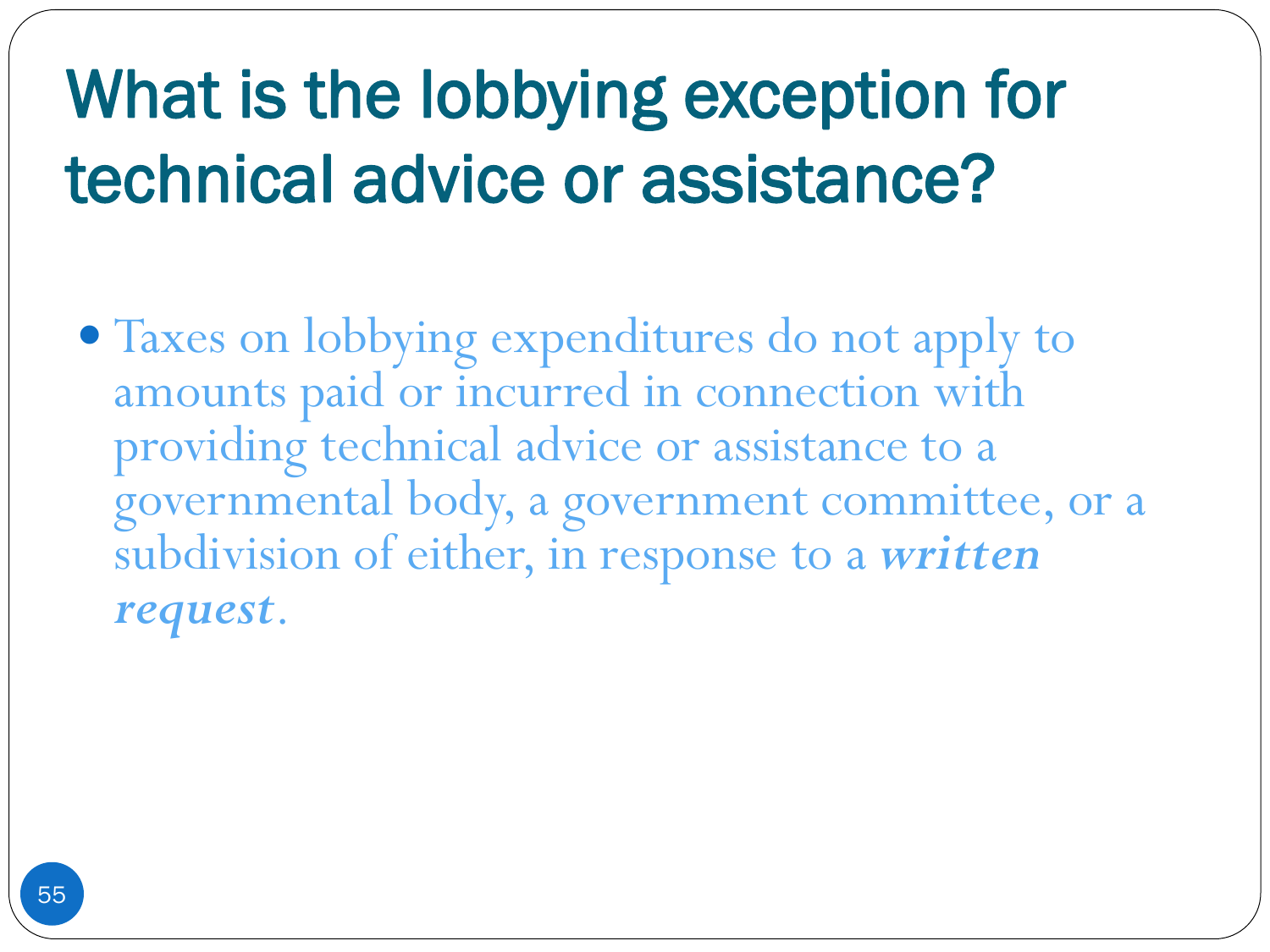- Under this exception, the request for assistance or advice must be made in the name of the requesting governmental body, committee, or subdivision rather than an individual member.
- Similarly, the response to the request must be available to every member of the requesting body, committee or subdivision.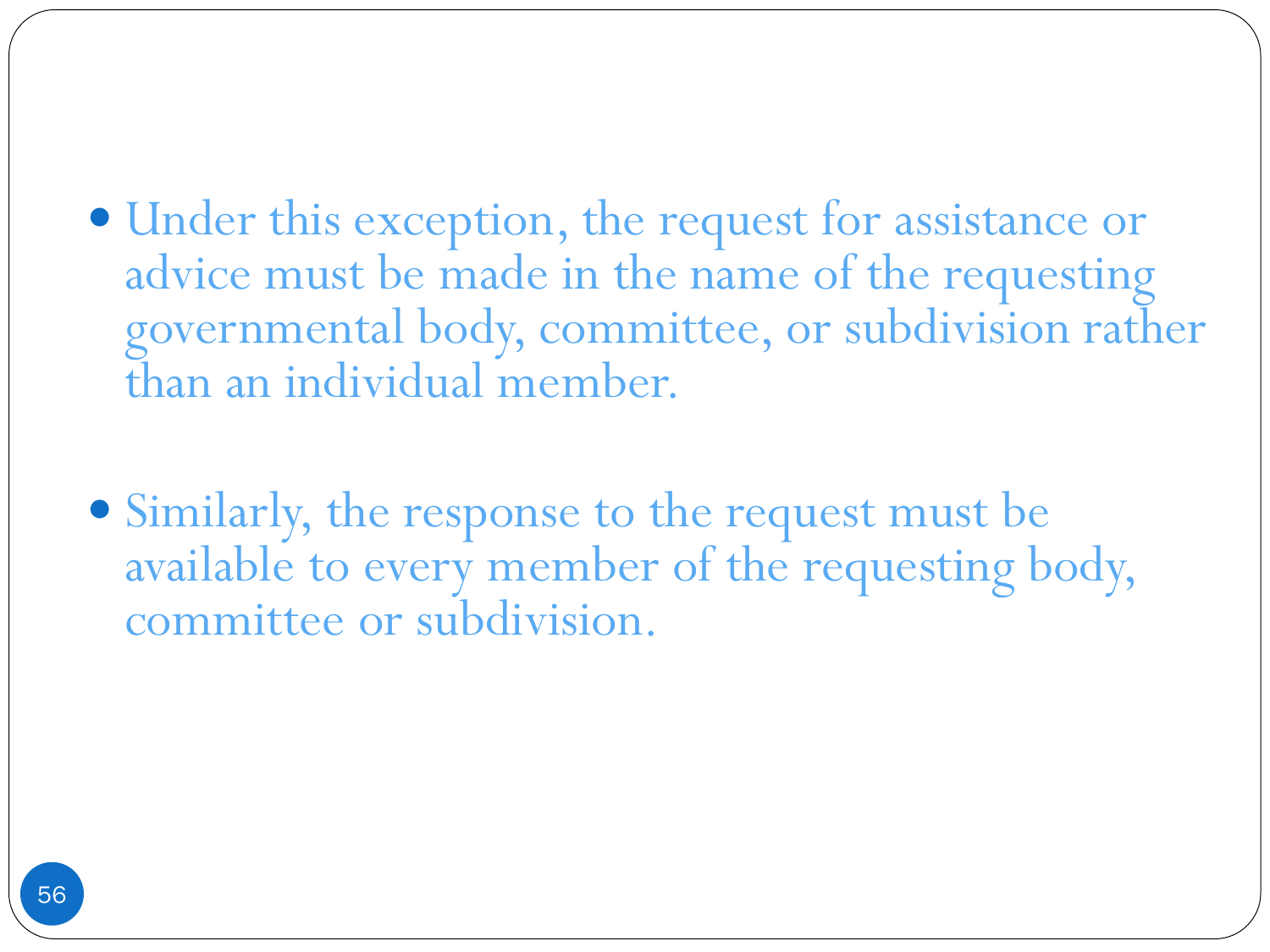Technical advice or assistance may be given as a result of knowledge or skill in a given area. Because this assistance or advice may be given only at the express request of a governmental body, committee or subdivision, the oral or written presentation of assistance or advice need not qualify as nonpartisan analysis, study or research.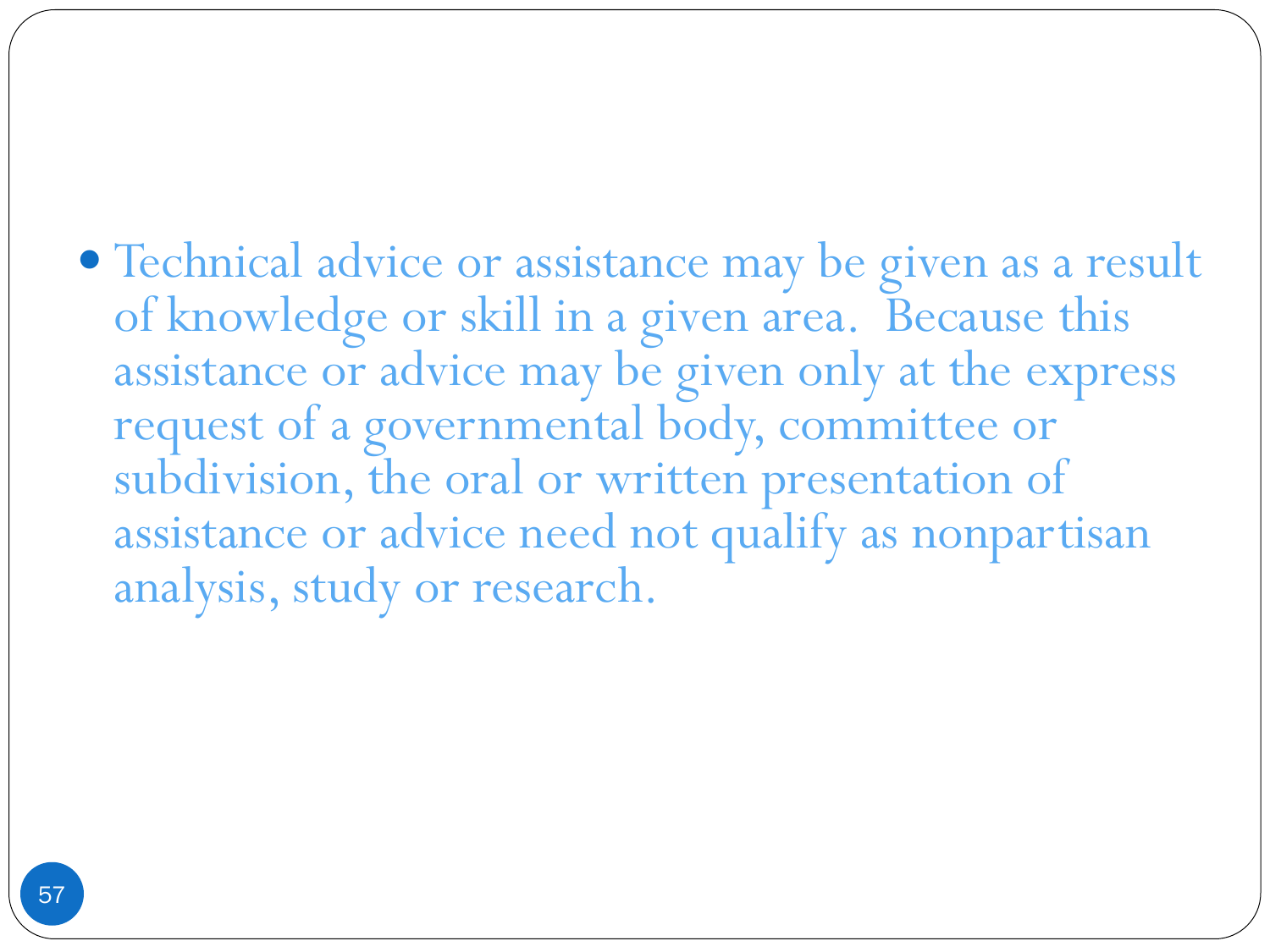A member of the board of directors of the Foundation testified at a Congressional hearing on the needs of adults with developmental disabilities. The request to testify came from the staff of the committee which called the hearing.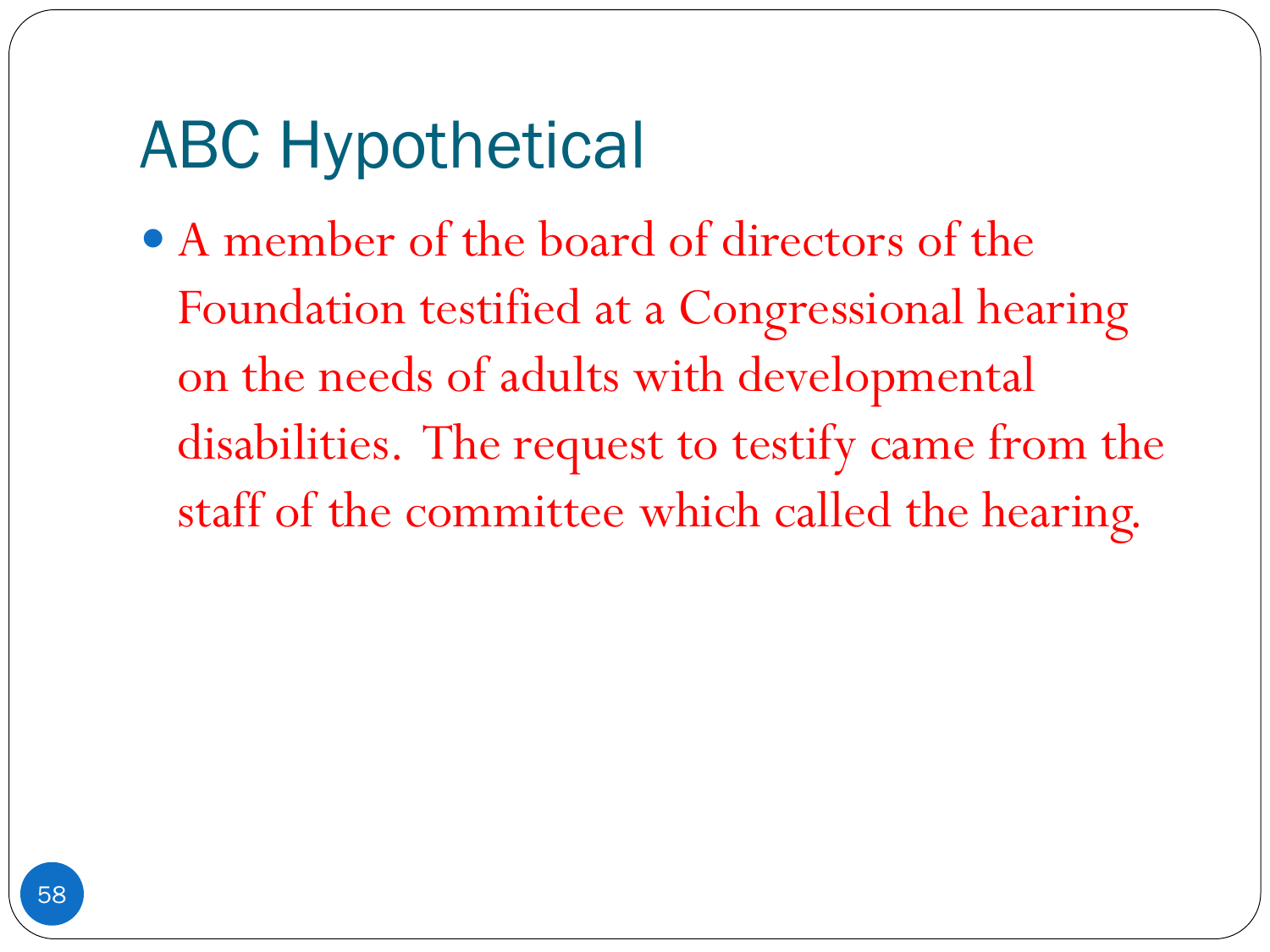# Example of lobbying exception for technical advice or assistance

**Example 1.** A Congressional committee is studying the feasibility of legislation to provide funds for scholarships to U.S. students attending schools abroad. X, a private foundation that has engaged in a private scholarship program of this kind, is asked, in writing, by the committee to describe the manner in which it selects candidates for its program. X's response, disclosing its methods of selection, is technical advice or assistance.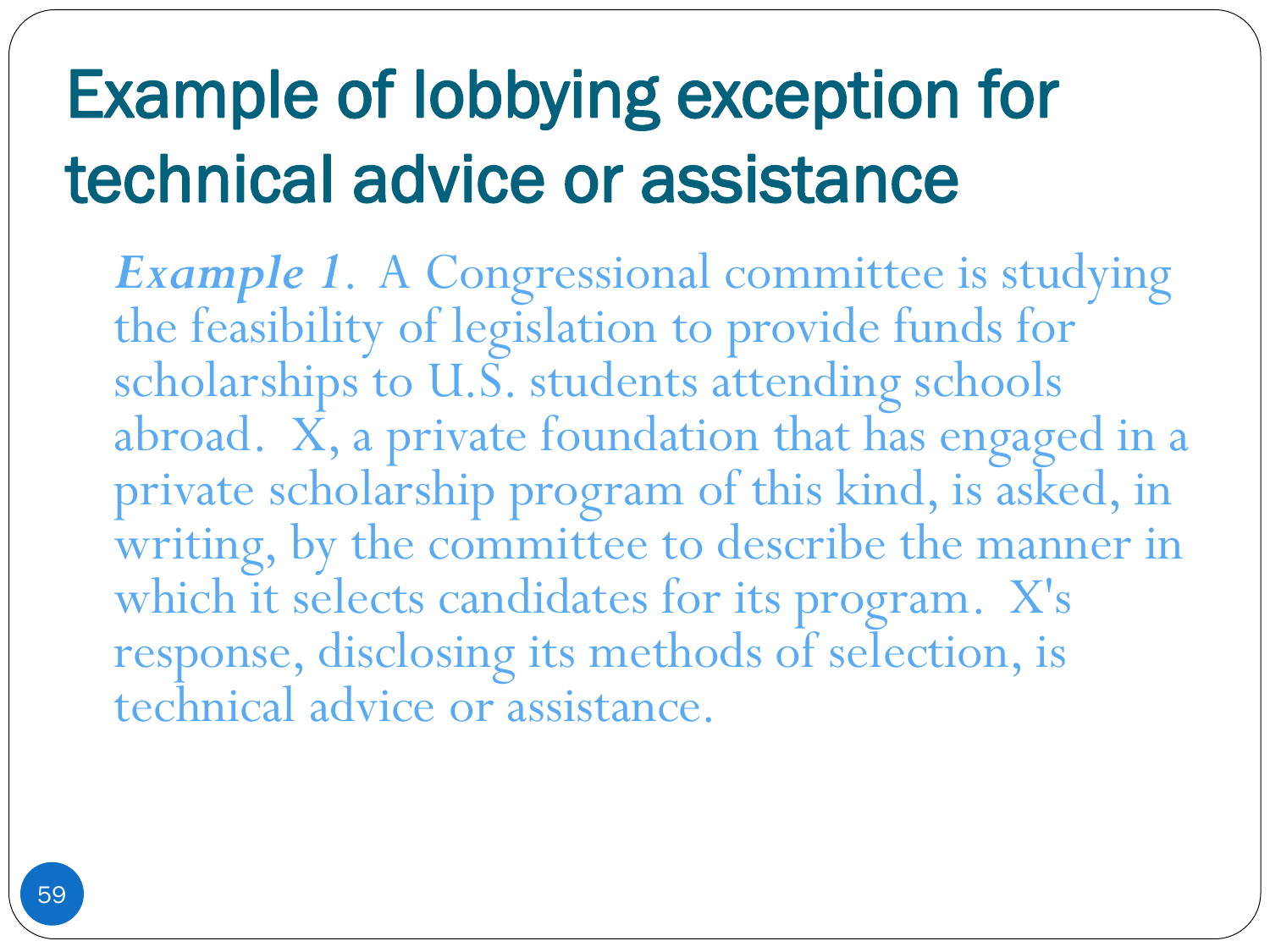# Example of lobbying exception for technical advice or assistance

*Example 2.* Assume the same facts given in Example 1, except that X's response not only includes a description of its own grant-making procedures, but also includes its views regarding the wisdom of adopting such a program. Because these views are directly related to the subject matter of the request for technical advice or assistance, the amount paid or incurred for the presentation of these views is not a taxable expenditure. However, the amount paid or incurred in connection with a response that is not directly related to the subject matter of the request for technical advice or assistance would be a taxable expenditure unless the presentation can qualify as making available nonpartisan analysis, study or research.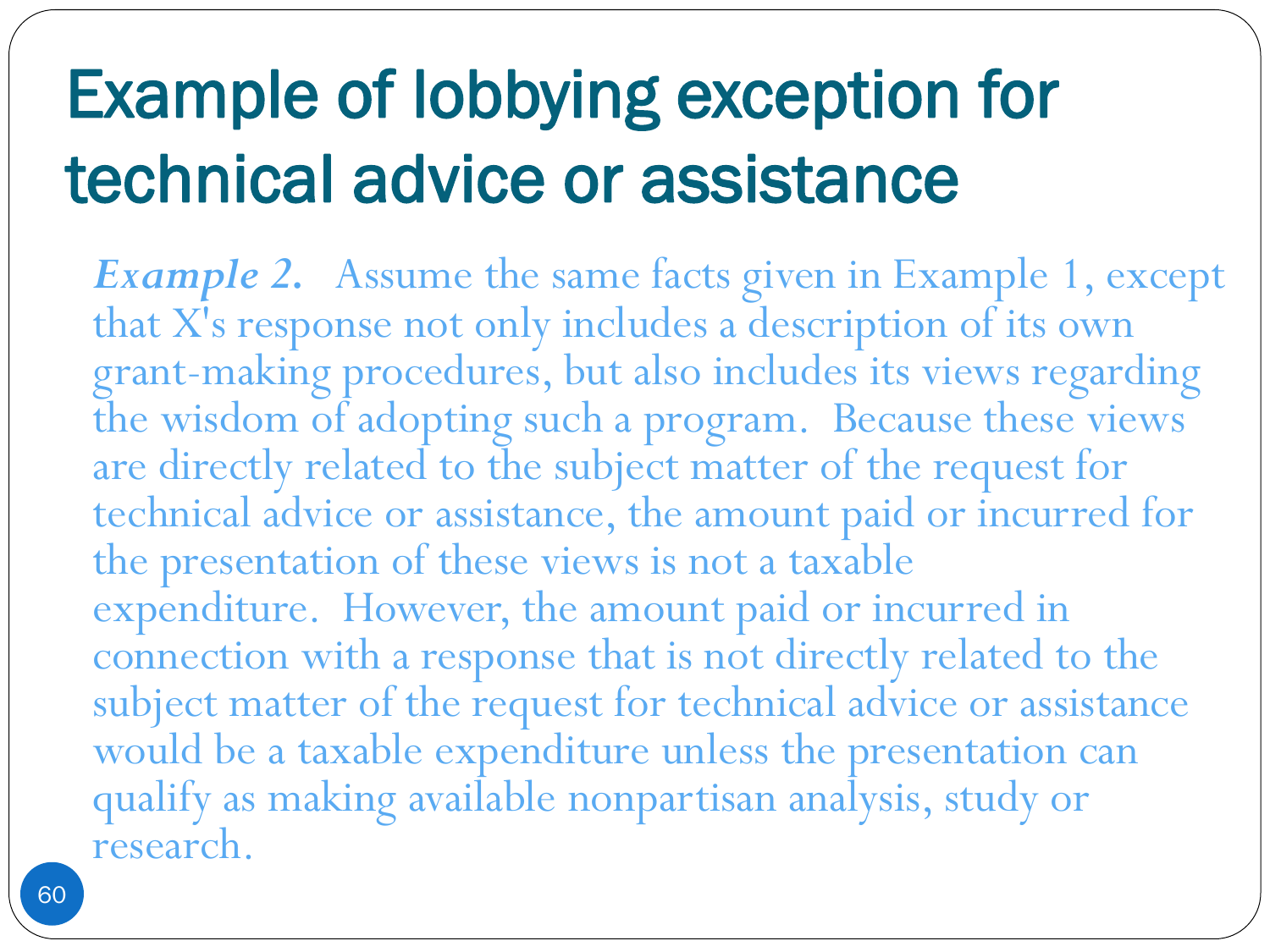# What is the lobbying exception for decisions affecting the powers, duties, etc., of a private foundation?

 Taxes on lobbying expenditures do not apply to any amount paid or incurred in connection with an appearance before, or communication with, any legislative body on a possible decision of the body that might affect the existence of the Private Foundation, its powers and duties, its tax-exempt status or the deductibility of contributions to the foundation.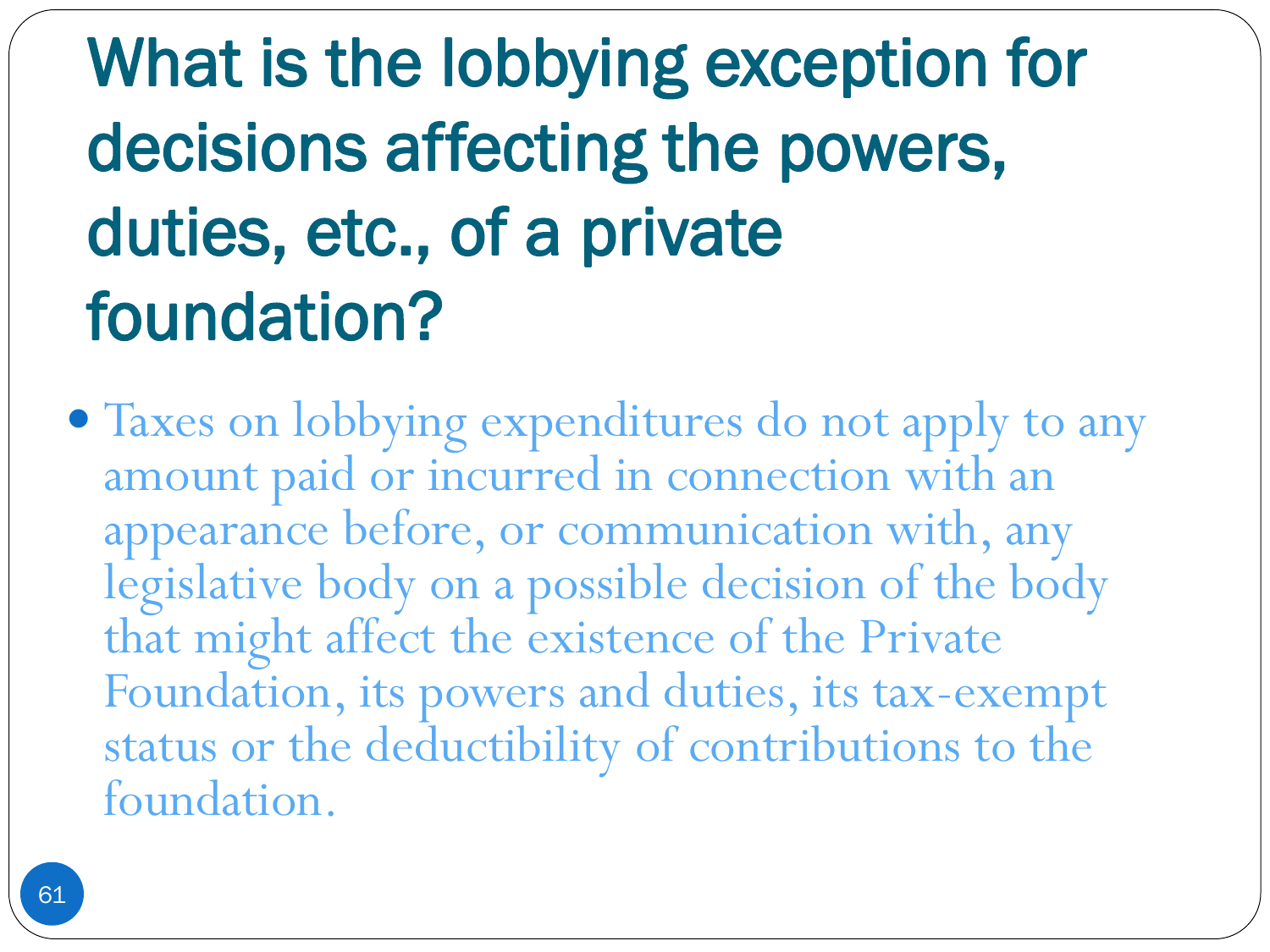- Under this exception, a foundation may communicate with the entire legislative body, committees, or subcommittees of the legislative body, individual congressmen or legislators, members of their staffs, or representatives of the executive branch, who are involved in the legislative process if the communication is limited to the prescribed subjects.
- In addition, the foundation may make expenditures to initiate legislation if the legislation concerns only matters that might affect the existence of the foundation, its powers and duties, its tax-exempt status or the deductibility of contributions to the foundation. <sup>62</sup>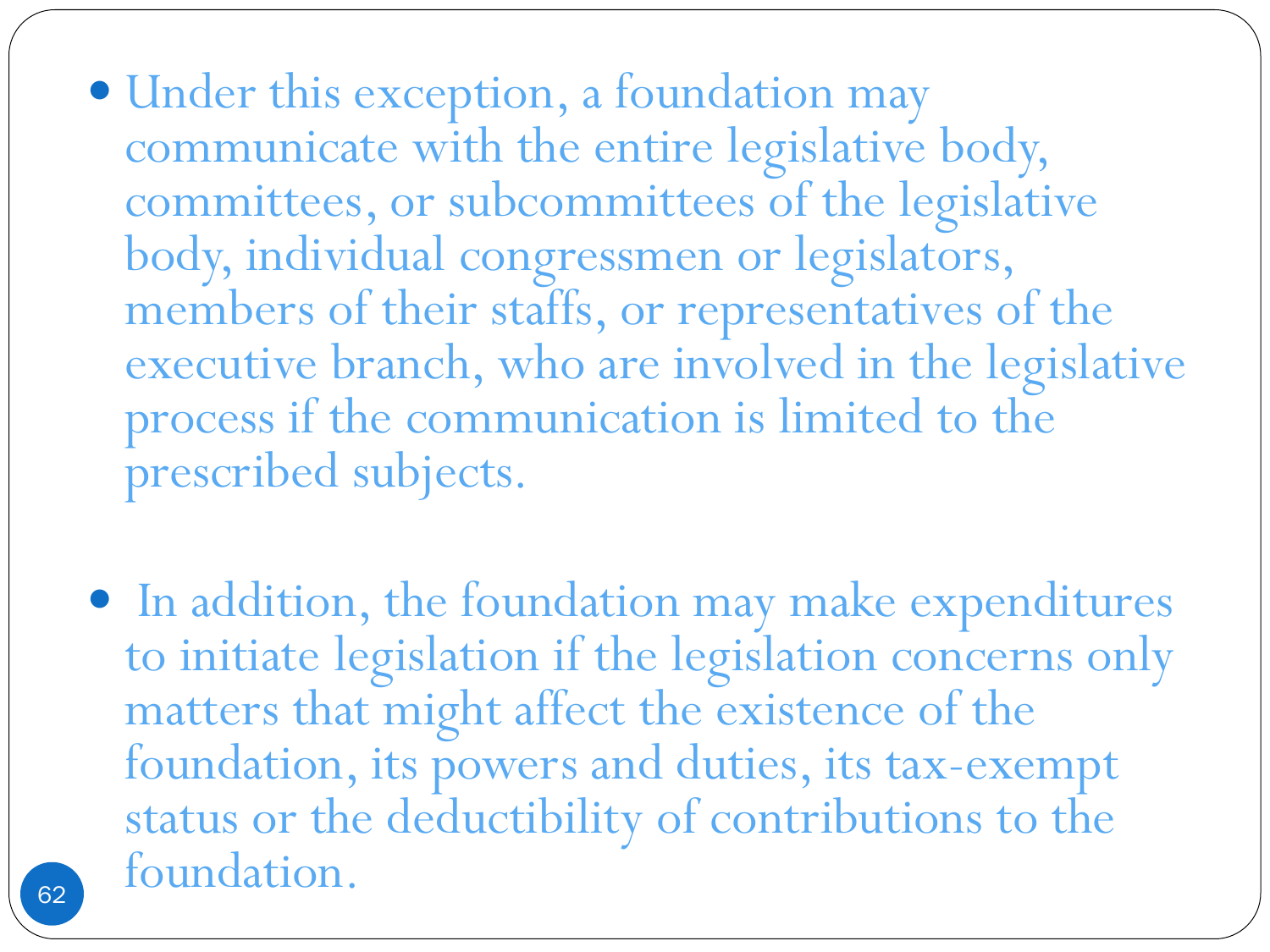Members of the Foundation's staff participated in a "lobbying day" event organized by a coalition of organizations in which meetings were held with Members of Congress to advocate against tax legislation that could impact 501(c)(3) entities.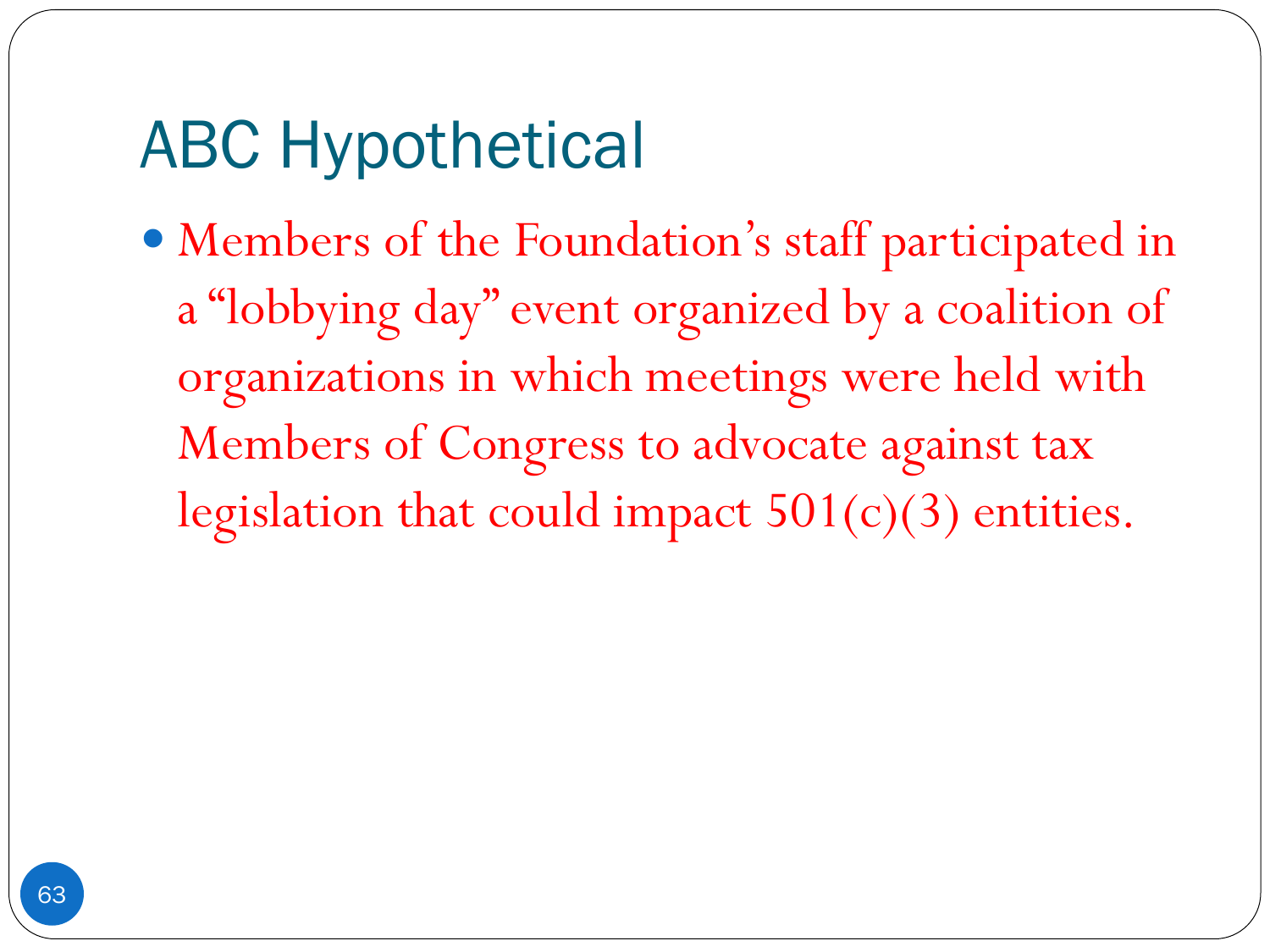# Can a Private Foundation give a grant to a Public Charity that engages in advocacy (including prohibited advocacy)?

 Yes. There are different rules depending upon whether the Private Foundation's grant is a "general support" grant or a grant for a specific project.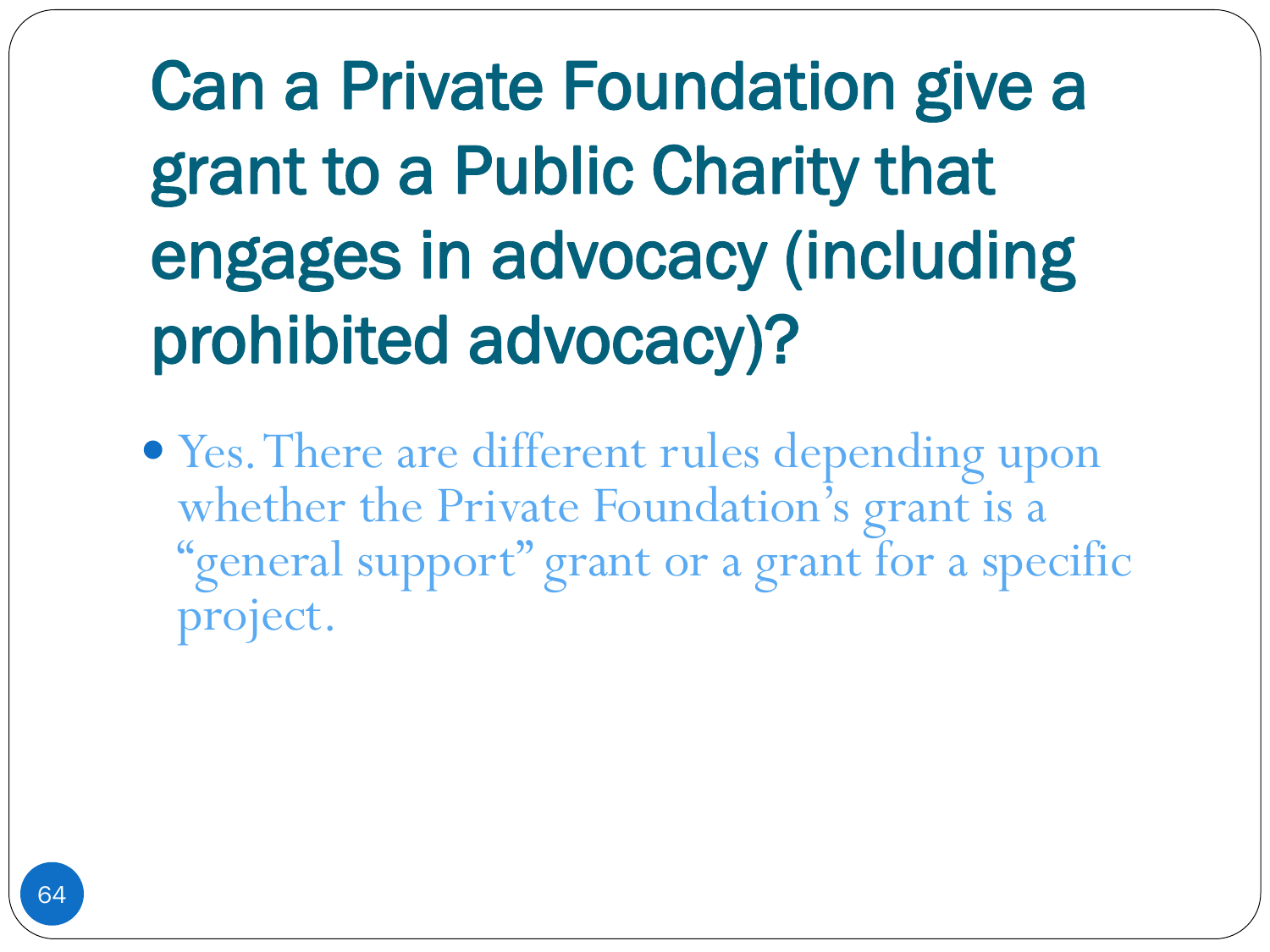Are there restrictions placed on a Private Foundation that gives a grant to a Public Charity that engages in advocacy (including prohibited advocacy)?

• No. A foundation grant to an organization that is not a private foundation (except certain organizations organized and operated exclusively for testing for public safety) will only be deemed a taxable expenditure if the grant is *earmarked* to be used for prohibited advocacy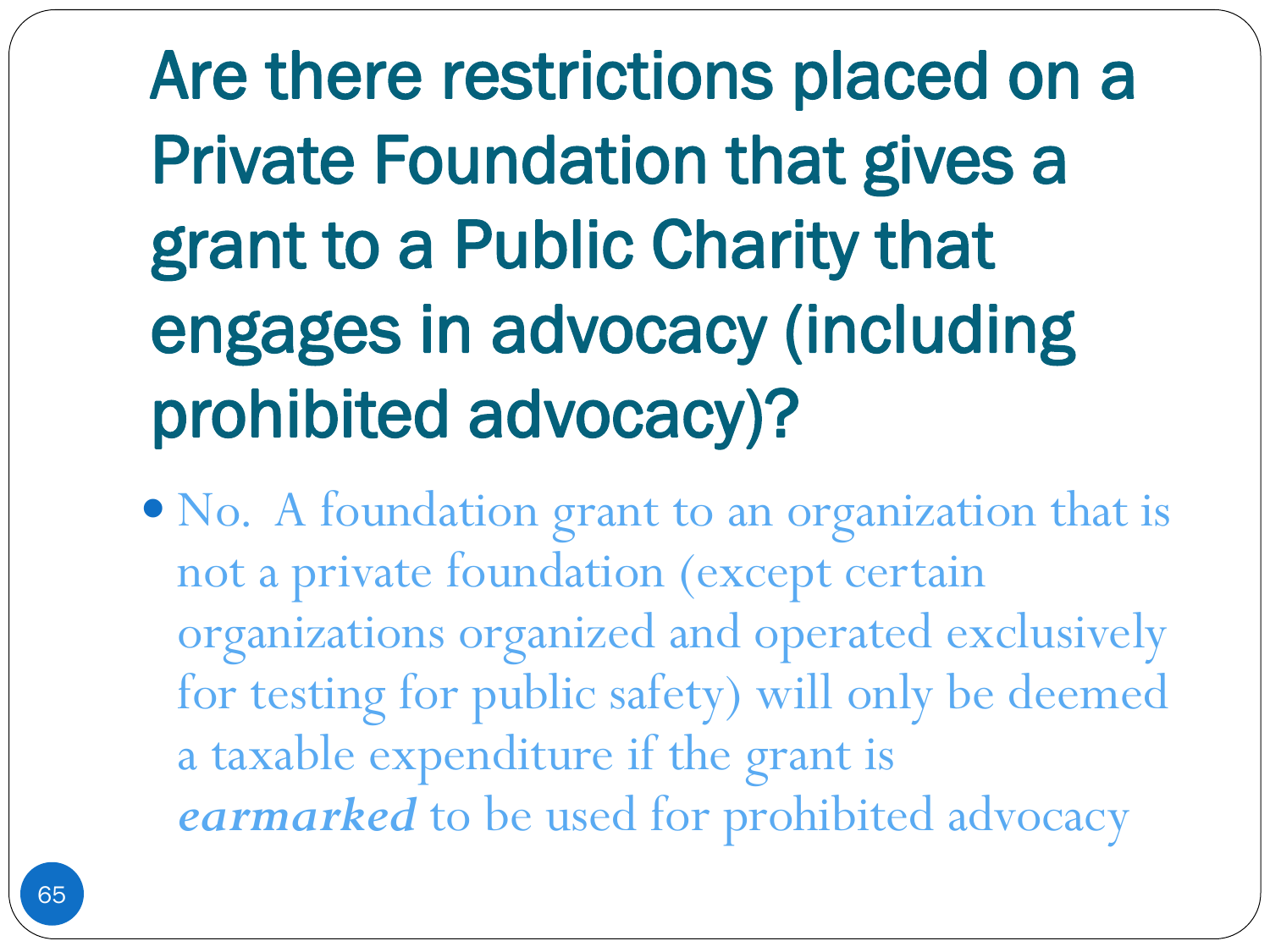# What constitutes "earmarking" of a grant for lobbying?

 "Earmarking" is defined by the applicable Internal Revenue Regulations as an oral or written agreement that a grant will be used for specific purposes.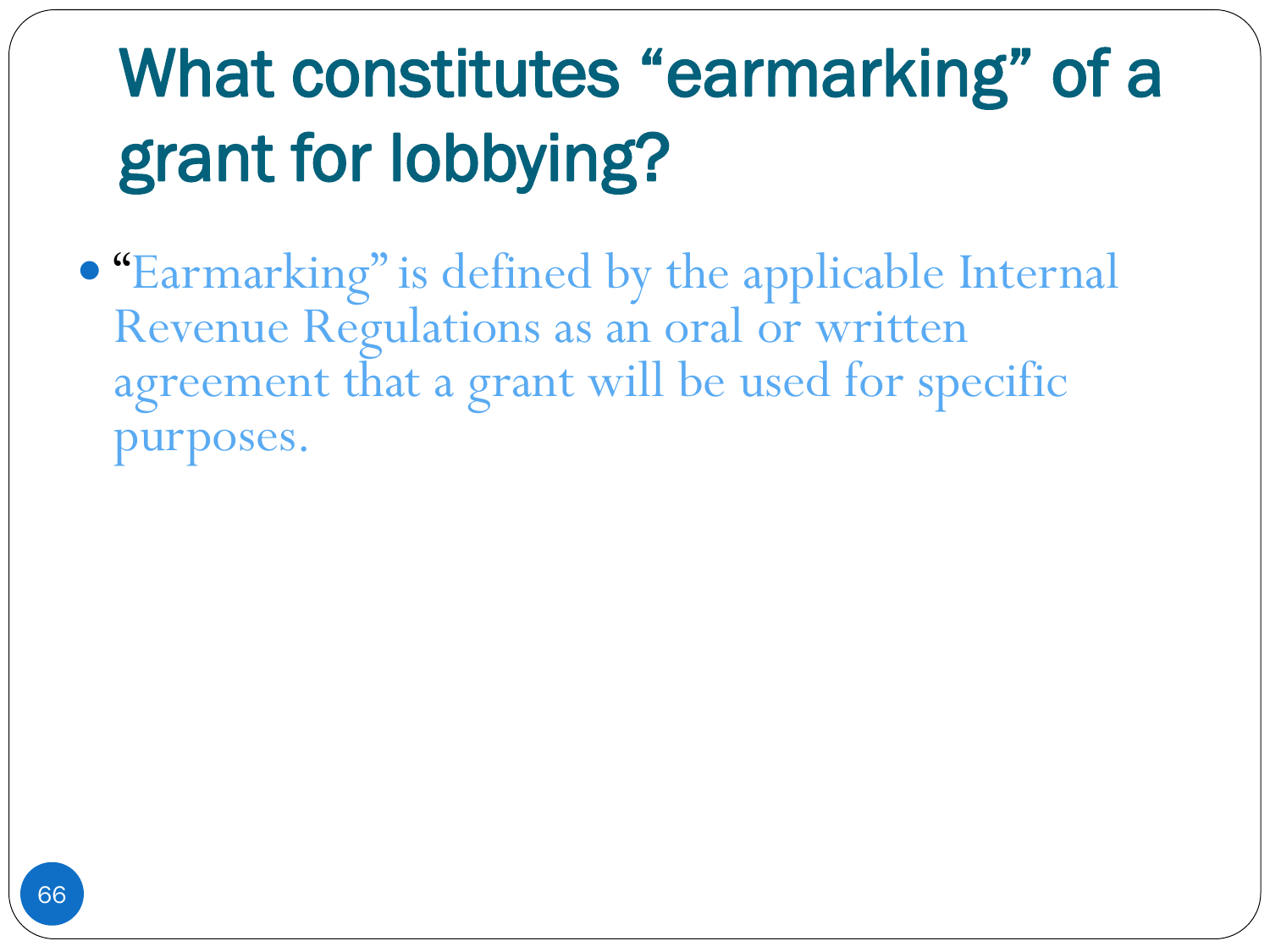- It is important for grantmakers to avoid entering into specific agreements with grantee nonprofits that the funds will be used for lobbying - as such an agreement would constitute prohibited earmarking.
- It is permissible, however, for a foundation to make a general purpose grant to a nonprofit it knows lobbies as one of its activities.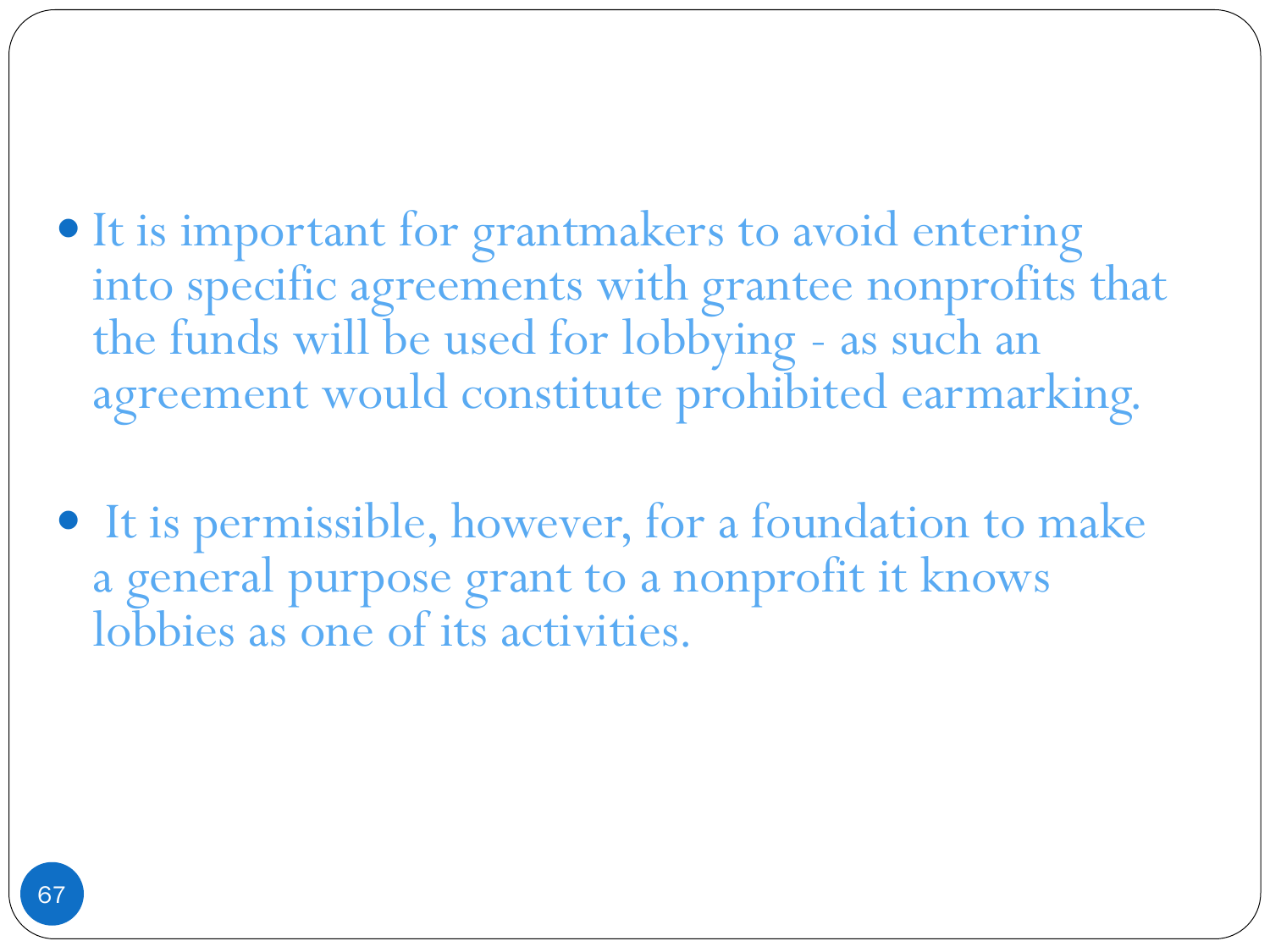• ABC Foundation gives a grant of \$100,000 to support the general operating expenses of the DEF Charity—a public charity that actively lobbies Congress on behalf of individuals with developmental disabilities. DEF's annual budget is \$1,000,000, of which \$100,000 is spent on lobbying activities. DEF has, in the past, advocated at the federal and state level for specific legislation assisting individuals with developmental disabilities.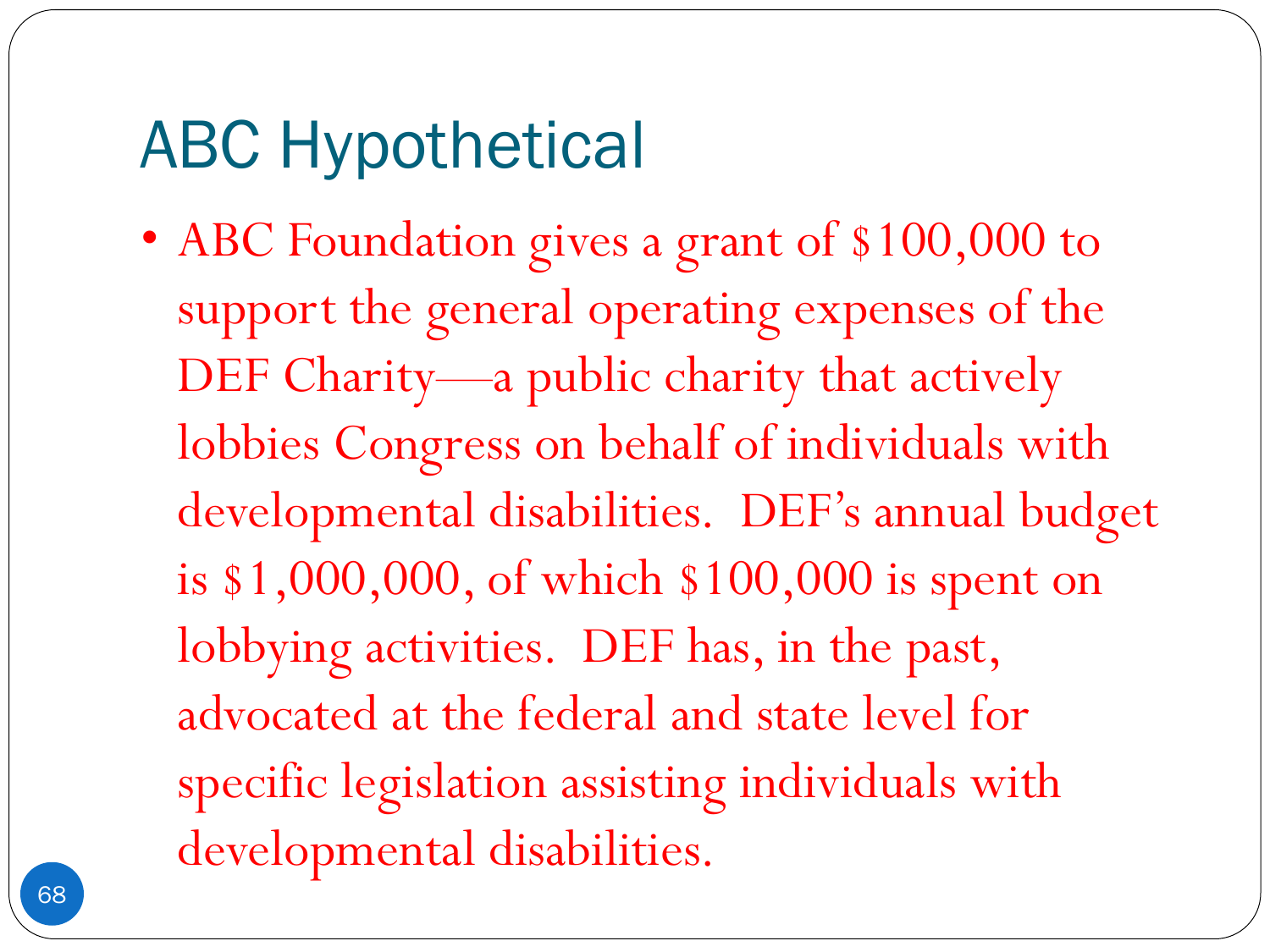Is a foundation required to include a specific provision in its grant agreements that no part of the grant funds may be used for lobbying?

- $\bullet$  No.
- Private Foundations often include "no lobbying" clauses in their grant letters. However, such overtly restrictive clauses can have a chilling effect on public policy engagement by nonprofits.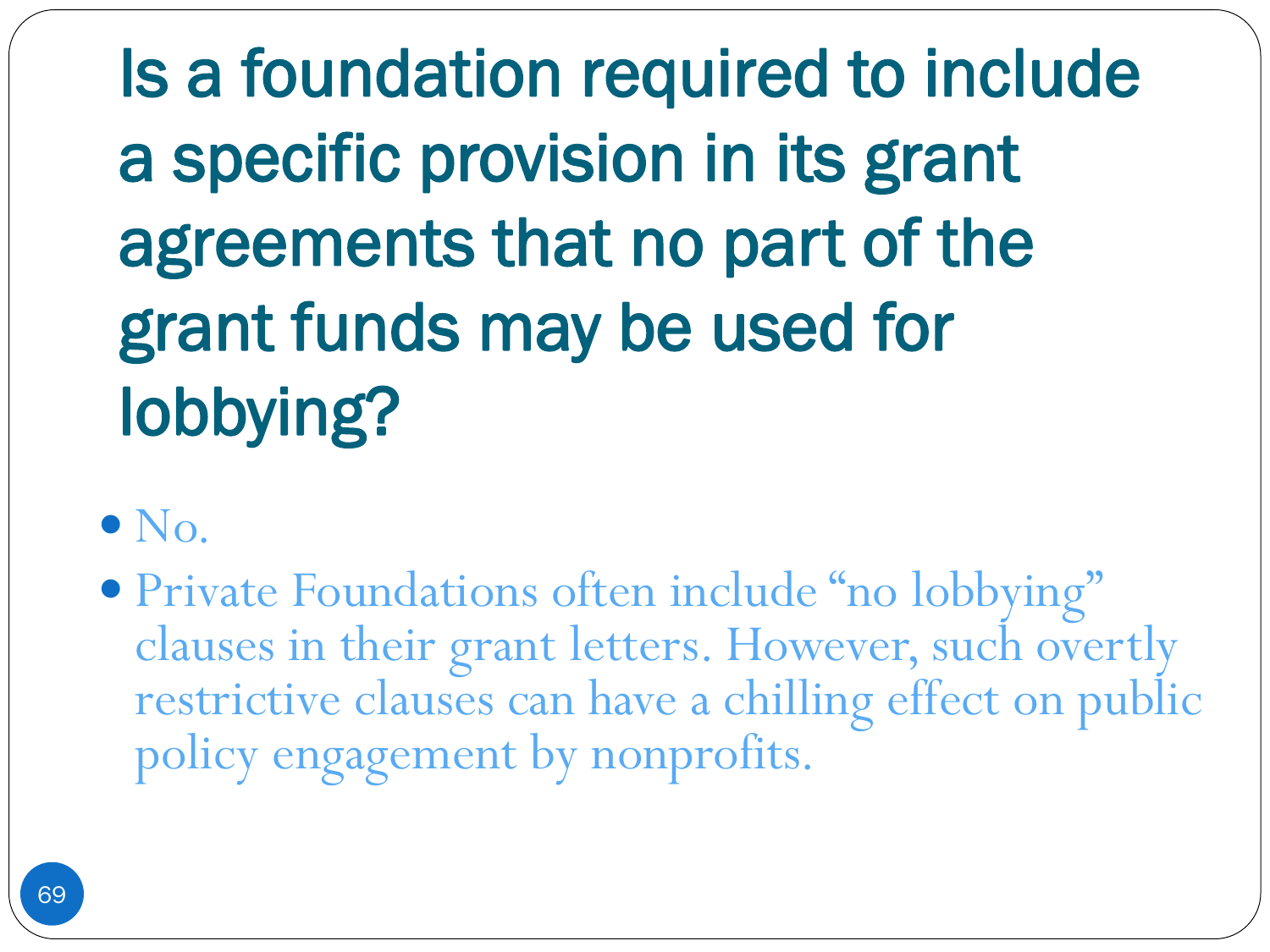Private Foundation grant letters are often written to expressly prohibit grantees from using funds for lobbying.

 However, this language can confuse nonprofits or unnecessarily restrict their use of foundation funds beyond what is required by law.

 As long as a foundation does not earmark (e.g., direct the grantee organization to use the funds for lobbying), they do not have to include written provisions in grant agreements that state: "no part of the grant may be used for lobbying," or any similar language.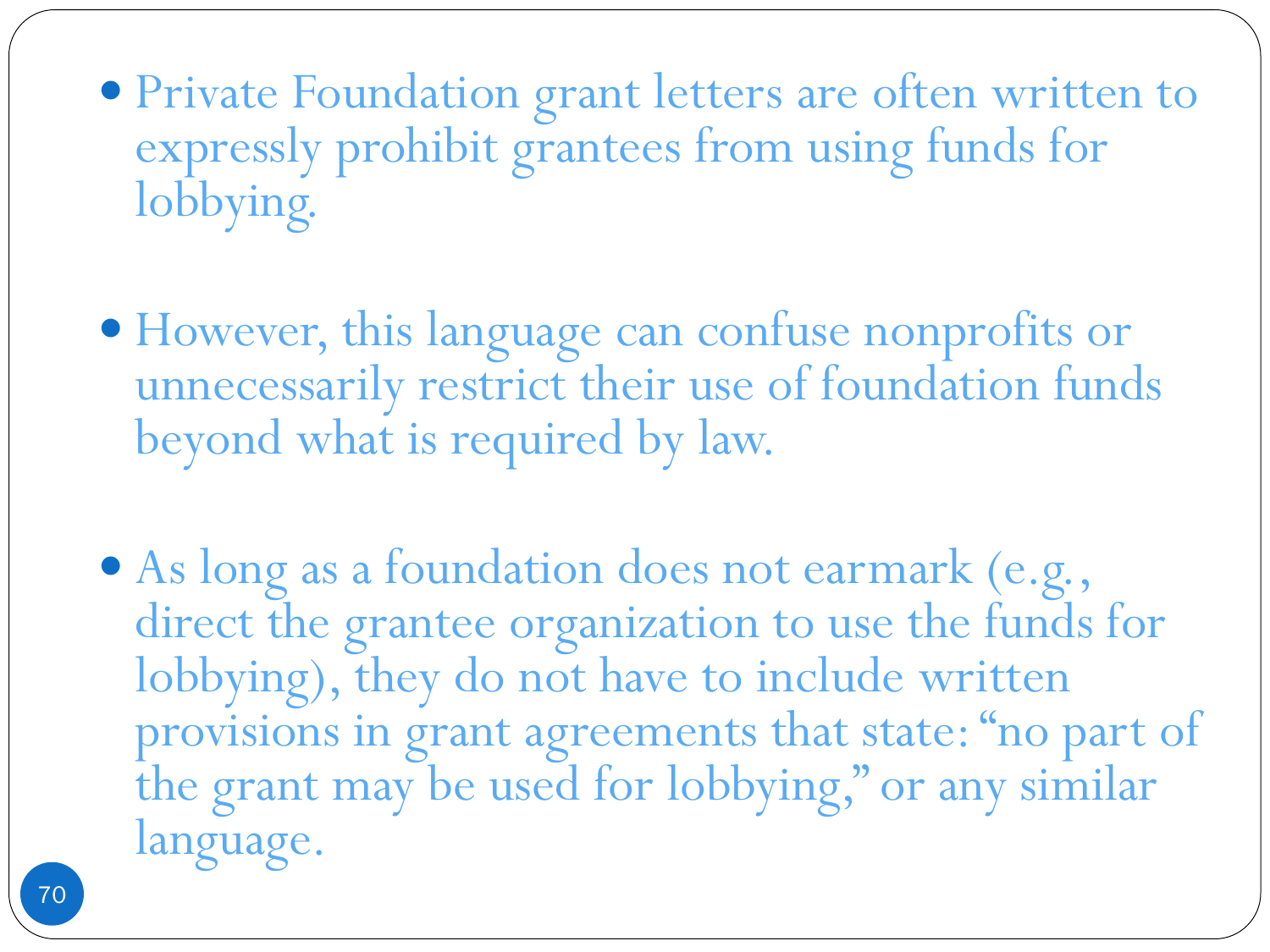Will the recitation in a grant agreement that "there is no agreement, oral or written, that directs that the grant funds be used for lobbying activities," be sufficient?

 Yes. The IRS has stated that, as long as there is no oral or written agreement directing the grant funds to be used for lobbying, then no prohibited earmarking has occurred.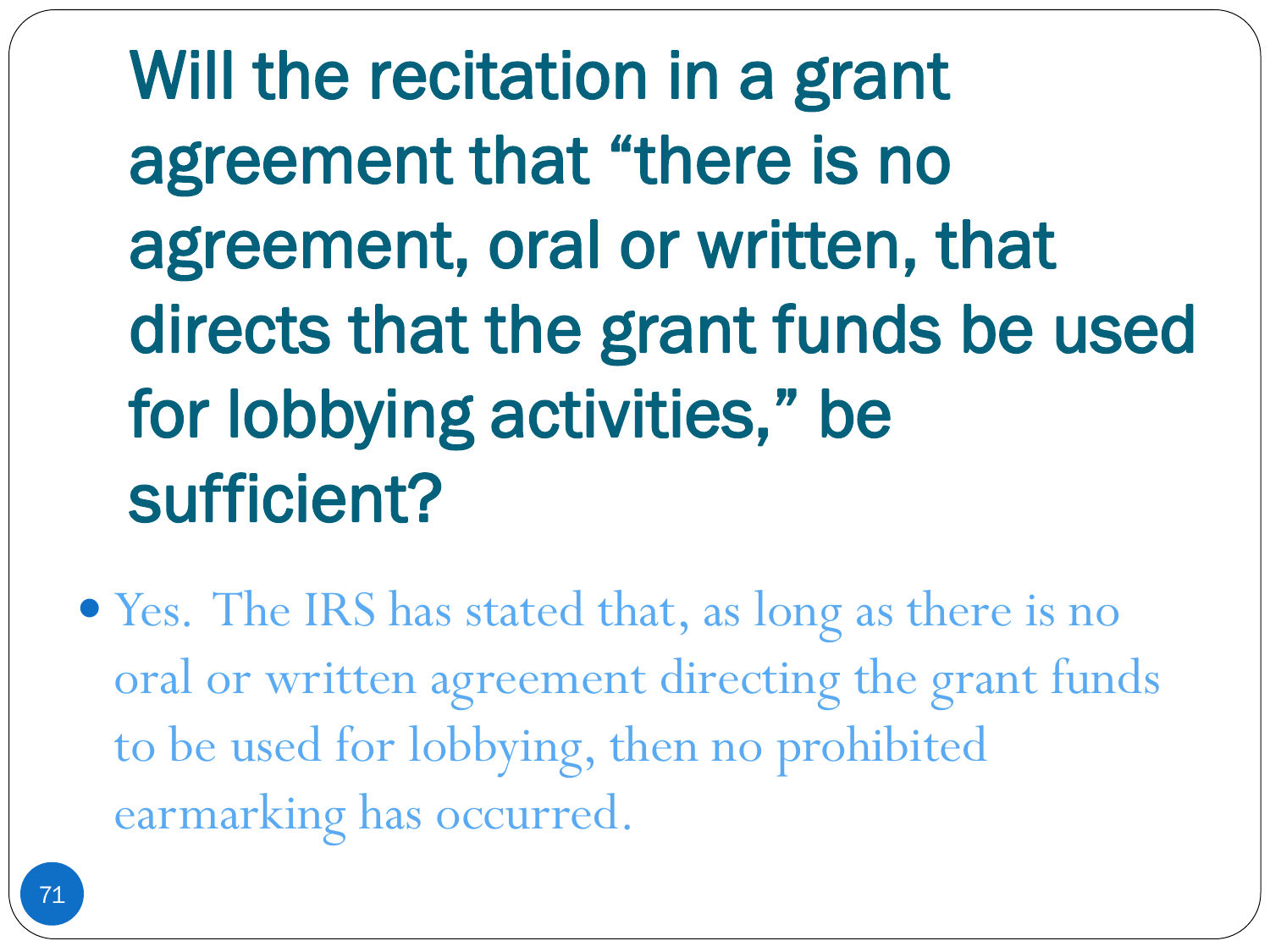### Example-General Support Grant

 A public charity that has received a general support grant informs the grantor foundation that, as an insubstantial part of its activities, it attempts to influence the state legislature with regard to changes in mental health laws. The use of the grant is not earmarked for the legislative activities of the public charity. The grant is not a taxable expenditure even if it is later used by the recipient charity in its legislative activities.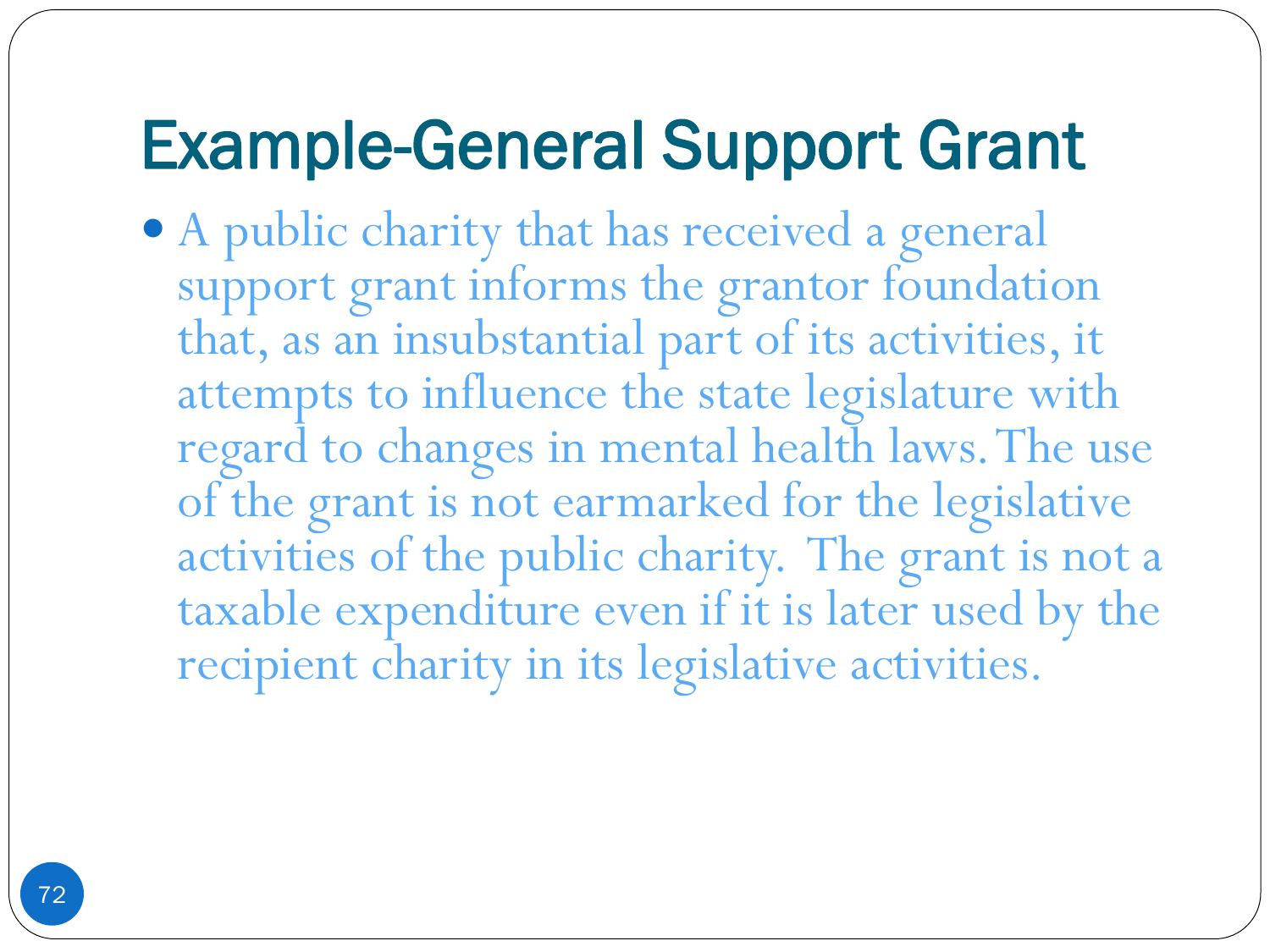## What if Charity loses its exemption?

If the public charity later loses its  $501(c)(3)$  taxexempt status due to its attempts to influence legislation, the grant is still not a taxable expenditure if the following conditions are met:

- The grant meets the requirements of the rules relating to general support grants and specific project grants;
- The grantee had received a ruling or determination letter that it is a public charity;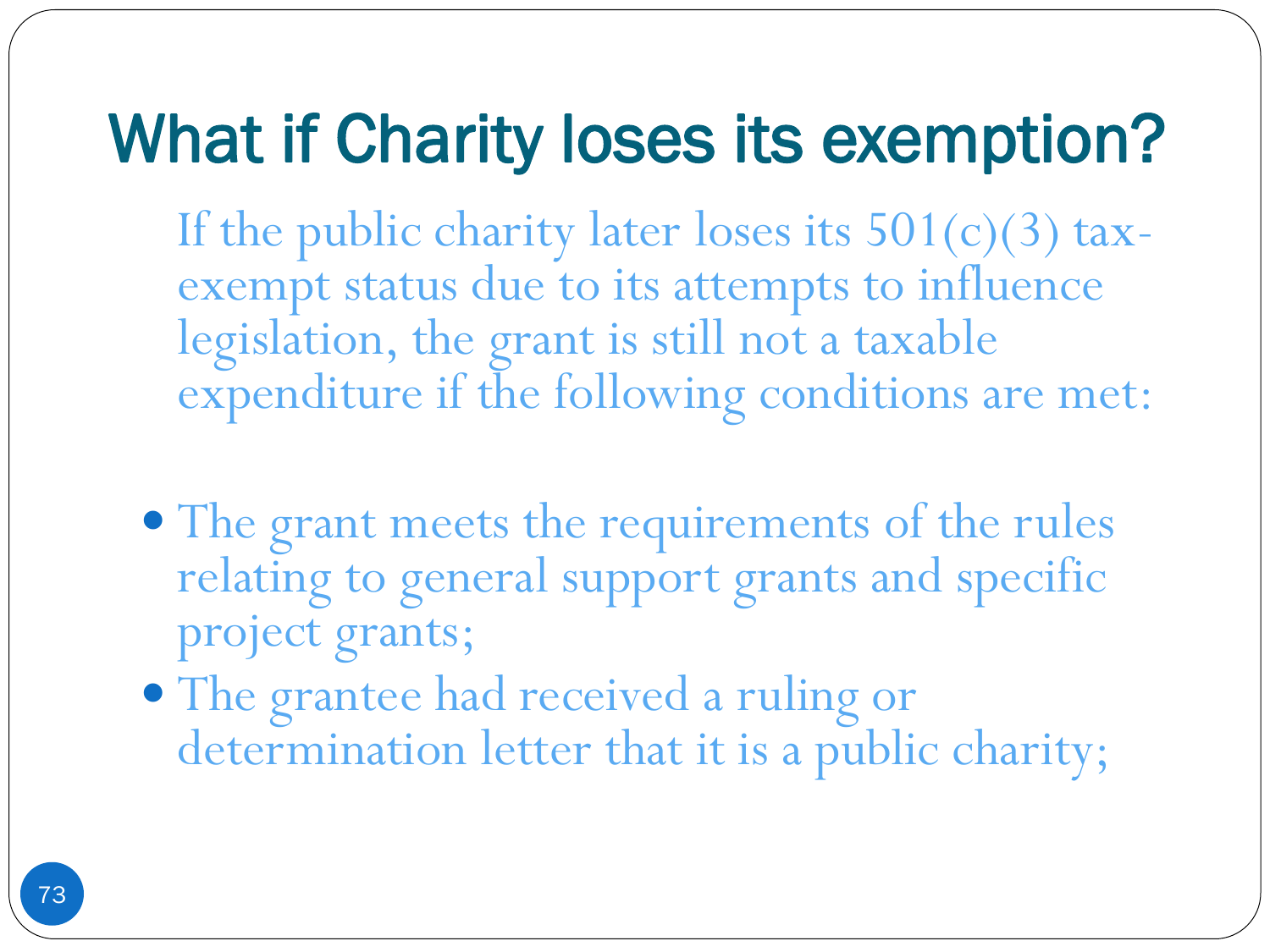- Notice of a change in the grantee's status had not been made to the public, and the private foundation had not acquired knowledge that the Service had notified the grantee of a change in its status; and
- The grantee is not controlled by the private foundation.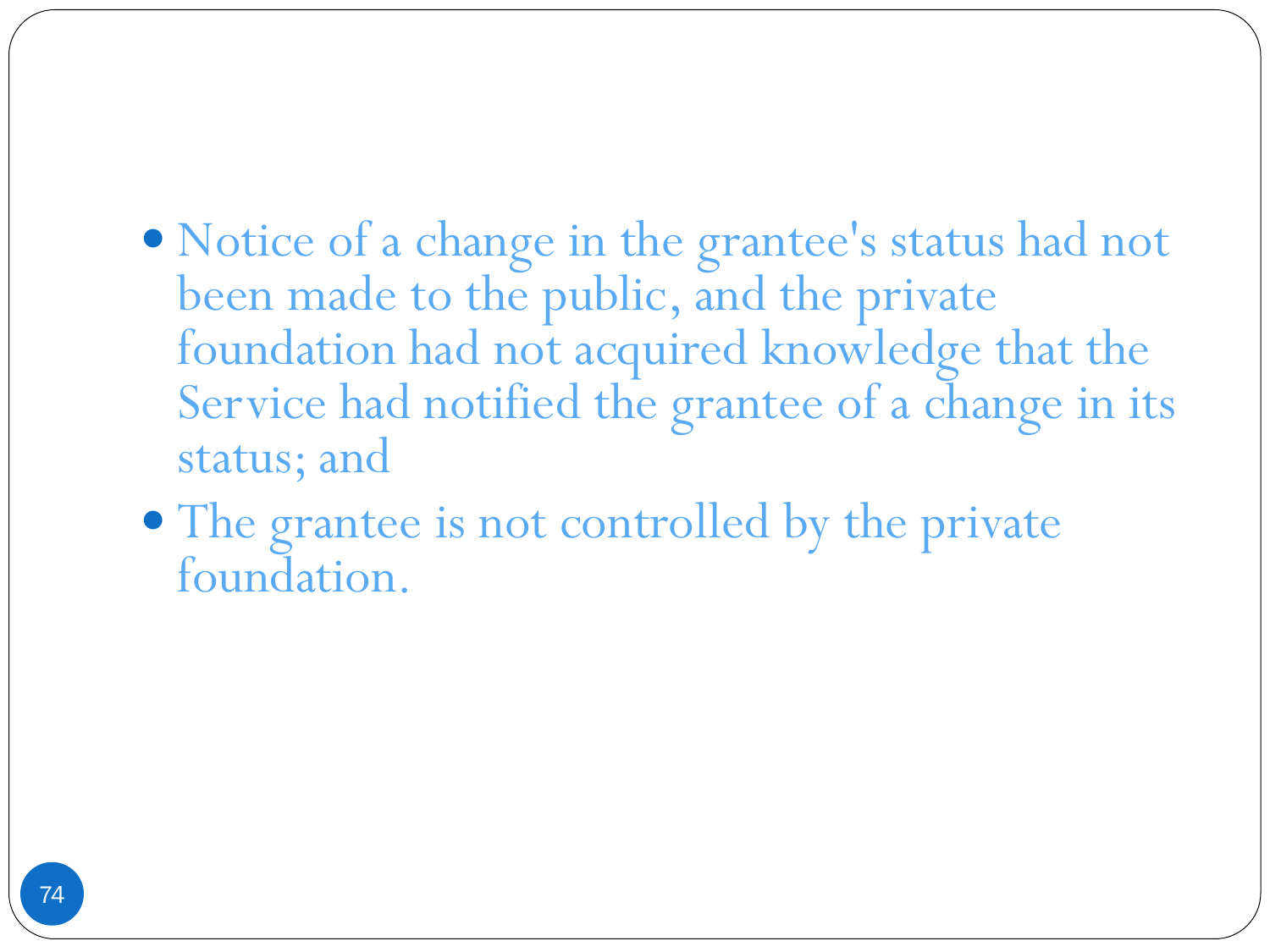Under what circumstances can a Private Foundation make a grant to a Public Charity for a specific project that includes lobbying?

 Private Foundations may make a grant for a specific project that has a lobbying component so long as the amount of the grant is not more than the amount in the project budget for the non-lobbying activities. In addition, the grant must not be earmarked and the foundation should have no reason to doubt the accuracy of the grantee's representations of the cost involved in the specific project.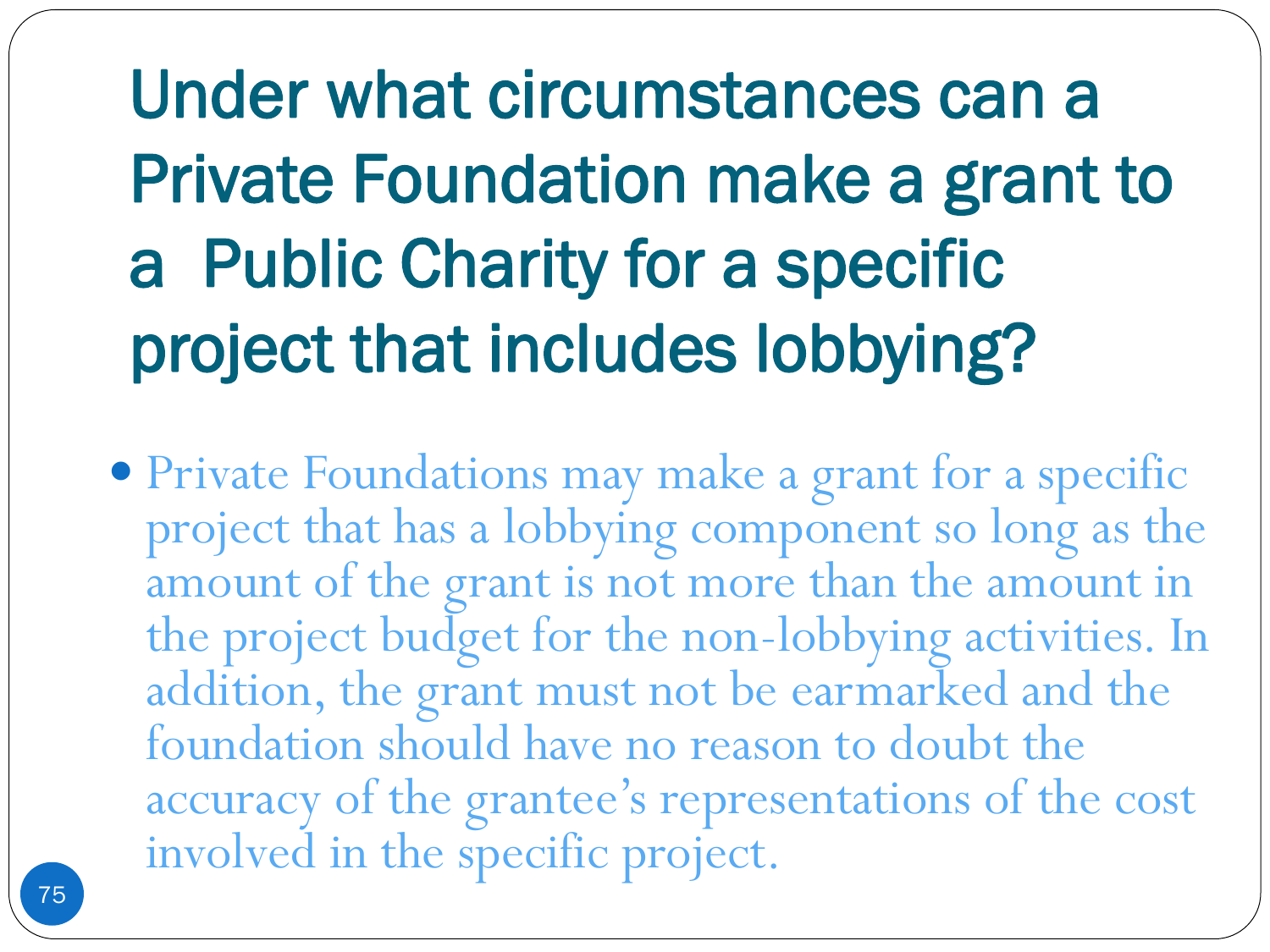### Specific project requirements

- A foundation may make a grant to a public charity for a specific project that includes lobbying when
- 1) the grant is not earmarked for lobbying,
- 2) the foundation obtains a budget signed by an officer of the grantee showing that the amount of the grant, together with the other grants by the same foundation for the same year, does not exceed the amount budgeted for the project by the charity for activities that do not constitute lobbying, and
- 3) the foundation has no reason to doubt the accuracy of the grantee's representations.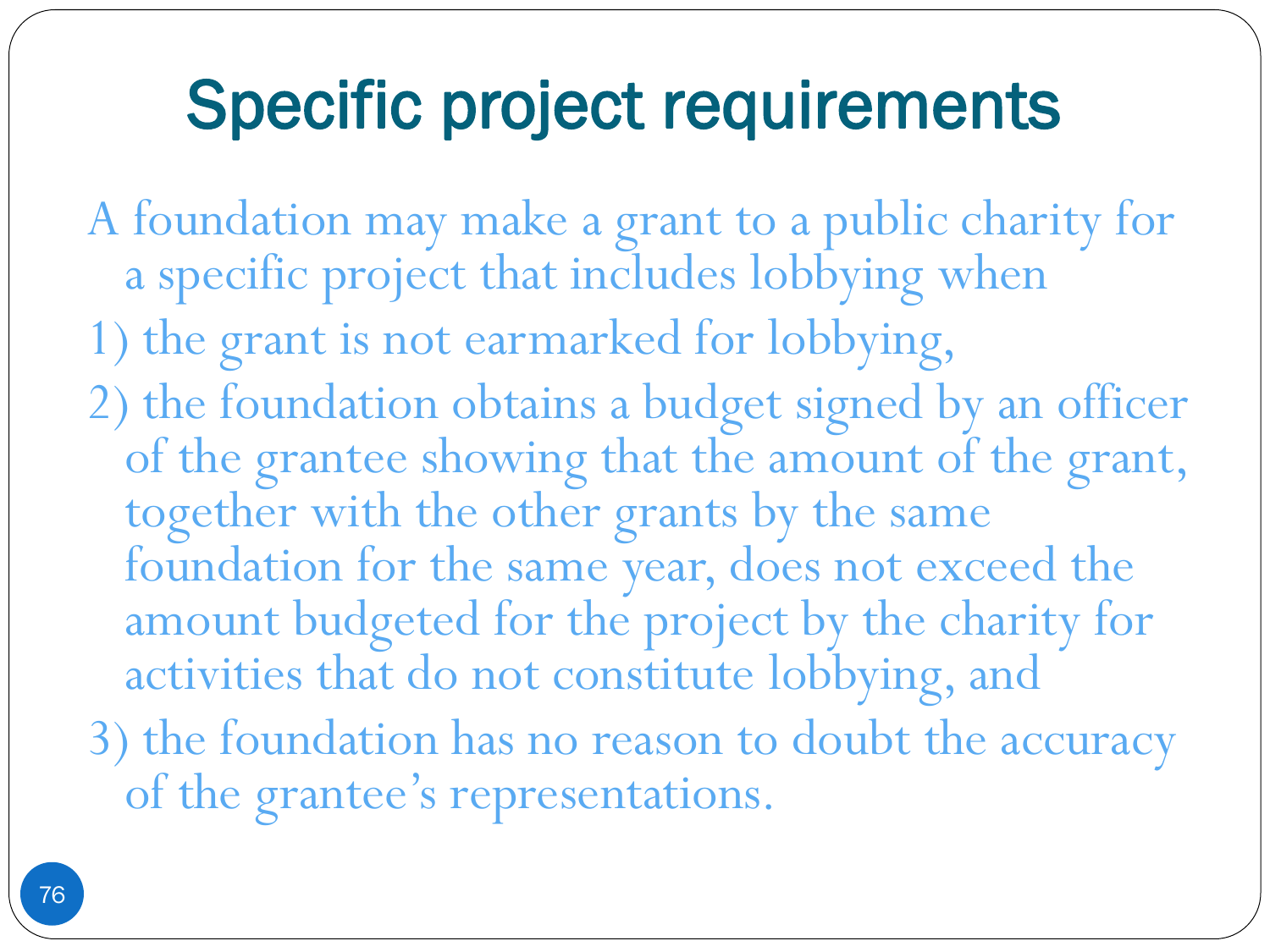### ABC Hypothetical

• ABC Foundation gives a grant of \$75,000 to support the "Hope Project" of the GHI Charity. The Hope Project is special program of the GHI Charity which focuses on the needs of adults with developmental disabilities. The Hope Project has an annual budget of \$100,000 of which \$25,000 is spent on lobbying at the local level for legislation making it easier for the establishment of group homes for adults with developmental disabilities.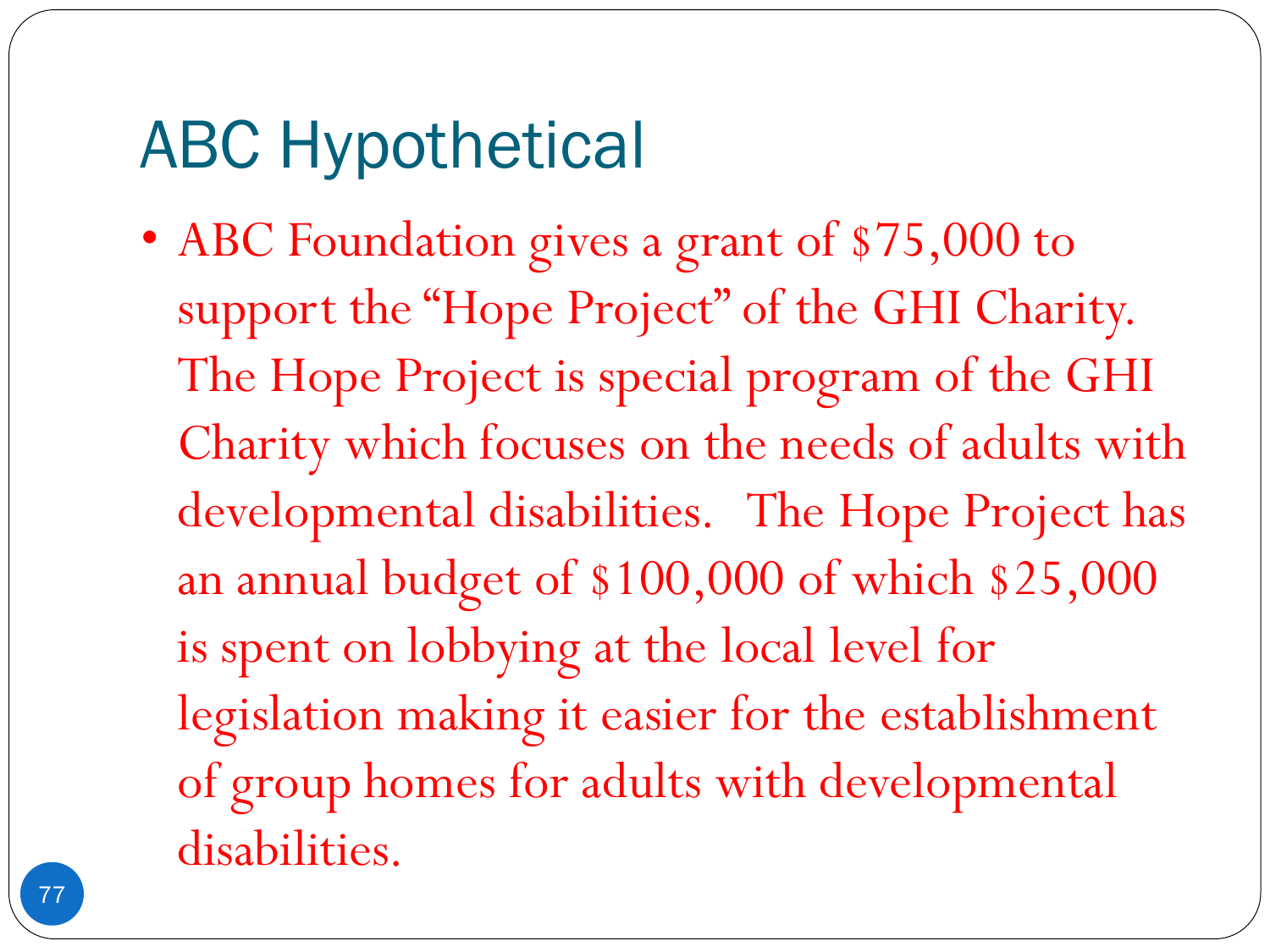### ABC Hypothetical

• In addition, the ABC Foundation provided a \$50,000 grant to the GHI Charity to offset the cost of a conference on the needs of adults with developmental disabilities. Part of the agenda for the conference includes a discussion of existing law and possible actions that Congress should consider (although there was no particular bill on the issue pending in Congress at the time of the event).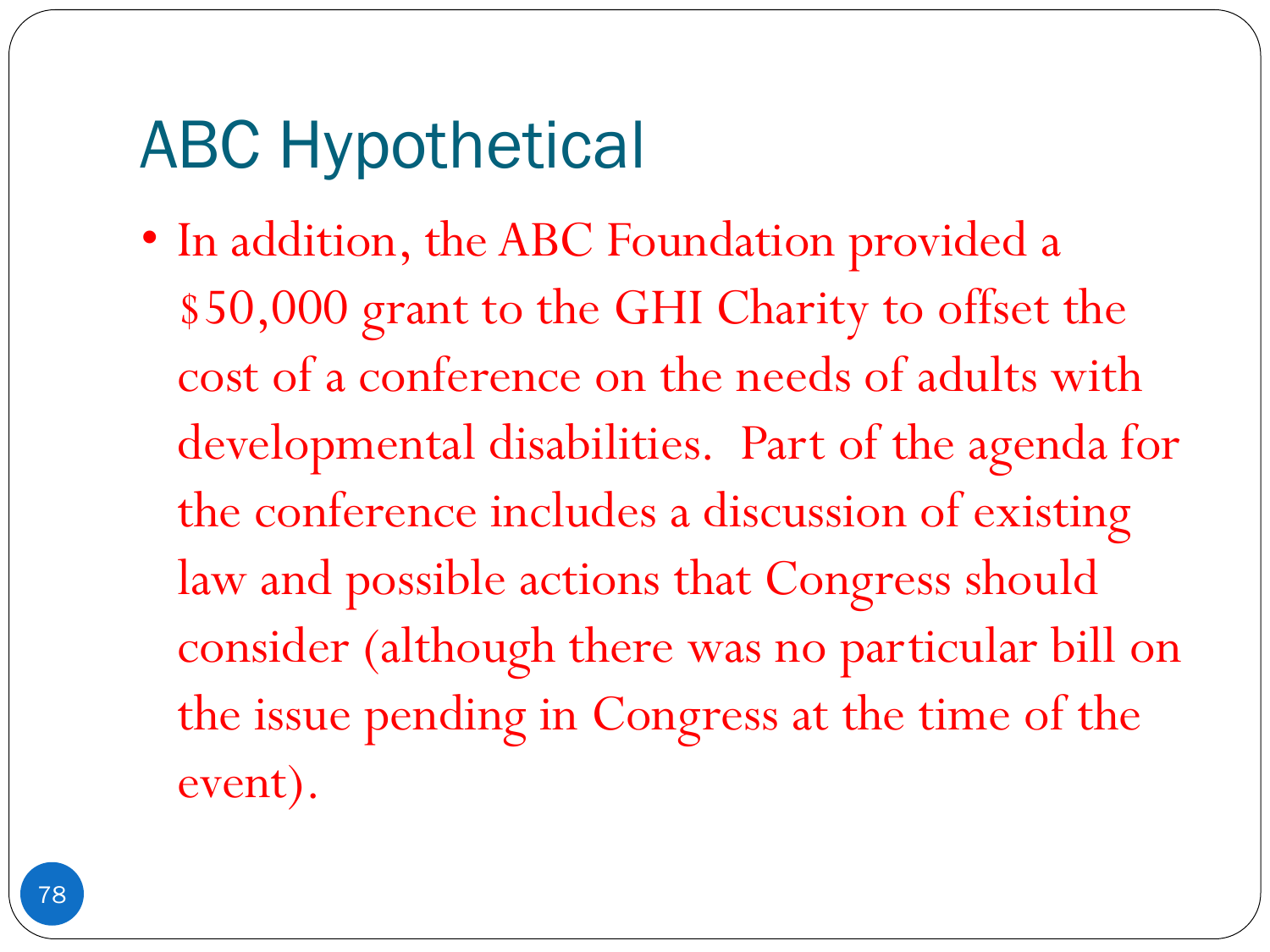#### Example

 If ABC nonprofit wants to conduct a consumer education project with a \$100,000 budget that includes asking the public to write to their legislators in support of pro-consumer legislation (which would be considered "grassroots lobbying") – a Private Foundation may fund up to the amount of the cost of the non-lobbying part of the project. So, if the lobbying portion of the project costs \$25,000 then the foundation may fund the project up to \$75,000.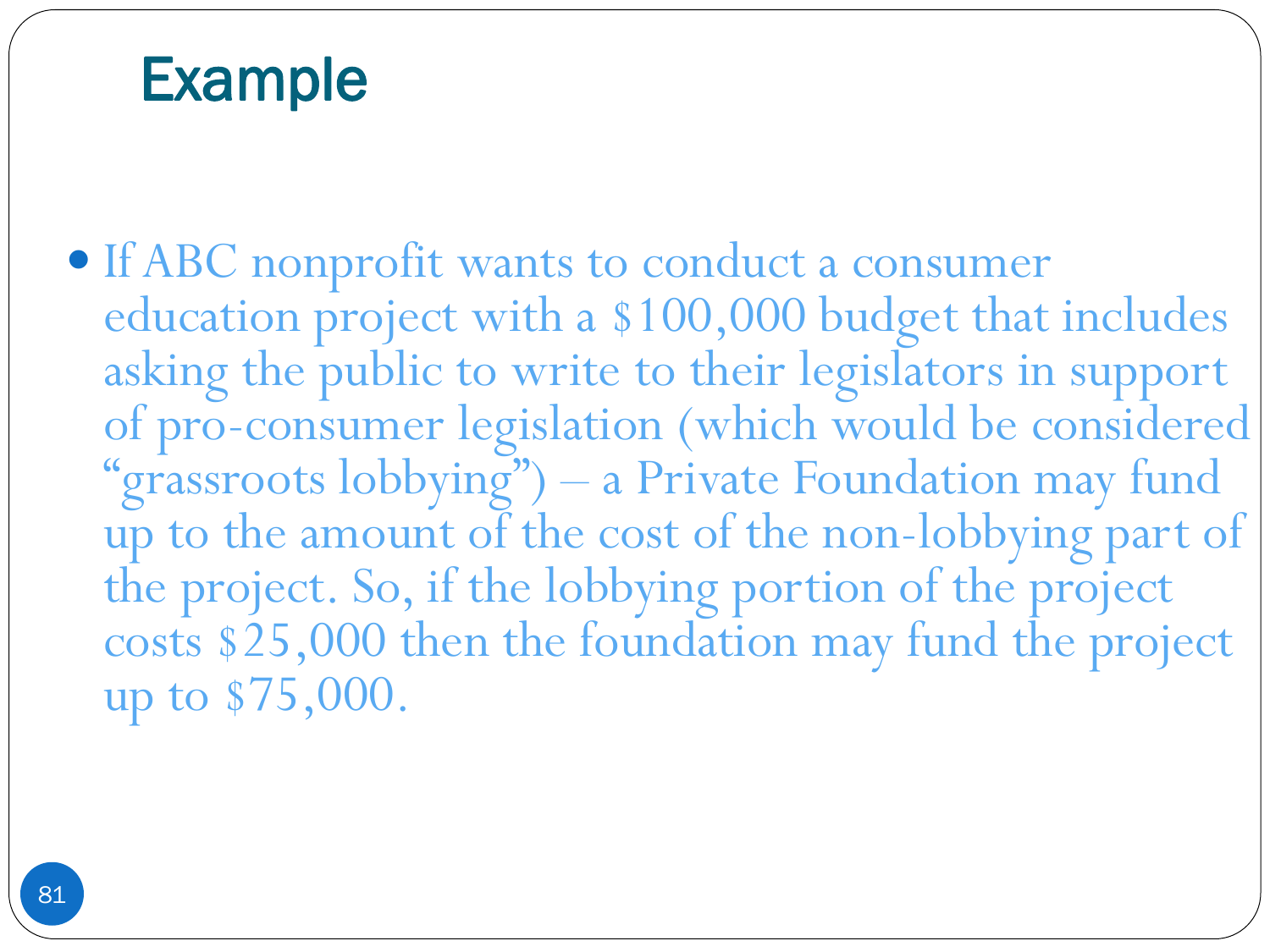Activity that does not constitute the lobbying of the government for the passage, rejection, or repeal of any law.

> Direct Lobbying and Grass Roots Lobbying

> > **Exceptions**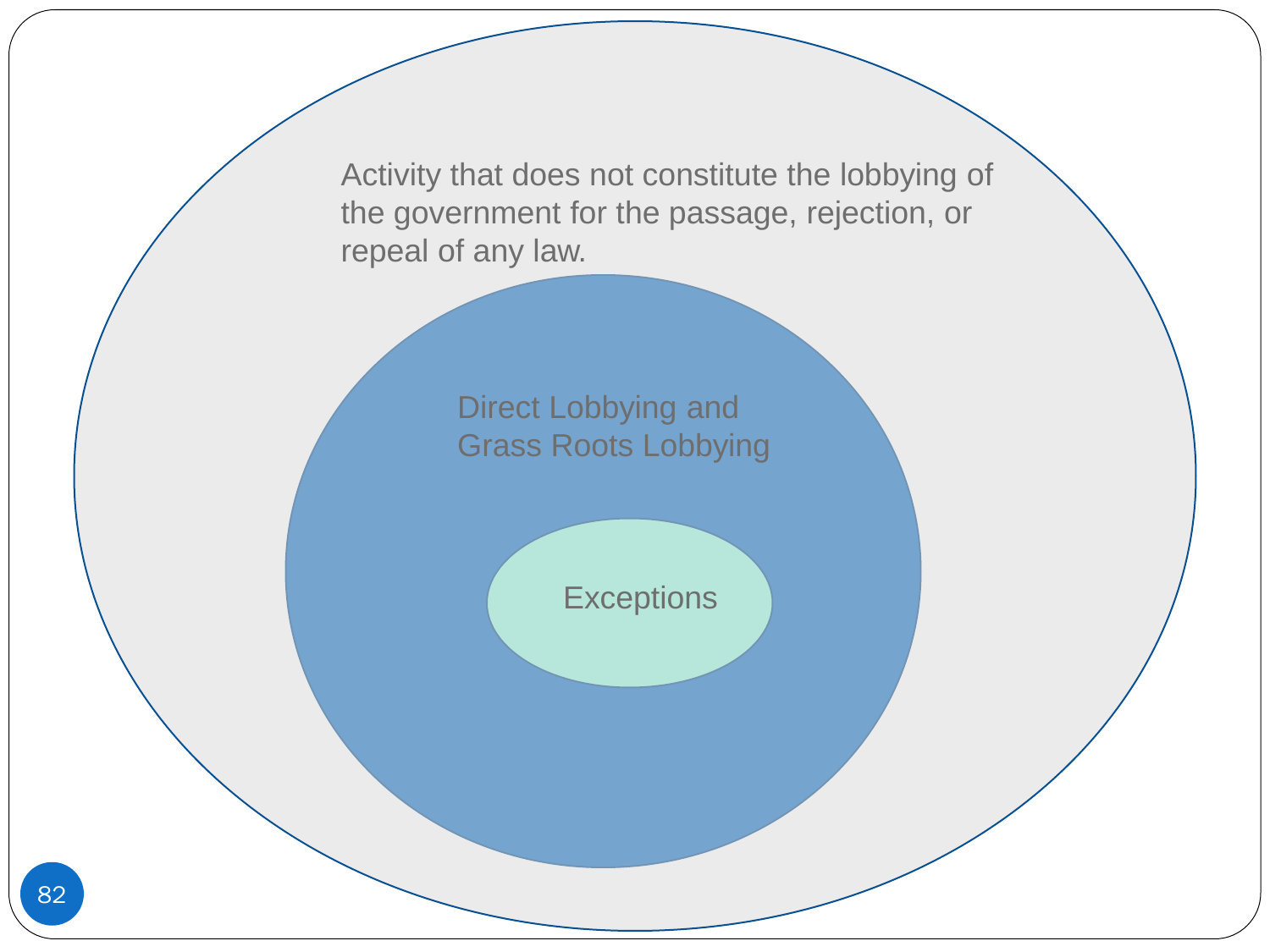## **Summary**

 Private Foundations may engage directly in a wide range of activities that influence the formation of public policy so long as (1) the foundation does not reflect a view on specific legislation in discussions with legislators and (2) in communications with the general public, if a view on particular legislation is expressed, there is no "call to action" within the meaning of the Internal Revenue Code (and an exception for certain "mass media" communications do not apply).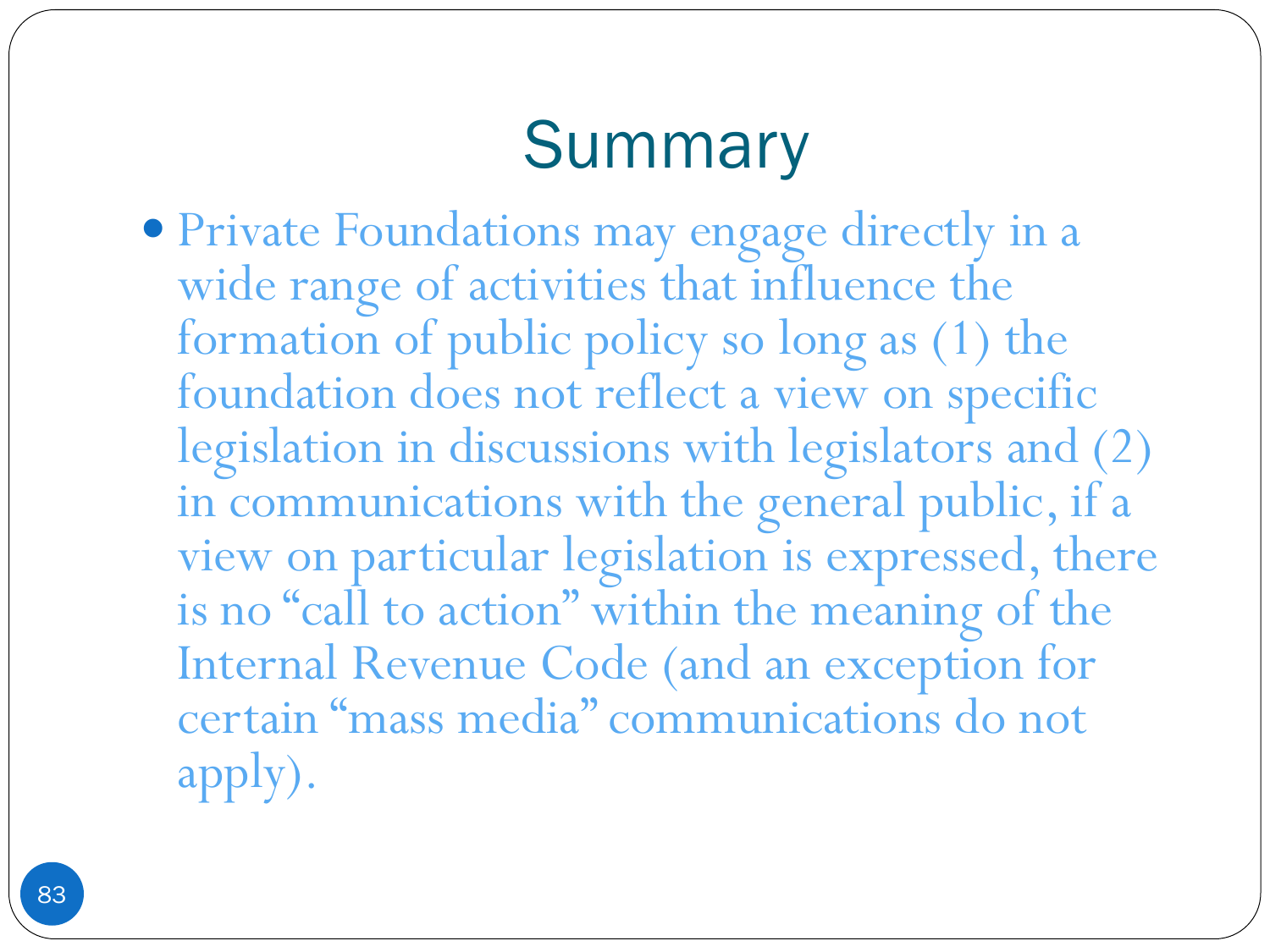## **Summary**

 Foundations may also conduct a narrower range of advocacy activities that do reflect a view on specific legislation if those activities qualify as nonpartisan analysis, study, or research, selfdefense lobbying, or the provision of technical advice to legislators.